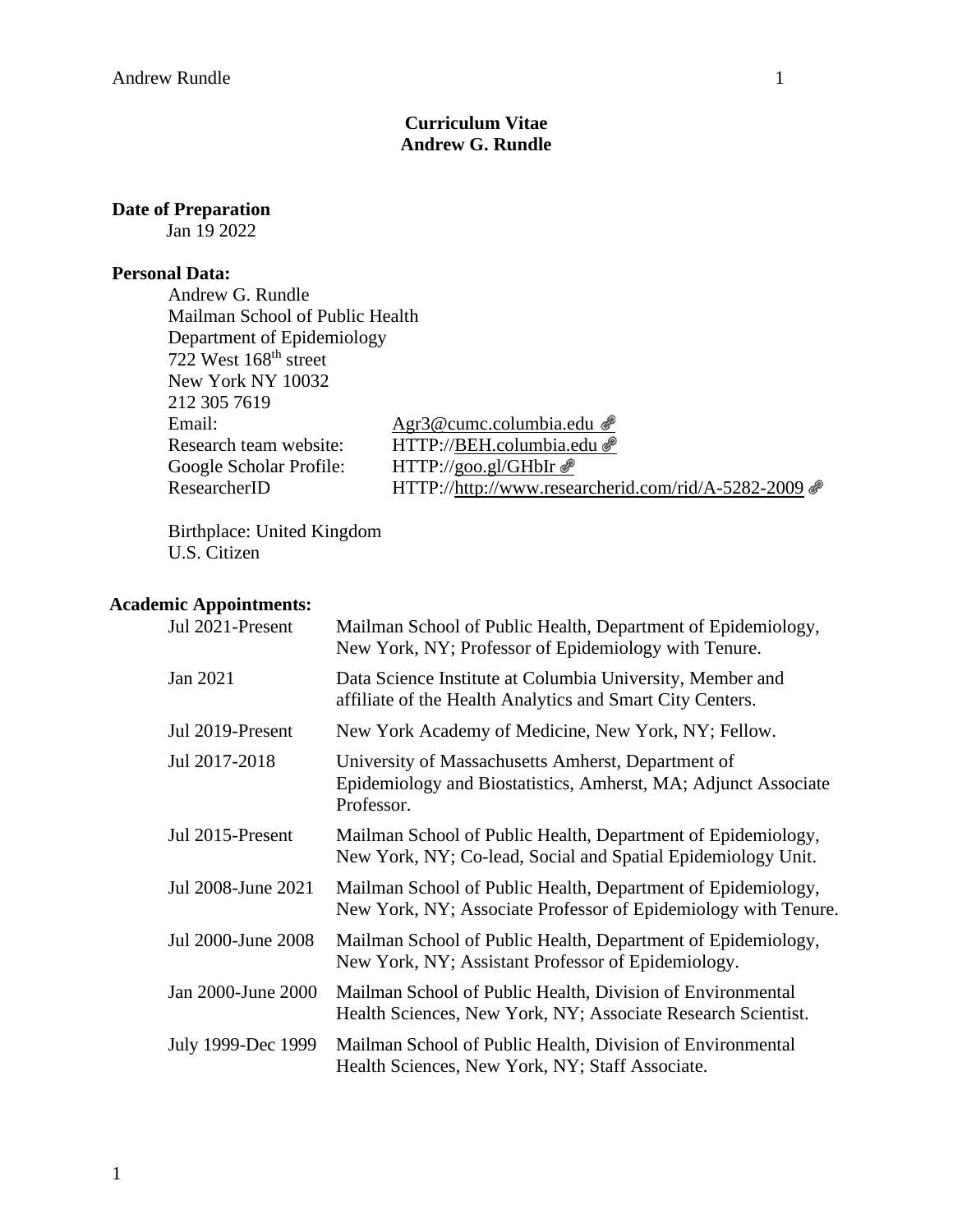|                  | Jun 1994-Aug 1996                              |             | Columbia University School of Public Health, Division of<br>Environmental Health Sciences, New York, NY; Staff Associate.                                                                                                                                                                                                                    |
|------------------|------------------------------------------------|-------------|----------------------------------------------------------------------------------------------------------------------------------------------------------------------------------------------------------------------------------------------------------------------------------------------------------------------------------------------|
|                  |                                                |             |                                                                                                                                                                                                                                                                                                                                              |
|                  | <b>Academic Training:</b><br>Sep 1996-Feb 2000 |             | Mailman School of Public Health, New York, NY.<br>Dr.P.H. in Environmental Health Sciences (additionally completed<br>Department of Epidemiology Methods Qualifying Exam).<br>Thesis: A Molecular Epidemiologic Case-Control Study of Breast<br>Cancer. Under supervision of Dr. Frederica Perera                                            |
|                  | Sep 1992-May1994                               |             | Columbia University School of Public Health, New York, NY.<br>M.P.H in Environmental Sciences                                                                                                                                                                                                                                                |
|                  | Sep 1987-May 1991                              |             | State University of New York at Binghamton, Binghamton, NY.<br>B.S. in Biology, Minor in Political Science.                                                                                                                                                                                                                                  |
| <b>Training:</b> |                                                |             |                                                                                                                                                                                                                                                                                                                                              |
|                  | Sep 1998-May 1999                              |             | Columbia Fu Foundation School of Engineering, New York, NY.<br>Course work in computer Graphics, Visualization and Animation -<br>no degree                                                                                                                                                                                                  |
|                  | <b>Honors &amp; Awards:</b>                    |             |                                                                                                                                                                                                                                                                                                                                              |
|                  | 2021                                           |             | Listed among the top 2% of researchers by citation indicators for career<br>and 2020 calendar year.<br>https://elsevier.digitalcommonsdata.com/datasets/btchxktzyw/3                                                                                                                                                                         |
|                  | 2020                                           | 1009.       | The Obesity Society, "Top Papers of 2020". Rundle A, et al., COVID-19<br>Related School Closings and Risk of Weight Gain Among Children.<br>Obesity. E-pub ahead of print March 2020, in press 2020 Jun;28(6):1008-                                                                                                                          |
|                  | 2019                                           |             | Elected Fellow, New York Academy of Medicine, New York, NY.                                                                                                                                                                                                                                                                                  |
|                  | 2016                                           |             | Science Unbound Foundation, 2015 Best Paper Award from a New York<br>Obesity Research Center Investigator for "Excessive gestational weight<br>gain is associated with long-term body fat and weight retention at 7 y<br>postpartum in African American and Dominican mothers with<br>underweight, normal, and overweight prepregnancy BMI." |
|                  | 2015                                           | Initiative. | Mailman School of Public Health Dean's Award for Excellence in<br>Leadership, for co-directing the Mailman School Obesity Prevention                                                                                                                                                                                                         |
|                  | 2014                                           |             | American Institute of Architects – Design and Health Consortium<br>inaugural member.                                                                                                                                                                                                                                                         |
|                  | 2012                                           |             | TEDMED2012 – Robert Wood Johnson Foundation Great Challenges<br>Advocate for "Promoting Active Lifestyles". Selected by the RWJ<br>Foundation to advocate for Active Lifestyles at the 2012 TEDMED<br>conference Great Challenges Program.                                                                                                   |
|                  | 2009                                           | Award.      | Nominated for the Mailman School of Public Health Faculty Mentoring                                                                                                                                                                                                                                                                          |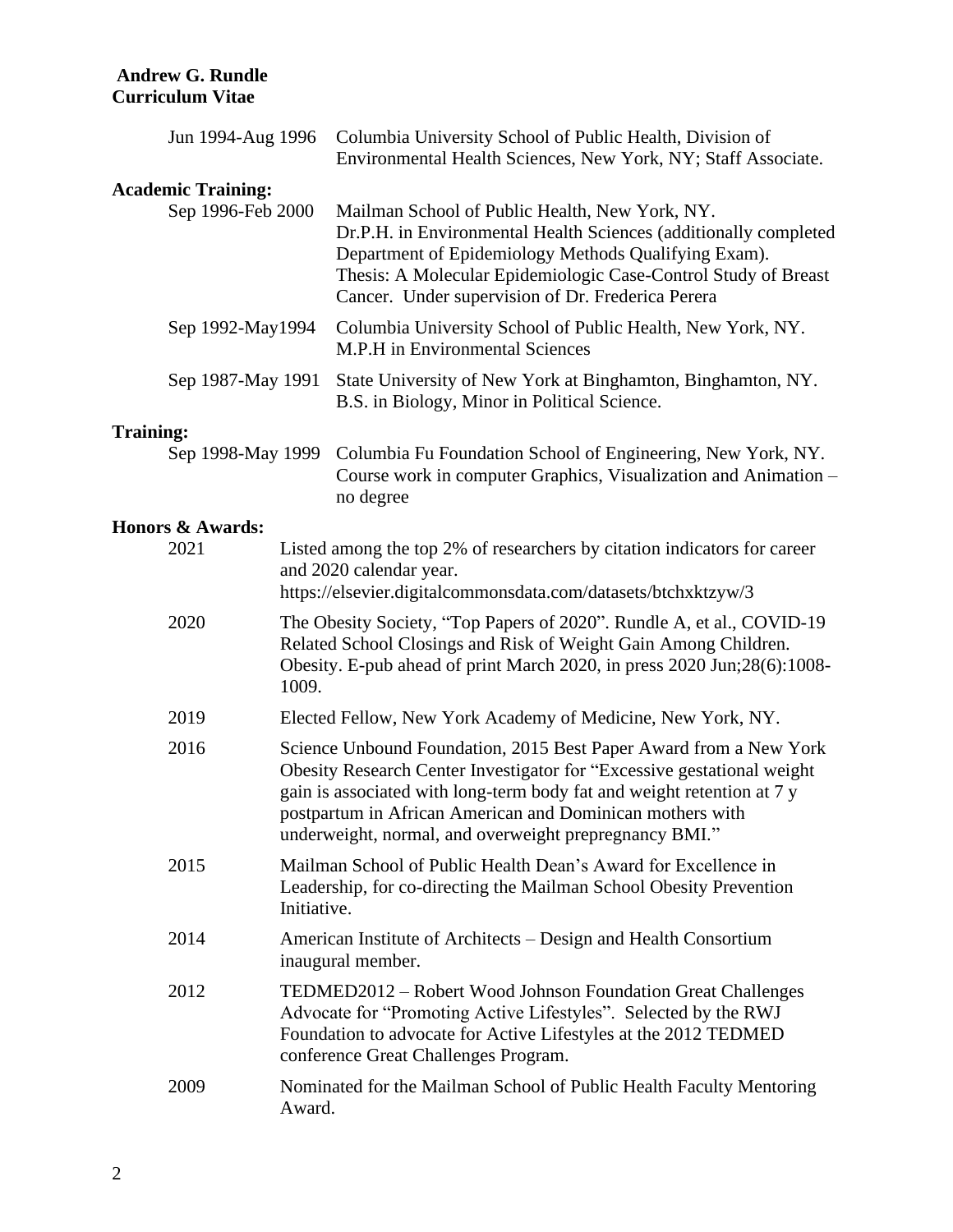| 2005      | Delivered the inaugural Lucille N. Austin Lecture. Columbia University<br>School of Social Work.         |
|-----------|----------------------------------------------------------------------------------------------------------|
| 2004-2010 | National Center on Minority Health and Health Disparities, Health<br>Disparities Scholar.                |
| 2003      | Nominated for Lamont-Doherty Earth Observatory Excellence in<br><b>Teaching Award</b>                    |
| 2003      | Nominated for Mailman School of Public Health Teaching Excellence<br>Award                               |
| 2000      | Environmental Health Sciences Award for Academic Excellence, Mailman<br>School of Public Health          |
| 1998      | New Investigator Workshop Award, American Society for Preventive<br><b>Oncology Annual Meeting</b>       |
| 1996-1999 | National Cancer Institute Pre-Doctoral Fellowship, Columbia School of<br><b>Public Health</b>            |
| 1994      | Environmental Sciences Award for Academic Excellence, Columbia School<br>of Public Health                |
| 1992-1994 | Graduate Research Assistantship, Columbia School of Public Health,<br>Division of Environmental Sciences |
| 1990-1991 | Research Grant from the SUNY Research Foundation, State University of<br>New York at Binghamton          |
| 1990      | Phi Beta Kappa                                                                                           |

# **Administrative Leadership and Academic Service Academic Service**

### COVID-19 Pandemic Response

Worked with Columbia University researchers to generate COVID-19 infection projections, forecast hospital capacity shortages and build community vulnerability measures for the U.S. Led the development of an interactive COVID-19 case projection and risk mapping web site [\(https://tinyurl.com/beh-columbia-maps\)](https://tinyurl.com/beh-columbia-maps) and data visualization web site [\(https://cuepi.shinyapps.io/COVID-19/\)](https://cuepi.shinyapps.io/COVID-19/). Built data analysis tools and dash boards to help corporations manage COVID-19 risk among employees and customers and to support business logistics and continuity over the next 2 years. Briefed the staff of Congressman Ron Johnson, Chairman of the U.S. Senate Committee on Homeland Security & Governmental Affairs, and Briefed Congresswoman Anna Eshoo and her staff. Provided data and consultation to U.S. Army Corps of Engineers, U.S. Air Force, Federal Reserve Board, Pfizer, MetLife, Gym Source, Fidelity, Unilever and numerous county and state planning and public health offices. Co-authored several academic papers on COVID-19.

### Peer Reviewer (Funding agencies)

2019 University Research Board at the American University of Beirut, Peer Reviewer.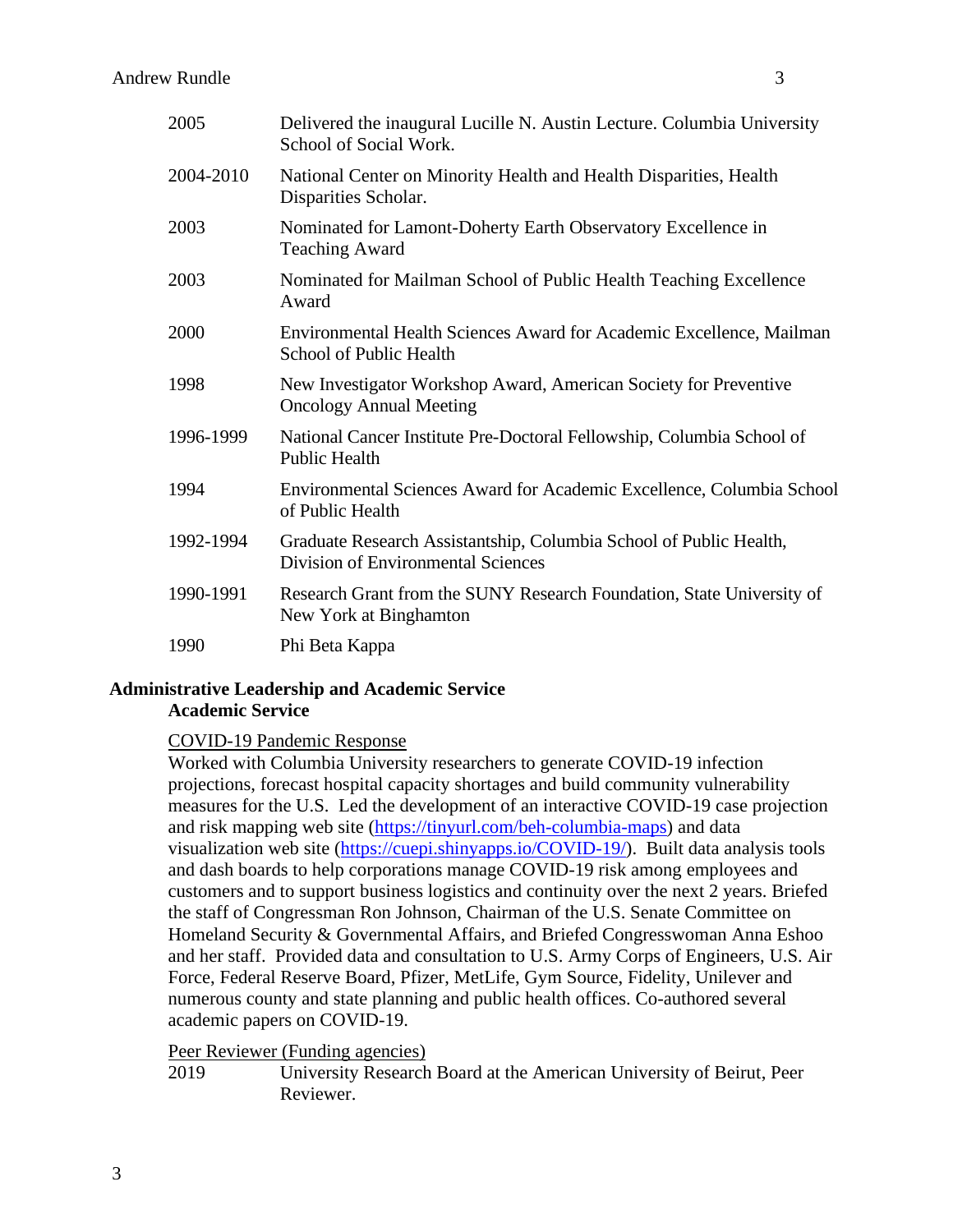| 2017 - 2021                     | The French National Research Agency. The French Cohort Jury,<br>Member.                                                                                                     |
|---------------------------------|-----------------------------------------------------------------------------------------------------------------------------------------------------------------------------|
| 2016                            | National Institute of Health, Establishing Behavioral and Social Measures<br>for Causal Pathway Research in Dental, Oral and Craniofacial Health,<br>Study Section, Chair.  |
| 2016                            | National Institute of Health, Community Influences on Health and<br>Behavior Study Section, Co-Chair.                                                                       |
| 2015-2016                       | National Institute of Health, Establishing Behavioral and Social Measures<br>for Causal Pathway Research in Dental, Oral and Craniofacial Health,<br>Study Section, Member. |
| 2015                            | The Ontario Ministry of Labour, Reviewer.                                                                                                                                   |
| 2013-2014                       | <b>Qatar National Research Foundation, Reviewer.</b>                                                                                                                        |
| 2012                            | Canadian Breast Cancer Foundation, Reviewer.                                                                                                                                |
| 2012                            | The Executive Agency for Higher Education, Research, Development and<br>Innovation Funding, Romania. Reviewer.                                                              |
| 2012-2016                       | National Institute of Health, Community Influences on Health and<br>Behavior Study Section, Member.                                                                         |
|                                 | 2009-Present Research Grants Council of Hong Kong, Humanities and Social Science<br>Panel, Standing Review Board Member.                                                    |
| 2007                            | The Prostate Cancer Charity, Reviewer.                                                                                                                                      |
| 2006-2010                       | Robert Wood Johnson Active Living Research Program, Reviewer.                                                                                                               |
| 2005-2008                       | Italian Association for Cancer Research, Reviewer.                                                                                                                          |
| 2022                            | <b>Conference Organizing Committees</b><br>Urban Transitions 2022, Sitges, Spain. Urban Transitions Conference<br><b>International Committee.</b>                           |
| 2015                            | A SMART START: A Symposium on Preventing Childhood Obesity.<br>Mailman School of Public Health.                                                                             |
| 2015                            | Obesity Prevention Month, Public Health Fights Obesity: A Month on the<br>Science of Nutrition. Mailman School of Public Health                                             |
| 2010                            | Best Practices and New Directions in Neighborhood Research. Columbia<br>University                                                                                          |
| 2009                            | American Society of Preventive Oncology, national conference planning<br>committee                                                                                          |
| <b>Academic Advisory Panels</b> |                                                                                                                                                                             |
| 2018-2020                       | International Consultant Team for "Climate change and urban health<br>resilience- CCUHRE", School of Architecture and Design, University of<br>Camerino, Italy              |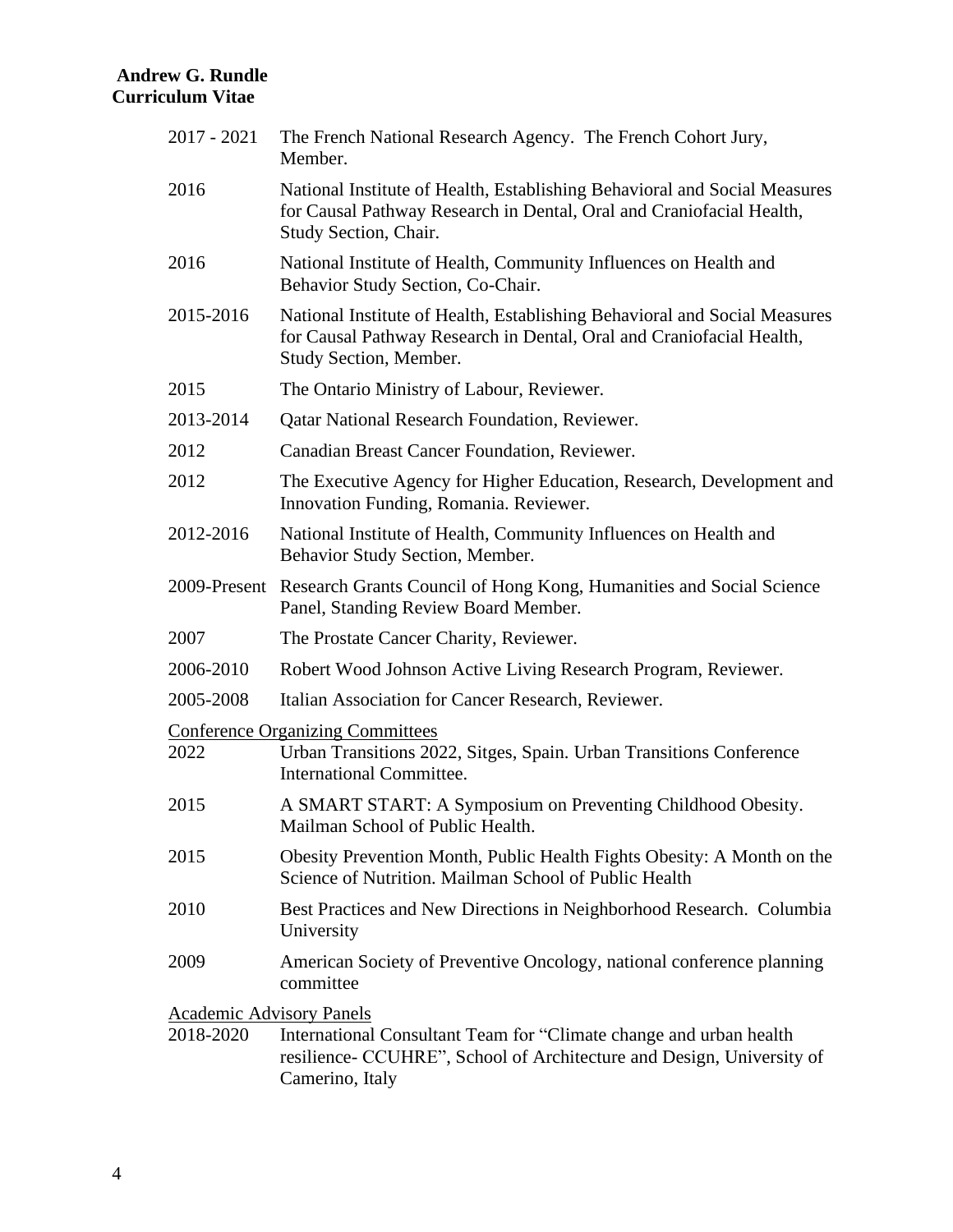|                                                         | 2018-2020 | Technical Advisor Committee for the Robert Wood Johnson Foundation<br>Royal Society for Public Health funded "Health on Main St USA" project,<br>UCLA Fielding School of Public Health, Los Angeles, California. |
|---------------------------------------------------------|-----------|------------------------------------------------------------------------------------------------------------------------------------------------------------------------------------------------------------------|
|                                                         |           | 2017-Present Steering Committee for the NIH funded "Detroit Research on Cancer"<br>Survivorship (ROCS)", Karmanos Cancer Center, Detroit Michigan.                                                               |
|                                                         |           | 2014-Present External Advisory Panel for the University of Southern California<br>NIEHS/EPA Children's Health Center, Los Angeles, California.                                                                   |
|                                                         |           | 2013-Present External Advisory Panel for 5P01AI089473-02 "Pets and the infant's<br>microbiome exposures: impact on childhood allergic asthma", Henry Ford<br>Health System, Detroit, Michigan.                   |
|                                                         | 2021      | Governmental & Not For Profit Advisory Panels<br>Center for Active Design Research Advisory, Fitwel Certification<br>Program advisor. Center for Active Design, NYC.                                             |
|                                                         | 2020      | NYC Active Design Guidelines V.2, Academic Advisor.                                                                                                                                                              |
|                                                         | 2019      | Social Cohesion Measurement Forum. New York City Department of<br>Health and Mental Hygiene, Bureau of Epidemiology.                                                                                             |
|                                                         | 2008      | National Cancer Institute/American Association for Cancer Research.<br>Think Tank Conference on Energy Balance and Cancer; Mechanisms and<br>Mediators                                                           |
|                                                         | 2007-2010 | New York City Government. W.K. Kellogg Foundation - New York City<br>Food and Fitness Initiative                                                                                                                 |
|                                                         | 2006      | National Cancer Institute. Workshop on the feasibility of a physical<br>activity, weight control trial to prevent breast cancer: the State of the<br>evidence and possible designs                               |
| <b>Administrative Leadership at Columbia University</b> |           |                                                                                                                                                                                                                  |
|                                                         |           | 2015-Present Executive Committee of the Department of Pediatrics, T32 Training grant<br>in pediatric endocrinology, diabetes and metabolism. NIDDK T32<br>DK06552211                                             |
|                                                         |           | 2015-Present Co-Lead, Social and Spatial Epidemiology Unit, Department of<br>Epidemiology, Mailman School of Public Health                                                                                       |

- 2014-2019 Co-Director, Columbia Population Research Center, Urban Health Signature Research Area
- 2014-Present Co-Chair, Columbia Population Research Center, Computing, Data and Information Core
- 2013-2015 Co-Director, Mailman School of Public Health Obesity Prevention Initiative.
- 2009-Present Executive Committee of the Columbia Children's Center for Environmental Health. Mailman School of Public Health.
- 2009-Present Steering Committee of the Columbia Population Research Center.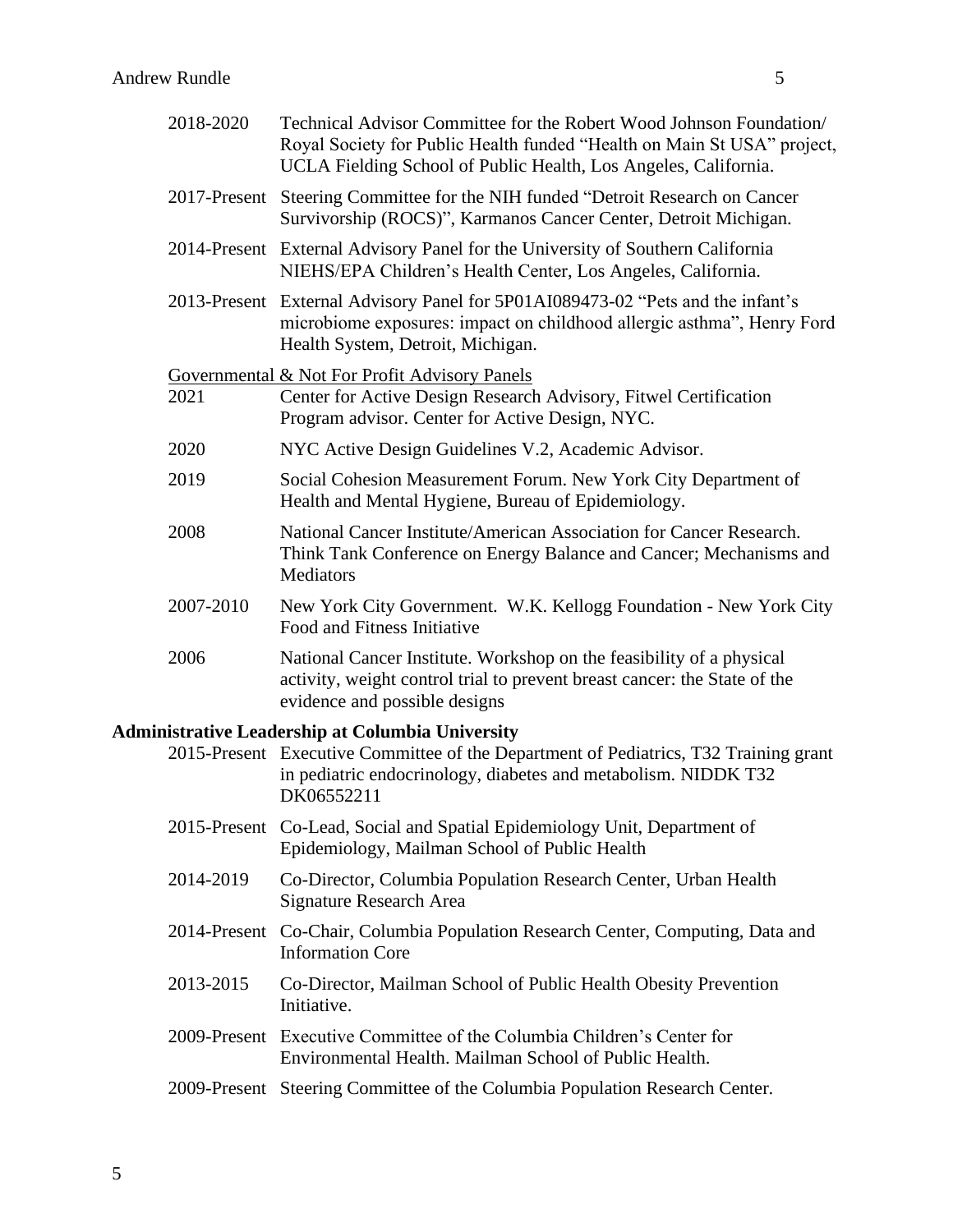|           | 2006-Present Institute for Social and Economic Research and Policy, Columbia<br>University, New York, NY, affiliated faculty.                        |
|-----------|------------------------------------------------------------------------------------------------------------------------------------------------------|
| 2004-2016 | Robert Wood Johnson Health and Society Fellows Program, Working<br>Group on Physical Activity and Obesity, Columbia University, New York,<br>NY, PI. |
| 2003-2016 | Robert Wood Johnson Health and Society Scholars Program at Columbia<br>University, New York, NY, affiliated faculty.                                 |
| 2003-2004 | Robert Wood Johnson Health and Society Scholars Program at Columbia<br>University, New York, NY, Core faculty.                                       |
|           | 2002-Present Herbert Irving Comprehensive Cancer Center, Columbia University, New<br>York, NY, Member                                                |

### **Professional Organizations and Service**

### Professional Organization

| 2020-present Environmental Influences on Child Health (ECHO) Publications |  |
|---------------------------------------------------------------------------|--|
| Committee. Coordinating committee maintaining and upholding the           |  |
| Publications Policy of the NIH ECHO Program.                              |  |

2017-2018 Interdisciplinary Association for Population Health Science, member of the Communications Committee

### Peer Reviewer (Journals)

American Journal of Epidemiology, American Journal of Health Promotion, American Journal of Lifestyle Medicine, American Journal of Preventive Medicine, Annals of Epidemiology, Biochemical Pharmacology, BMC Public Health, Cancer Epidemiology Biomarkers & Prevention, Carcinogenesis, Cities, Environmental Health Perspectives, Environment International, Environmental Research, Epidemiology, European Journal of Epidemiology, International Journal of Cancer, International Journal of Health Geographics, Health Affairs, Health and Place, Journal of Applied Physiology, Journal of Occupational and Environmental Medicine, Journal of Urban Health, Journal of Urology, Landscape and Urban Planning, Molecular Carcinogenesis, Obesity, Pediatric Research, Preventive Medicine, Preventive Medicine Reports, PLoS One, Social Science and Medicine and Urban Forestry and Urban Greening.

### Corporate Advisory Panels

2018-Present EHE Health. Scientific Advisory Board member, New York NY.

- 2018-Present EHE Health. Medical Advisory Board member, New York NY.
- 2016-2018 International WELL Building Institute, Subject Matter Experts panel member for Nourishment and Fitness sections of the WELL Building and WELL Community certification programs, New York, NY.
- 2010-2014 Delos Living, Inc. Scientific Advisory Board member, New York, NY.
- 2006-2017 Executive Health Exams, Inc. Medical Advisory Board member, New York, NY.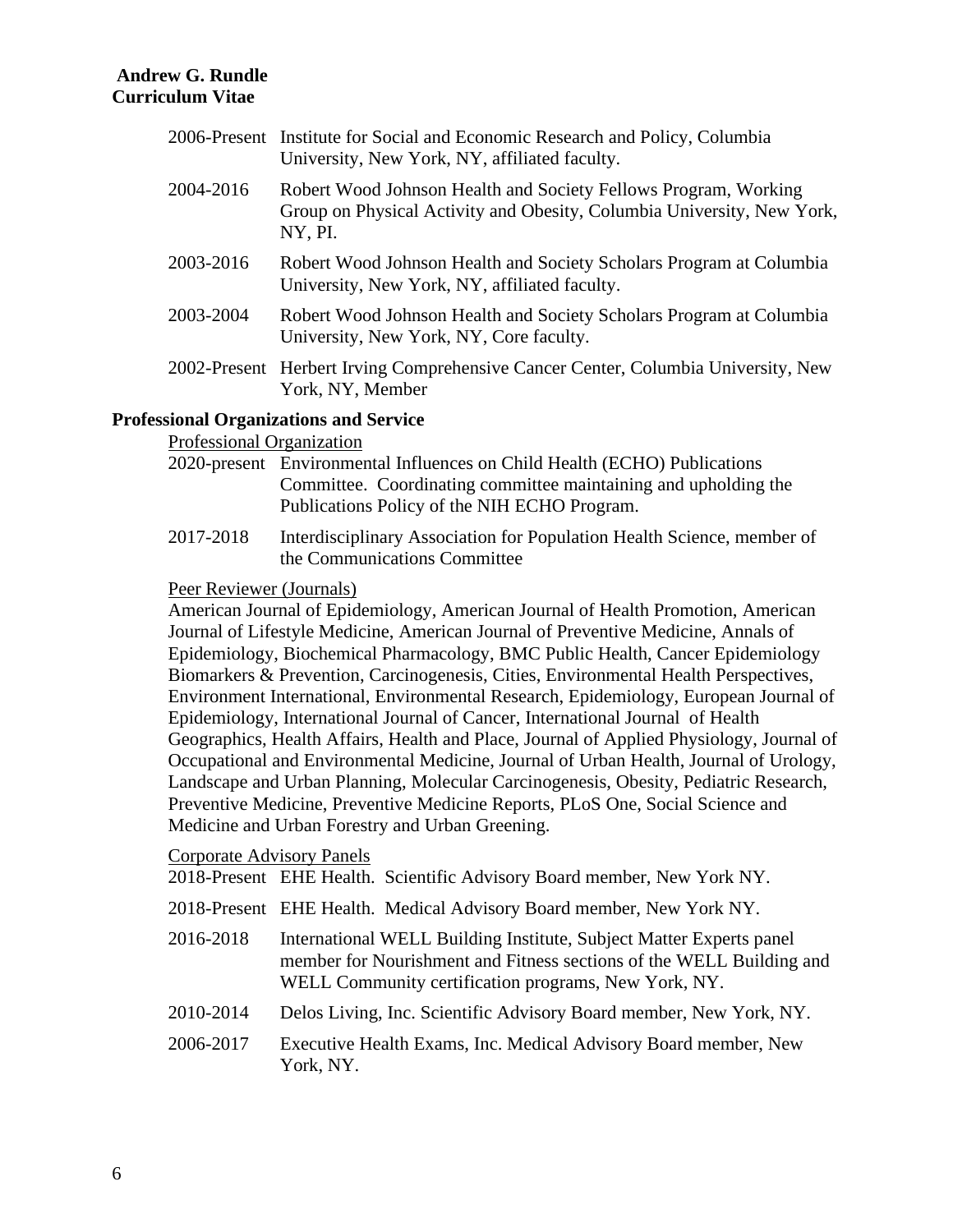| 2005-2007 | Alliance for Wellness ROI, Inc. Science Advisor for the Alliance, which<br>was comprised of BMW North America, Henry Ford Health System, Kraft<br>Foods Global, Inc., MasterCard Worldwide and Schlumberger. |
|-----------|--------------------------------------------------------------------------------------------------------------------------------------------------------------------------------------------------------------|
| 2006-2017 | Executive Health Exams, Inc. Life Extension Research Institute, Board<br>Member, New York NY                                                                                                                 |
| Testimony |                                                                                                                                                                                                              |
| 2009      | New York City Council, Hearing on Access to Healthy Foods in New<br><b>York City</b>                                                                                                                         |
| 2009      | New York City Planning Commission, Hearings on Food Retail<br>Expansion to Support Health (FRESH) zoning proposals                                                                                           |

#### **Fellowship and Grant Support:**

Active Research Support

| 2022-2023 | Co- Principal Investigator, Rundle and Jiang, Columbia University School<br>of Engineering and Applied Sciences' 2022 Urban Tech Awards:<br>Technology Innovations for Better Urban Living RFP. "World Wide Flu<br>and Emerging Disease Vision Surveillance System". Year 1 budget<br>\$85,000 |
|-----------|------------------------------------------------------------------------------------------------------------------------------------------------------------------------------------------------------------------------------------------------------------------------------------------------|
| 2021-2025 | Co-Investigator, RF1AG074306, "Greenness, Cognitive Performance and<br>Vascular Outcomes in the NOMAS Study" University of Miami is the<br>primary awardee.                                                                                                                                    |
| 2021-2025 | Multiple Principal Investigators, Rundle and Keyes, NIH R01MH128734-<br>01, "Temperature, shade, and adolescent psychopathology: understanding<br>how place shapes health".                                                                                                                    |
| 2021-2025 | Principal Investigator, NIH R01AA028552 "Identifying alcohol-related<br>and built environment factors that can be modified to prevent pedestrian<br>road traffic deaths".                                                                                                                      |
| 2021-2026 | Co-Investigator, NIH R01 AA029112-01 "Impacts of Subsidized<br>Ridesharing on Drunk Driving, Alcohol Consumption, and Mobility"                                                                                                                                                                |
| 2021-2025 | Sub-Contract PI/Co-Investigator, NIH R01RDK127139 "Elucidating<br>Genetic and Environmental Second Hits in Racial and Ethnic Minorities<br>with APOL1 High-Risk Genotypes". Mount Sinai Medical Center is the<br>primary awardee.                                                              |
| 2020-2022 | Co-Investigator and Faculty Lead, COVID-19 Surveillance in the City of<br>Stamford. A contract to develop and implement COVID-19 surveillance<br>in Stanford CT and the Department of Health and Mayor on COVID-19<br>response. Total budget \$122,500.                                        |
| 2020-2022 | Principal Investigator, Corporate partnership with Fidelity Investments to<br>create safe return to workplace strategies for their employees. Year 1<br>budget \$175,000                                                                                                                       |
| 2020-2024 | Co-Investigator, NIH R01MD014872-01 (PI Woo Baidal) "LINC:<br>Leveraging IT for Neighborhoods in Childhood."                                                                                                                                                                                   |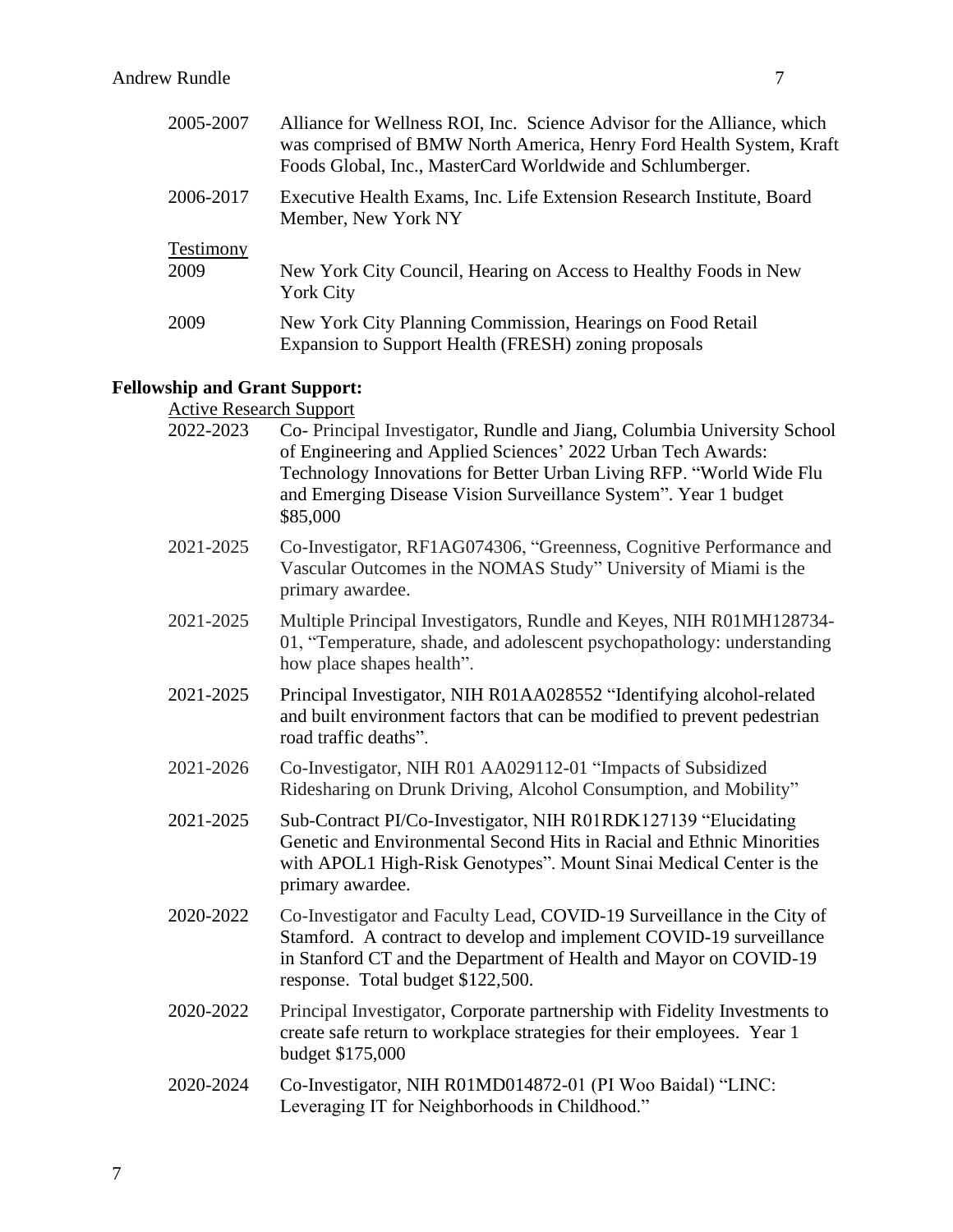| 2019-2024           | Co-Investigator, R01 AG062401-01A1 (PI Ian McKeague) "Inferential<br>methods for functional data from wearable devices".                                                                                                                                                                                                               |
|---------------------|----------------------------------------------------------------------------------------------------------------------------------------------------------------------------------------------------------------------------------------------------------------------------------------------------------------------------------------|
| 2019-2024           | Sub-Contract Principal Investigator/Co-Investigator. NIMH<br>R01MH118960-01A1 (PI Hong Van Tieu) "Neighborhoods, Networks,<br>and the HIV Care Continuum among HIV-infected MSM in NYC". NY<br>Blood Center is the primary awardee.                                                                                                    |
| 2017-2022           | Sub-Contract Principal Investigator/Co-Investigator and Steering<br>Committee Member, NCI 01CA19924001A1 (MPI Terrence Albrecht and<br>Ann Schwartz) "Detroit Research on Cancer Survivors (Detroit ROCS)".<br>Wayne State University is the primary awardee.                                                                          |
| <b>Past Support</b> |                                                                                                                                                                                                                                                                                                                                        |
| 2018-2021           | Co-Investigator, HUD NYHH00042-18 (PI Matt Perzanowski) "Urban<br>fungal exposure, sensitization and asthma among a low-income<br>population".                                                                                                                                                                                         |
| 2015-2021           | Co-Investigator, NIDDK T32 DK06552211, (PI: Sharon Oberfield)<br>Training grant in pediatric endocrinology, diabetes and metabolism.                                                                                                                                                                                                   |
| 2015-2021           | Subcontract Principal Investigator/Co-Investigator, NICHD<br>R01HD082147-01A1 (PI: Cassidy-Bushrow) "Delivery mode,<br>environment and the gut microbiome: influence on childhood body size".<br>Henry Ford Health System is the primary awardee.                                                                                      |
| 2019-2021           | Sub-Contract Principal Investigator/Co-Investigator, NIMH<br>R34MH121295-01 (PI Victoria Frye) "Optimizing Study Design to Test a<br>Community-level Intervention to Reduce Intersectional Stigma and<br>Increase HIV Testing and Prevention among African-American/Black<br>MSM". City University of New York is the primary awardee. |
| 2019-2021           | Sub-Contract Principal Investigator/Co-Investigator, Administrative<br>Supplement to NCI 01CA19924001A1 (MPI Ann Schwartz and Jennifer<br>Beebe-Dimmer) "Detroit Research on Cancer Survivors (Detroit ROCS)".<br>Wayne State University is the primary awardee.                                                                       |
| 2020-2021           | Co- Principal Investigator, Rundle and Jiang, Columbia University School<br>of Engineering and Applied Sciences Technology Innovations for Urban<br>Living in the face of COVID-19 award. "Low-Cost Continuous Multi-<br>Person Fever Detection for a Safer COVID-19 and Post-COVID-19<br>World". Year 1 budget \$85,000               |
| 2020-2021           | Sub-contract Principal Investigator/Co-Investigator, 2U01CA182934-06<br>(PI Yu Chen), "The Association Between Neighborhood Walkability and<br>Risk of Obesity-Related Cancer". New York University is the primary<br>awardee.                                                                                                         |
| 2015-2020           | Principal Investigator, Project 2: The Impact of PAH Exposure on<br>Childhood Growth Trajectories and Visceral Adipose Tissue Mass in<br>Adolescence Linkages to Disrupted Self-Regulatory Processes. An R01                                                                                                                           |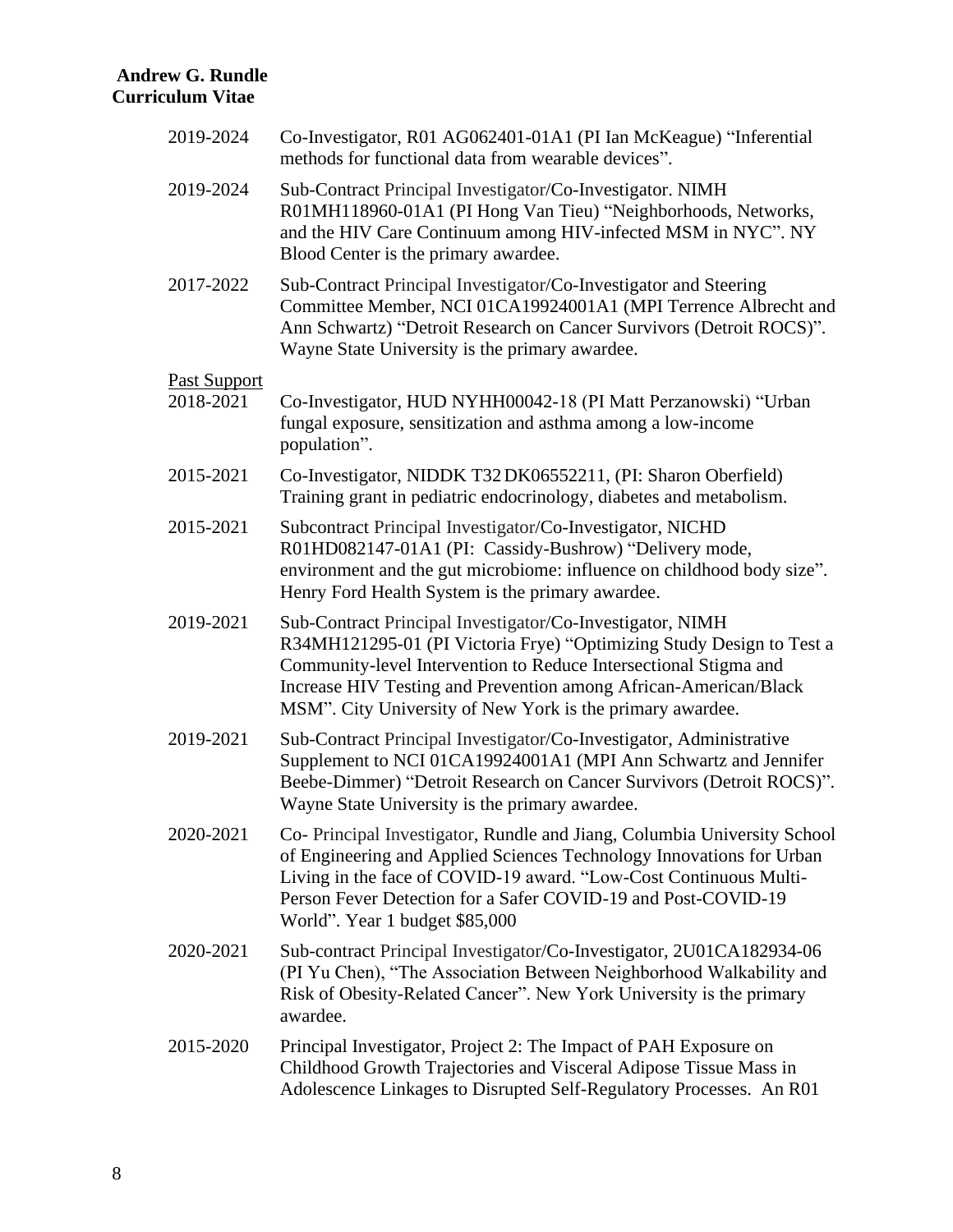|           | Project within the NIEHS/EPA P50ES009600-16 Columbia Center for<br>Children's Environmental Health (Center PI: Frederica Perera). 2017-<br>2018 Project 2 total costs \$248,727                                                                                                                                                                                                                              |
|-----------|--------------------------------------------------------------------------------------------------------------------------------------------------------------------------------------------------------------------------------------------------------------------------------------------------------------------------------------------------------------------------------------------------------------|
| 2014-2020 | Co-Investigator, NIEHS R01ES011126-11 (PI: Benjamin Rybicki). A<br>nested case-control study of prostate cancer carcinogenesis. 2017-2018<br>CU sub-contract total costs \$176,704                                                                                                                                                                                                                           |
| 2015-2020 | Subcontract PI/Co-Investigator, NIA, R01AG049970, (PI: Gina Lovasi)<br>Communities Designed to Support Cardiovascular Health for Older<br>Adults. 2017-2018 total costs \$463,486.                                                                                                                                                                                                                           |
| 2018-2019 | Service contract Principal Investigator, NHGRI 3U01HG007278-04S1,<br>(PI: Carol Horowitz) Genomic Medicine Pilot For Hypertension And<br>Kidney Disease In Primary Care. 2018 total costs \$126,000                                                                                                                                                                                                          |
| 2017-2019 | Subcontract PI/Co-Investigator NIMH R56MH112401-01A1 (PI Hong<br>Van Tieu) Influence of neighborhoods and networks on the HIV care<br>continuum among HIV-infected MSM in NYC. CU 2017-2018 CU sub-<br>contract total costs \$18,077.                                                                                                                                                                        |
| 2016-2019 | Subcontract PI/Co-Investigator, NICHD R01HD087460, (PI: Charles<br>DiMaggio) Data Integration and Advanced Statistical Modeling to<br>Describe and Control Pediatric Pedestrian Injuries in the United States.<br>2017-2018 total costs \$114,770.                                                                                                                                                           |
| 2015-2018 | Principal Investigator, 5R49CE002096-05 Center for Injury Epidemiology<br>and Prevention. Pilot study award. The Interactive Pedestrian Injury<br>Mapper. 2017-2018 total costs \$16,000.                                                                                                                                                                                                                    |
| 2015-2018 | Co-Investigator, NCI, R21CA195110, (PI: Frederica Perera) Novel<br>Protein Risk Markers for Lung Cancer. 2017-2018 total costs \$184,217                                                                                                                                                                                                                                                                     |
| 2015-2017 | Co-Investigator, NIBIB 1R21EB01891701A1, (PI: Arthur Goldsmith)<br>Generalized, multilevel functional response models applied to<br>accelerometer data. \$282,700 total costs                                                                                                                                                                                                                                |
| 2015-2017 | Subcontract PI/Co-Investigator, NCI 1UMCA182934-01A1, (PI: Anne<br>Zeleniuch-Jacquotte) The NYU Women's Health Study. Subcontract total<br>costs, \$107,319                                                                                                                                                                                                                                                  |
| 2014-2016 | Co-Investigator. Research Initiatives in Science & Engineering (RISE)<br>from the Columbia University Office of the Executive Vice President for<br>Research. (PI: Frank Lowy). Development of a New York City Antibiotic<br>Resistome Map: Identifying Neighborhood & Individual Level Factors<br>that Contribute to the Prevalence of Antimicrobial Resistance in the<br>Community. \$160,000 total costs. |
| 2013-2016 | Co-Investigator. Robert Wood Johnson Foundation (PI: Sally Findley)<br>Profiles of participants in WIC and other healthy living programs for<br>preschoolers in New York. \$399,944 total costs                                                                                                                                                                                                              |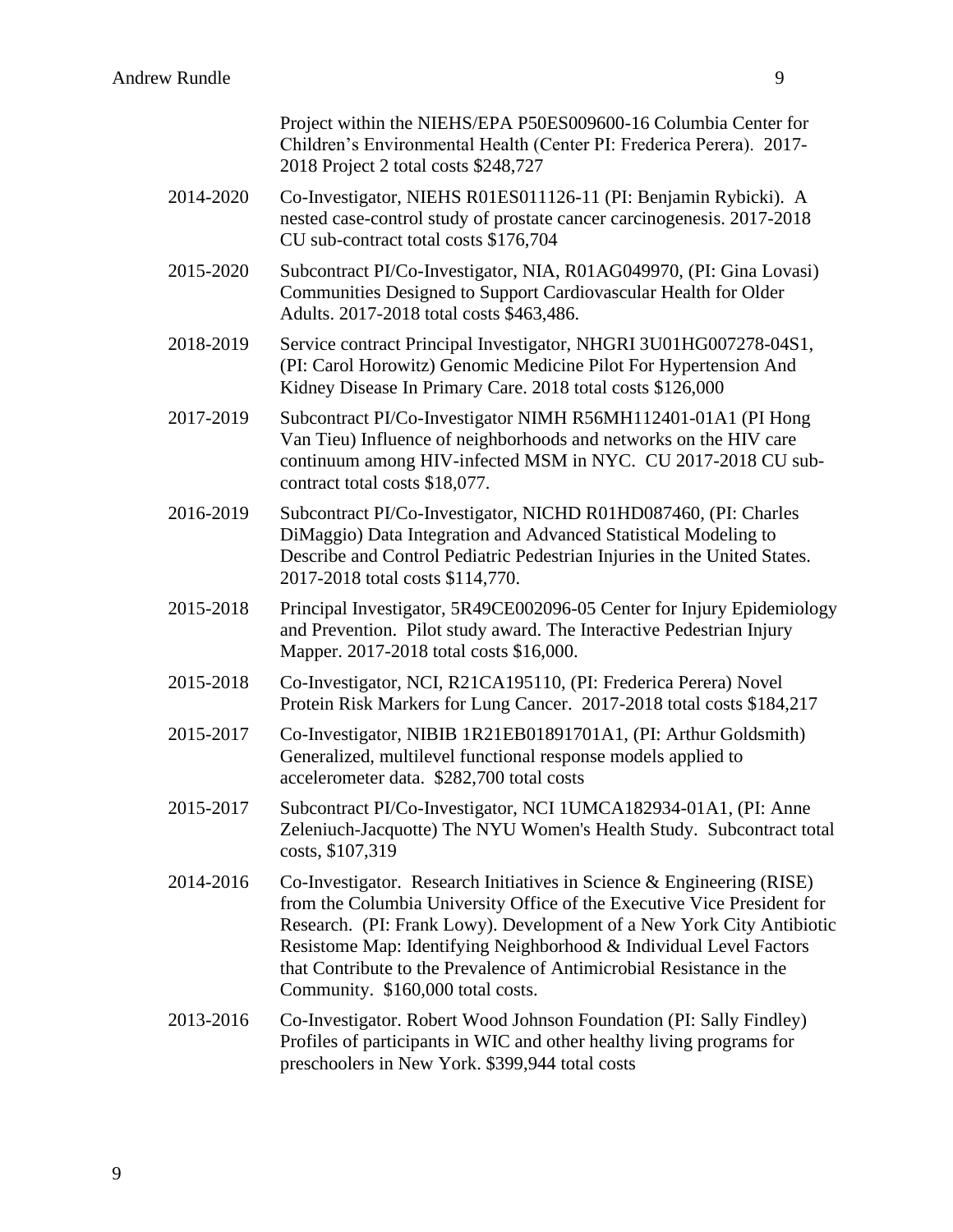| 2013-2014 | Principal Investigator. 5R49CE002096-05 Center for Injury Epidemiology<br>and Prevention. Pilot study award, Pedestrian Environment<br>Characteristics Associated with Pedestrian-Motor Vehicle Collisions in<br>New York City. \$7,000 total costs                           |
|-----------|-------------------------------------------------------------------------------------------------------------------------------------------------------------------------------------------------------------------------------------------------------------------------------|
| 2012-2016 | Co-Investigator, NHLB R01HL111195-01(PI: Ken Cheung). Physical<br>activity patterns via new dimension-informative cluster models.<br>$$1,412,216$ total costs.                                                                                                                |
| 2012-2016 | Co-Investigator, NIEHS 1R01ES021482-01. (PI: Robin Whyatt) Prenatal<br>pyrethroid exposure and child mental, motor and behavioral development.<br>\$1,707,710 total costs.                                                                                                    |
| 2011-2013 | Principal Investigator, Contract from New York City Department of<br>Health and Mental Hygiene's Communities Putting Prevention to Work<br>Initiative Enhanced Evaluation Grant, funded by HHS ARRA funds,<br>\$60,000 total costs.                                           |
| 2011-2012 | Co-Investigator, NCATS supplement to UL1RR024156 (PI: Wang, Ph.D.)<br>Building Methodological Infrastructure for Comparative Effectiveness<br>Research. \$284,294 total direct costs.                                                                                         |
| 2010-2013 | Principal Investigator, NICHD grant# R21HD062965-01. Using Google<br>Streetview to Measure Neighborhood Characteristics. \$448,504 total<br>costs.                                                                                                                            |
| 2009-2015 | Co-Investigator, NIMH grant# R01MH085132-01 (PI: John Beard). Risk<br>of Depression, Neighborhood Characteristics, and Physical Activity.<br>\$3,072,080 total costs.                                                                                                         |
| 2009-2015 | Principal Investigator, Project 1. Endocrine Disruptors & Obesity Among<br>Inner-City Children, a R01 project within The Columbia Center for<br>Children's Environmental Health, P01 ES009600 (Overall PI, Frederica<br>Perera, DrPH). \$1,138,265 total costs for Project 1. |
| 2009-2013 | Principal Investigator, NIDDK grant #5R01DK079885-02. Neighborhood<br>Environments and Disparities in Obesity Rates in New York City.<br>$$1,164,005$ total costs.                                                                                                            |
| 2009-2012 | Consultant, DOD grant PC081626 (PI: Zeigler-Johnson). Multilevel<br>Analysis of Neighborhood Characteristics and Prostate Cancer Outcomes.                                                                                                                                    |
| 2009-2011 | Principal Investigator, Robert Wood Johnson Active Living Research<br>Round 8 Grant. Built Environment and Childhood Fitness and Overweight<br>in New York City - \$248,958 total direct costs.                                                                               |
| 2009-2011 | Principal Investigator, US Forest Service grant #10-DG-11420004-010.<br>The Urban Forest, Childhood Asthma and Community Air Quality<br>Project. \$267,283 total costs.                                                                                                       |
| 2009-2010 | Principal Investigator, NIEHS grant # R01ES014229-04S1. Partnerships<br>for Environmental Public Health Administrative Supplement. \$137,401<br>total costs                                                                                                                   |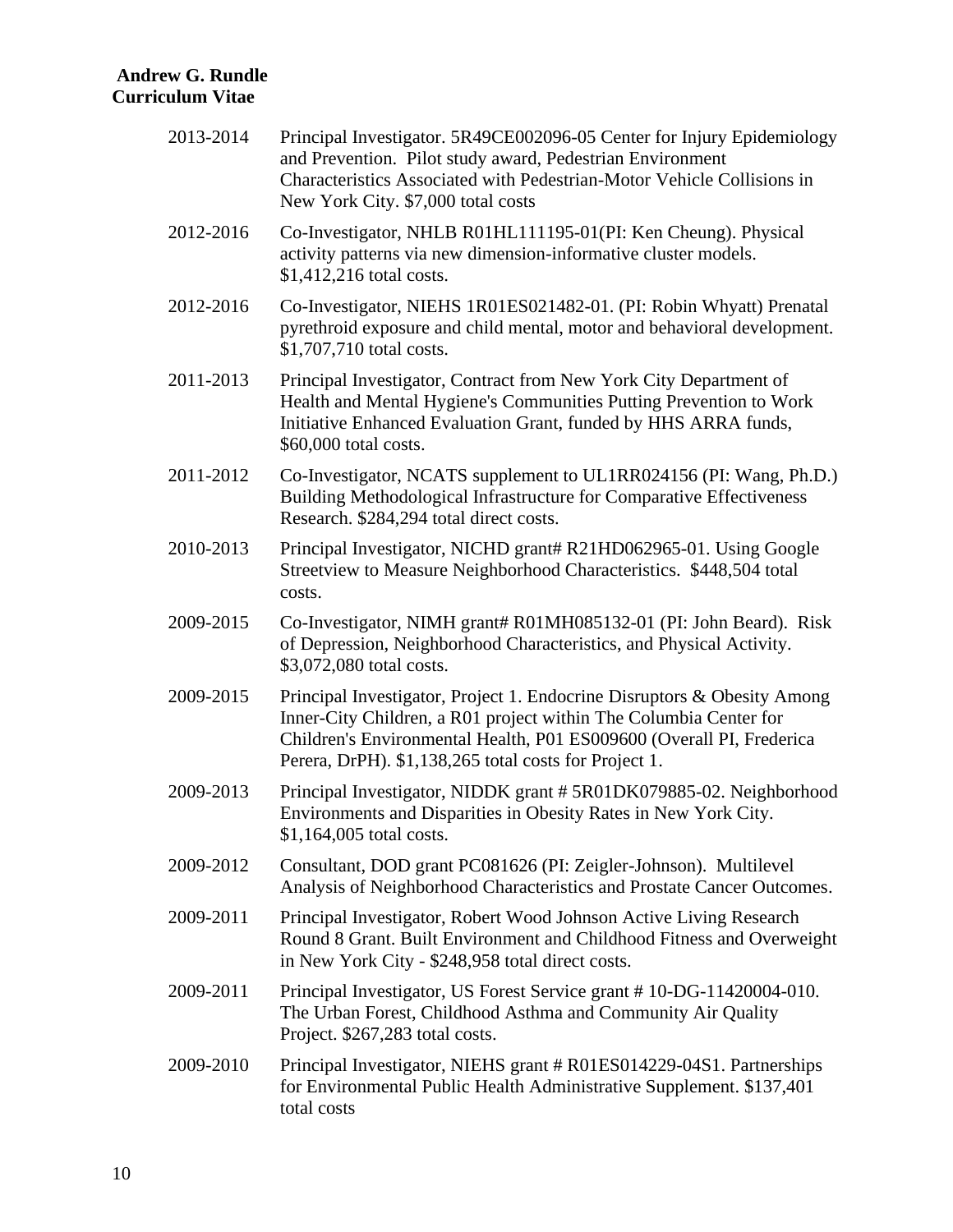| 2008-2015 | Co-Investigator, NICHD grant number 1R01HD058515-01 (PI: Bruce<br>Link, PhD) A Lifecourse Approach to Emerging Health Disparities in a<br>U.S. Birth Cohort. \$2,873,734 total costs.                                           |
|-----------|---------------------------------------------------------------------------------------------------------------------------------------------------------------------------------------------------------------------------------|
| 2007-2011 | Co-Investigator, NIEHS grant number R01 ES011126 (PI: Ben Rybicki) A<br>Nested Case Control Study of Biomarkers of Prostate Cancer. -<br>\$2,931,519 total costs.                                                               |
| 2007-2013 | Co-Investigator, NIEHS grant number R01 ES014393 (PI: Robin Whyatt)<br>Phthalate Exposure and Inner City Pediatric Asthma. \$3,131,904 total<br>costs.                                                                          |
| 2007-2012 | Co-Investigator, NIEHS grant number R01ES008977-10 (PI: Frederica<br>Perera, DrPH) Health Effects of Early-Life Exposures to Urban Pollutants<br>in Minority Children - \$6,032,145 total costs.                                |
| 2008-2012 | Co-Investigator, NCI grant number 1R01CA127532-01 (PI: Frederica<br>Perera, DrPH) Molecular Epidemiology and Lung Cancer: A Nested Case-<br>Control Study. \$2,517,134 total costs                                              |
| 2007-2011 | Co-Investigator, NIEHS grant # R01 ES014400 (PI: Matt Perzanowski)<br>Risk Factors Accounting for Neighborhood Differences in Asthma<br>Prevalence. \$2,878,921 total costs.                                                    |
| 2006-2008 | Principal Investigator, Robert Wood Johnson Active Living Research.<br>Observational Validation of Urban Design Measures for New York City. -<br>\$50,000 total costs.                                                          |
| 2005-2010 | Principal Investigator, NIEHS grant #5R01ES014229. Obesity, Physical<br>Activity and Built Space in New York City. - \$1,928,672 total costs.                                                                                   |
| 2003-2008 | Principal Investigator U54 Research Project, NCI U54 CA101598-01.<br>Assessment, Development and Validation of a Physical Activity<br>Questionnaire in Three Ethnic Groups - \$810,000 total direct costs.                      |
| 2002-2007 | Principal Investigator, NCI grant #1-K07-CA92348-01A1. The<br>Epidemiology of Physical Activity and Lung Cancer - \$672,300 total<br>costs                                                                                      |
| 2002-2006 | Co-Investigator (PI: Judith Jacobson) NHLBI grant #1R01HL068236.<br>Endotoxin, Obesity, and Asthma in NYC Head Start - \$4,835,711 total<br>costs.                                                                              |
| 2002-2004 | Co-Investigator (PI: Dr. Ben Rybicki, Henry Ford Cancer Center, PI of<br>Columbia Sub-contract: Deliang Tang) NIEHS grant # R01 ES011126-<br>02S1. Gene-Environment interactions in prostate cancer - \$419,402 total<br>costs. |
| 2002-2003 | Principal Investigator, Women at Risk. Physical Activity Levels as a<br>Predictor of Blood Glutathione Levels among Women at High Risk of<br>Breast Cancer - \$30,000 total costs.                                              |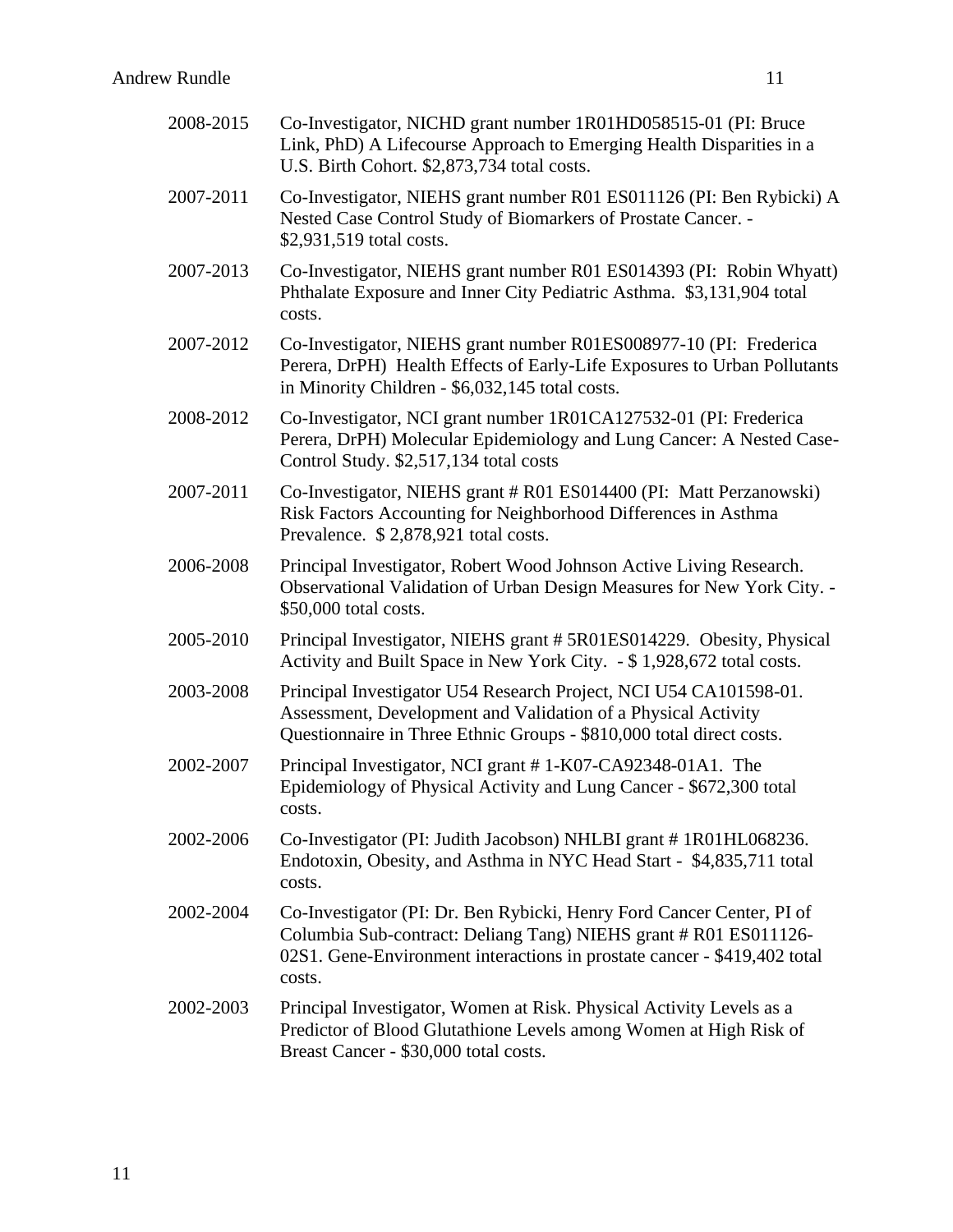| 2002-2002                         | Principal Investigator, Herbert Irving Comprehensive Cancer Center.<br>Physical Activity Levels as a Predictor of Mammographic Density -<br>\$20,000 total direct costs.                                                                             |
|-----------------------------------|------------------------------------------------------------------------------------------------------------------------------------------------------------------------------------------------------------------------------------------------------|
| 2001-2004                         | Principal Investigator, New York City Council Speaker's Fund for Public<br>Health Research. Sedentary Lifestyle as a Risk Factor for Lung Cancer on<br>Staten Island - \$277,779 total costs.                                                        |
| 2001-2001                         | Principal Investigator, Herbert Irving Comprehensive Cancer Center. The<br>Relationship Between Physical Activity, Plasma Glutathione Peroxidase<br>Levels and Oxidative Damage Among Smokers - \$20,000 total costs.                                |
| <b>Pending Support</b>            |                                                                                                                                                                                                                                                      |
| 2021-2025                         | Sub-Contract co-investigator, NIH R0113242590 "Greenness, Cognitive<br>Performance and Vascular Outcomes in the NOMAS Study" Year 1<br>requested sub-contract direct costs \$231,638. 18 <sup>th</sup> percentile score,<br>awaiting Council review. |
| 2022-2026                         | MPI Rundle and Beebe-Dimmer, R01CA270543-01, "Neighborhood<br>Level Social and Structural Influences on Cancer Survivorship: The<br>Detroit ROCS-Neighborhood Study". Awaiting Study Section review.                                                 |
| <b>Educational Contributions:</b> |                                                                                                                                                                                                                                                      |
|                                   | <b>Courses Taught, Primary Instructor</b>                                                                                                                                                                                                            |
| 2019-2020                         | Integration of Science and Practice, 20-25 students, 2 hours per week of<br>class instruction                                                                                                                                                        |
| 2013-2016                         | P9400 Critical Thinking in Epidemiology, 10-20 students, 3 hours per<br>week of class instruction.                                                                                                                                                   |

2000-Present P8432 Environmental Epidemiology, 10-25 students. 3 hours per week of class instruction.

Courses Taught, Preceptor or Lecturer

2015-Present P8586 Applied Methods in Health Services and Outcomes Research. Lecturer, 30 students. 1.5 hours of class instruction per semester.

- 2010-Present P8440 Cardiovascular Epidemiology, Lecturer, 30 students. 1.5 hours of class instruction per semester.
- 2010-2012 P6300 Environmental Health Sciences Core Class, Lecturer, 300 students. 3 hours of class instruction per semester.
- 2009-Present P8450 Clinical Epidemiology, Lecturer, 30 students. 1.5 hours of class instruction per semester.
- 2000-2005 Science Survey Course, Science and Environmental Reporting Program, New York University School of Journalism, Lecturer, 10-12 students. 6 hours of class instruction per semester.
- 1998-Present P8307 Molecular Epidemiology, Lecturer, 15-20 students. 3 hours of class instruction per semester.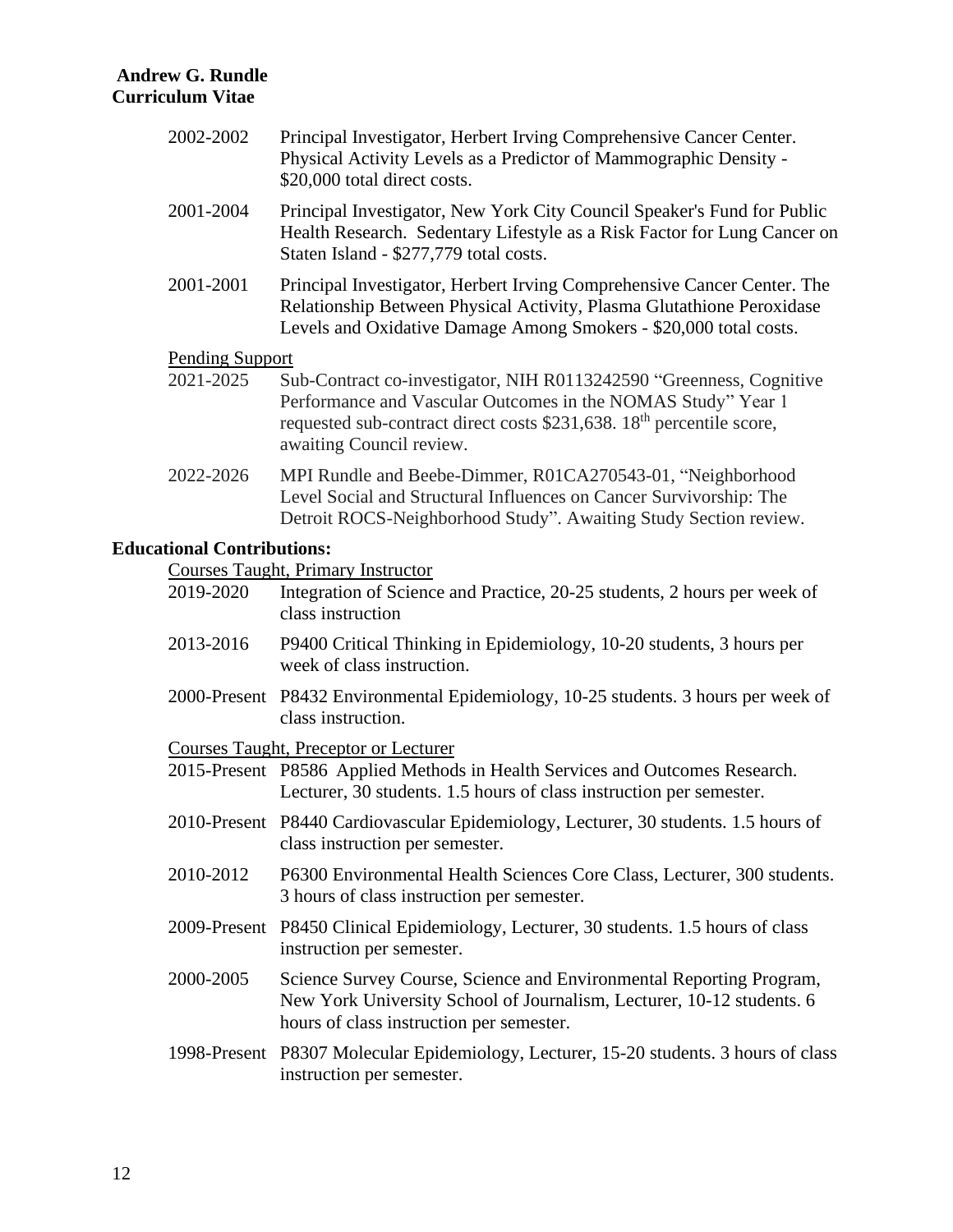| 2013                            | P8322 Environmental Determinants of Human Health II. Lecturer, 30<br>students. 3 hours of class instruction per semester.                                                                                                                                                                                                                                                                                                                                                                              |
|---------------------------------|--------------------------------------------------------------------------------------------------------------------------------------------------------------------------------------------------------------------------------------------------------------------------------------------------------------------------------------------------------------------------------------------------------------------------------------------------------------------------------------------------------|
| 2009                            | Short Course in Molecular Epidemiology: Biomarkers of exposure,<br>susceptibility & disease, Centre for Epidemiology and Biostatistics,<br>University of Leeds and Imperial College, United Kingdom, Lecturer, 30<br>students. 6 hours of class instruction.                                                                                                                                                                                                                                           |
| 2004                            | International Graduate School of Genetic and Molecular Epidemiology,<br>Karolinska Institute, Sweden, Lecturer, 30 students. 6 hours of class<br>instruction.                                                                                                                                                                                                                                                                                                                                          |
| 2003                            | International Workshop of Molecular Epidemiology, Institute for<br>Scientific Interchange Foundation, Turin Italy, Lecturer, 22 students. 9<br>hours of class instruction.                                                                                                                                                                                                                                                                                                                             |
| 2016                            | University-Wide Challenges and Hack-a-thons<br>Sensing and the City Design Challenge. Sponsored by Columbia<br>Engineering, the Columbia Global Center, Rio de Janeiro, Federal<br>University of Rio de Janeiro, Columbia Graduate School of Architecture,<br>Preservation and Planning Urban Design, Mailman School of Public<br>Health Urban + Health Initiative, School of International and Public<br>Affairs, and the Columbia Data Science Institute. Reviewer and Judge. 8<br>hours of contact. |
| 2016                            | SustainaBuild Design Challenge. Sponsored by New York City's<br>Department of Design and Construction, Columbia Mailman School of<br>Public Health, and the Columbia Graduate School of Architecture,<br>Preservation and Planning. Reviewer and Judge 6 hours of contact.                                                                                                                                                                                                                             |
| <b>Students</b>                 | Mentoring: Junior Faculty, Prost Doctoral Fellow, Doctoral Students and Masters                                                                                                                                                                                                                                                                                                                                                                                                                        |
| <b>Junior Faculty Mentoring</b> |                                                                                                                                                                                                                                                                                                                                                                                                                                                                                                        |
|                                 | 2018-Present Jesse Plascak, Ph.D. Instructor, Rutgers, Ohio State University, School of<br>Public Health. K07 Advisor.                                                                                                                                                                                                                                                                                                                                                                                 |
|                                 | 2018-Present Seth Prins, Ph.D., Mailman School of Public Health, Assistant Professor,<br>Epidemiology.                                                                                                                                                                                                                                                                                                                                                                                                 |
|                                 | 2018-Present Christopher Morrison, Ph.D., Mailman School of Public Health, Assistant<br>Professor, Epidemiology.                                                                                                                                                                                                                                                                                                                                                                                       |
| 2010-2016                       | Gina Lovasi, Ph.D., Assistant Professor, Epidemiology. Current Position:<br>Dornsife Associate Professor of Urban Health, Co-Director of the Urban<br>Health Collaborative. Department of Epidemiology and Biostatistics,<br>Drexel University, Dornsife School of Public Health.                                                                                                                                                                                                                      |
| 2011-2016                       | Megan Hall, Ph.D., Mailman School of Public Health, Assistant Professor,<br>Epidemiology. Current Position: Assistant Professor, SUNY Downstate<br>Medical Center, School of Public Health.                                                                                                                                                                                                                                                                                                            |
| <b>Post-Doctoral Mentoring</b>  |                                                                                                                                                                                                                                                                                                                                                                                                                                                                                                        |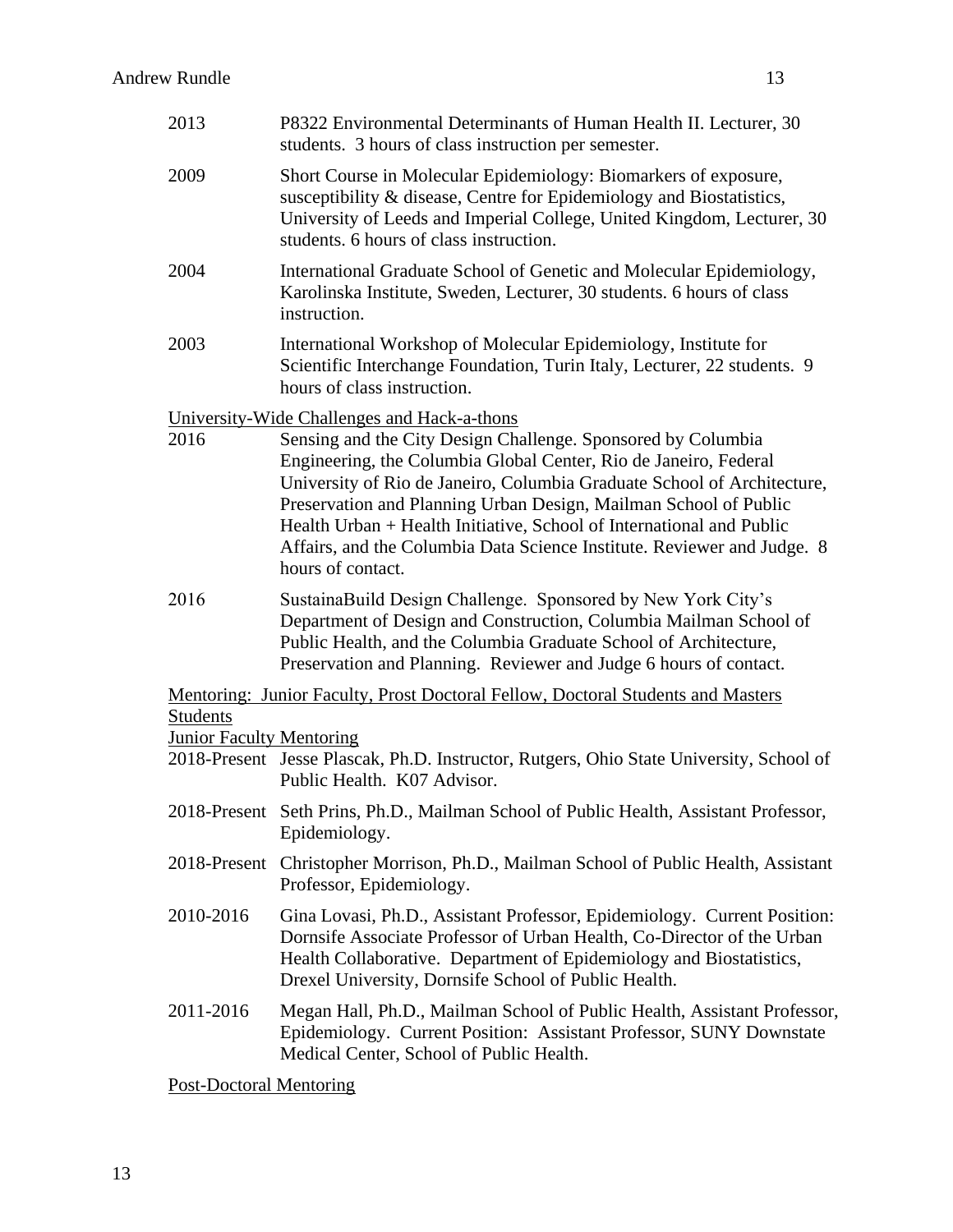|                                              | 2020-Present Jamaica Robinson, PhD., Fellow, Department of Epidemiology, Mailman<br>School of Public Health. NCI Cancer Training Program.                                                                                                                                                            |
|----------------------------------------------|------------------------------------------------------------------------------------------------------------------------------------------------------------------------------------------------------------------------------------------------------------------------------------------------------|
| 2018-2021                                    | Eliza Whiteman, PhD., K99 Fellow, Department of Epidemiology,<br>Mailman School of Public Health; Current position: Assistant Professor,<br>University of Pennsylvania, Perelman School of Medicine.                                                                                                 |
| 2015-Present                                 | Stephanie Lovinsky-Desir, MD. CTSA TRANSFORM KL2 Fellow,<br>Columbia University Medical Center.                                                                                                                                                                                                      |
| 2013-2016                                    | Elizabeth Widen, Ph.D., Postdoctoral Fellow in Nutrition and Population<br>Health, Institute of Human Nutrition; Current position: Assistant<br>Professor, Department of Nutritional Sciences, The University of Texas at<br>Austin, Dell Medical School.                                            |
| 2013-2015                                    | Noel Mueller, Ph.D., Postdoctoral Fellow in Nutrition and Population<br>Health, Institute of Human Nutrition; Current position: Assistant<br>Professor, John Hopkins University.                                                                                                                     |
| 2011-2014                                    | Michelle Maresca, M.D., Pediatrics Fellow, Columbia University Medical<br>Center; Current position: Assistant Professor of Medicine, Rutgers New<br><b>Jersey Medical School</b>                                                                                                                     |
| 2009-2011                                    | Michael Bader, Ph.D., R.W.J. Health and Society Scholar; Current<br>position: Associate Professor of Sociology, American University.                                                                                                                                                                 |
| 2006-2009                                    | Gina Lovasi, Ph.D., R.W.J. Health and Society Scholar; Current position:<br>Dornsife Associate Professor of Urban Health, Dornsife School of Public<br>Health, Drexel University                                                                                                                     |
| 2005-2007                                    | Mark Opler, Ph.D., Epidemiology; Current position(s): Assistant Professor<br>NYU Medical Center and Chief Scientific Officer & Founder, ProPhase<br>LLC.                                                                                                                                             |
| 2005-2006                                    | James Gangwisch, Ph.D., Psychiatric Epidemiology Training Program;<br>Current position: Assistant Professor of Clinical Psychiatric Social Work<br>(in Psychiatry).                                                                                                                                  |
| 2005-2006                                    | Helen Kwon, Ph.D., Epidemiology, Kellog Fellow; Last known position:<br>Missionary Work in Africa                                                                                                                                                                                                    |
| <u>Doctoral Sponsorship</u>                  |                                                                                                                                                                                                                                                                                                      |
| <b>Dissertation Sponsorship</b><br>2014-2016 | Stephen Mooney, Ph.D., Epidemiology, 2016; The Impact of Built and<br>Social Environment on Physical Activity among Older Adults. Awarded<br>the Gelman Award for Excellence in Epidemiology at graduation. Current<br>position: Assistant Professor of Epidemiology at University of<br>Washington. |
| 2007-2012                                    | Russell McBride, Ph.D., Epidemiology, 2012 Awarded with Distinction;<br>Dissertation: Obesity and Prostate Cancer - Bias and Biomarkers.<br>Awarded the Gelman Award for Excellence in Epidemiology at<br>graduation. Current position: Instructor, Mount Sinai School of Medicine.                  |
|                                              |                                                                                                                                                                                                                                                                                                      |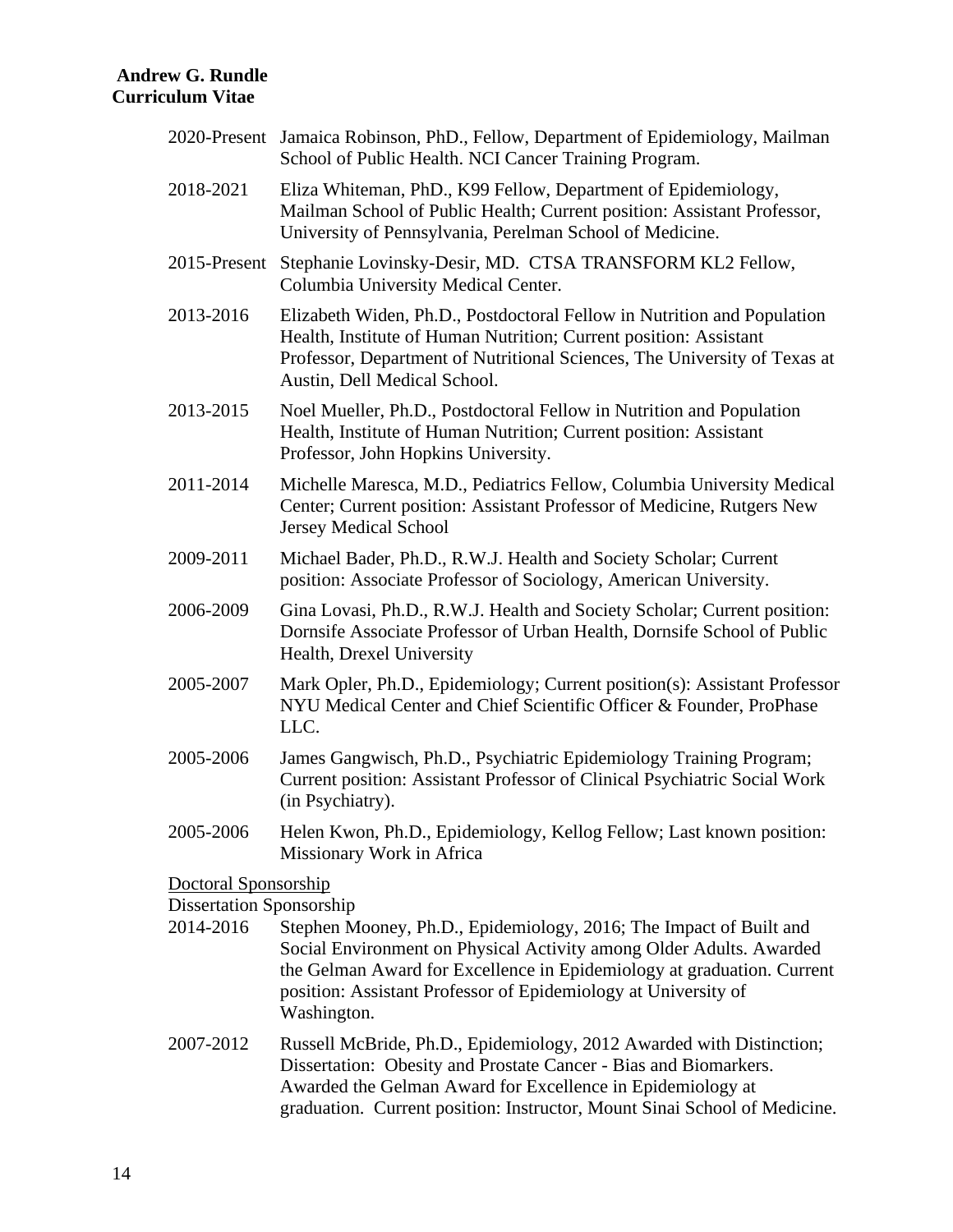| 2006-2009                     | Lina Titievsky, Ph.D., Epidemiology, 2010; Dissertation: Built<br>environment and individual body mass index in NYC adults. Current<br>position: Senior Director Medical Affairs Research, Intercept<br>Pharmaceuticals                                                                                                            |
|-------------------------------|------------------------------------------------------------------------------------------------------------------------------------------------------------------------------------------------------------------------------------------------------------------------------------------------------------------------------------|
| 2003-2007                     | Ai Kubo, Ph.D., Epidemiology, 2007; Dissertation: Dietary Factors and<br>the Risk of Barrett's Esophagus. Current position: Staff Scientist, Kaiser<br>Permanente Division of Research                                                                                                                                             |
| <b>Dissertation Chair</b>     |                                                                                                                                                                                                                                                                                                                                    |
| 2021                          | Paul Reeping, Ph.D. Epidemiology, 2021 The effect of gun-free zones on<br>interpersonal and mass shootings in the United States                                                                                                                                                                                                    |
| 2021                          | Jialin Mao, Ph.D. Epidemiology, 2021 Applying a multilevel framework<br>to investigating racial and ethnic disparities in robot-assisted surgery and<br>associated outcomes for prostate cancer.                                                                                                                                   |
| 2021                          | Andrew Ratanatharathorn, Ph.D. Epidemiology, 2021 Untangling the risk<br>of onset and persistence of PTSD and Depression following Traumatic<br>Events.                                                                                                                                                                            |
| 2017                          | Zaixing Shi, Ph.D. Epidemiology, 2017 Understanding changes in health-<br>related behaviors after breast cancer diagnosis. Current position: Post-<br>Doctoral Fellow at University of Washington.                                                                                                                                 |
| 2014                          | Catherine Richards, Ph.D. Epidemiology, 2014; Dissertation: The effect of<br>hospital financial distress on immediate breast reconstruction. Awarded<br>the Gelman Award for Excellence in Epidemiology at graduation. Current<br>position: Vice President, Analytics & Scientific Engagement at Boston<br><b>Health Economics</b> |
| <b>Dissertation Committee</b> |                                                                                                                                                                                                                                                                                                                                    |
| 2021                          | Sandra India Aldana, Ph.D. NYU School of Medicine, New York<br>University.                                                                                                                                                                                                                                                         |
| 2019                          | Benjamin Spoer, Ph.D. College of Global Public Health, New York<br>University                                                                                                                                                                                                                                                      |
| 2016                          | Manuel Co, Ph.D., Columbia University, School of Nursing                                                                                                                                                                                                                                                                           |
| 2015                          | Lori Hoepner, Dr.P.H., Environmental Health Sciences                                                                                                                                                                                                                                                                               |
| 2013                          | Ann Marie Reardon, Dr.P.H., Environmental Health Sciences                                                                                                                                                                                                                                                                          |
| 2013                          | Ofira Schwart-Soicher, Ph.D., Social Work                                                                                                                                                                                                                                                                                          |
| 2013                          | Maria Jose Rosa, Ph.D., Environmental Health Sciences                                                                                                                                                                                                                                                                              |
| 2012                          | Keith Drake, Ph.D. Dartmouth College, The Dartmouth Institute                                                                                                                                                                                                                                                                      |
| 2011                          | Allan Just, Ph.D., Environmental Health Sciences                                                                                                                                                                                                                                                                                   |
| 2011                          | Maria Argos, Ph.D. Epidemiology                                                                                                                                                                                                                                                                                                    |
| 2008                          | Rachel Sobell, Ph.D., Environmental Health Sciences                                                                                                                                                                                                                                                                                |
| 2008                          | Theresa Janevic, Ph.D., Epidemiology                                                                                                                                                                                                                                                                                               |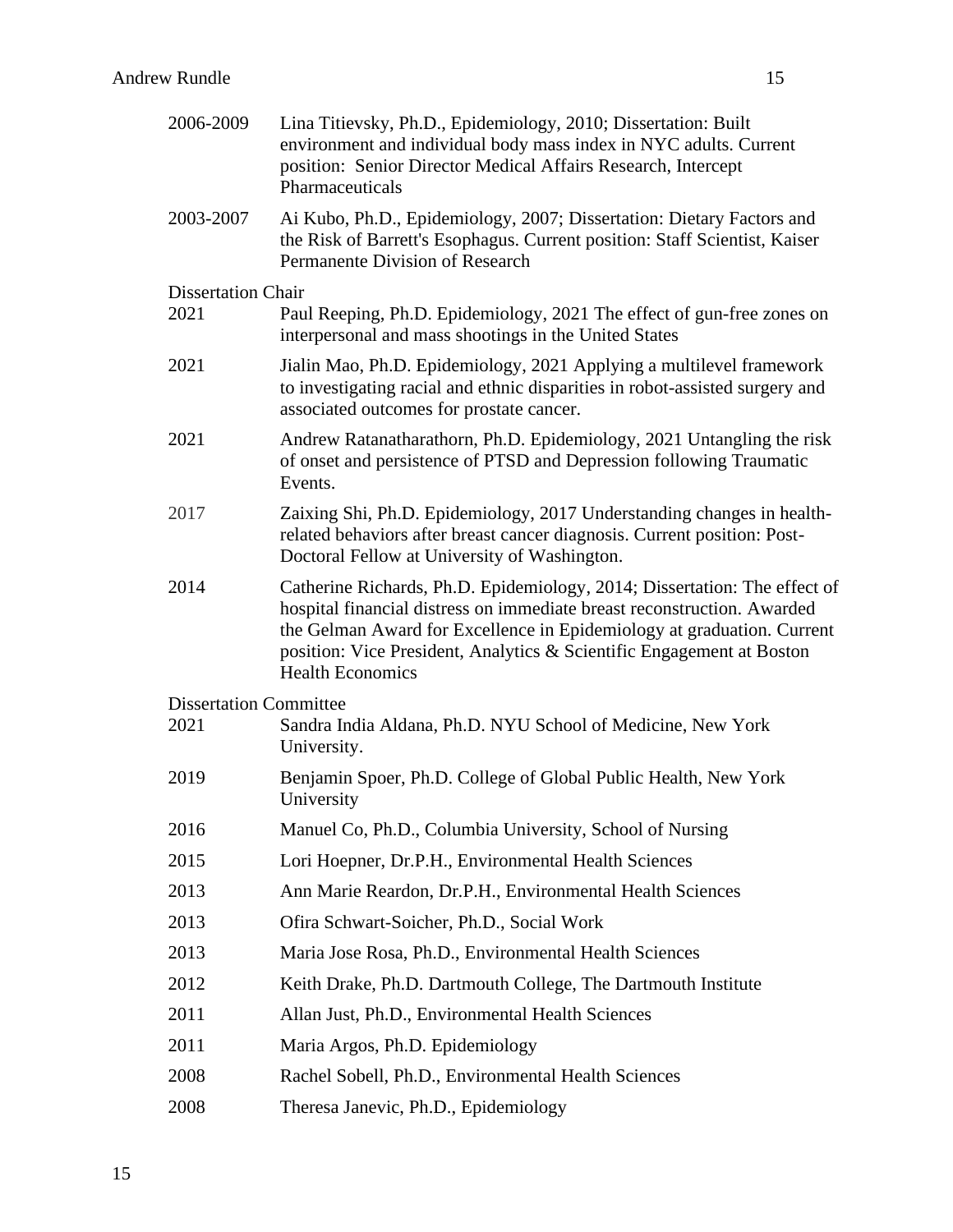| 2008                       | Megan Williams, Ph.D., Environmental Health Sciences |
|----------------------------|------------------------------------------------------|
| 2007                       | Marian Olsen, Dr.P.H., Environmental Health Sciences |
| 2006                       | Julia Heck, Ph.D., Epidemiology                      |
| <b>Masters Students</b>    |                                                      |
| Thesis Supervision<br>2021 | Felice Tsui, M.P.H., Epidemiology                    |
| 2021                       | Rachel Tao, M.P.H., Epidemiology                     |
| 2021                       | Lauren Guerra, M.P.H., Epidemiology                  |
| 2021                       | Gabrielle D'Ambrosi, M.P.H, Epidemiology             |
| 2019                       | Susan Lloyd, M.P.H., Epidemiology                    |
| 2019                       | Charisma Hooda, M.P.H., Epidemiology                 |
| 2019                       | Francois Ban, M.P.H., Epidemiology                   |
| 2019                       | Taylor Lampe, M.P.H., Epidemiology                   |
| 2019                       | Vivian Do, M.P.H., Epidemiology                      |
| 2018                       | Dustin Frye, M.P.H., Epidemiology                    |
| 2017                       | Mathew Cato, M.P.H., Epidemiology                    |
| 2017                       | Samina Lutfeali, M.P.H., Epidemiology                |
| 2016                       | Yvette Ng, M.P.H., Epidemiology                      |
| 2016                       | Theodora Swenson, M.P.H., Epidemiology               |
| 2016                       | Sarah Kunkle, M.P.H., Epidemiology                   |
| 2016                       | Samantha Tomicki, M.P.H., Epidemiology               |
| 2013                       | Liza Phillips, M.P.H., Epidemiology                  |
| 2013                       | Angeline Protacio, M.P.H., Epidemiology              |
| 2012                       | Jennifer Brite, M.P.H., Epidemiology                 |
| 2012                       | Joshua Brooks, M.P.H., Epidemiology                  |
| 2009                       | Michelle Suwannukul, M.P.H., Epidemiology            |
| 2009                       | Todd Case, M.S., Epidemiology                        |
| 2008                       | Tara Kalra, M.P.H., Epidemiology                     |
| 2008                       | Catherine Richards, M.P.H., Epidemiology             |
| 2006                       | Elizabeth Masters, M.P.H., Epidemiology              |
| 2006                       | Rachael Klein, M.P.H., Epidemiology                  |
| 2006                       | Jason Lui, M.P.H., Epidemiology                      |
| 2006                       | Wendy McDowell, M.P.H., Epidemiology                 |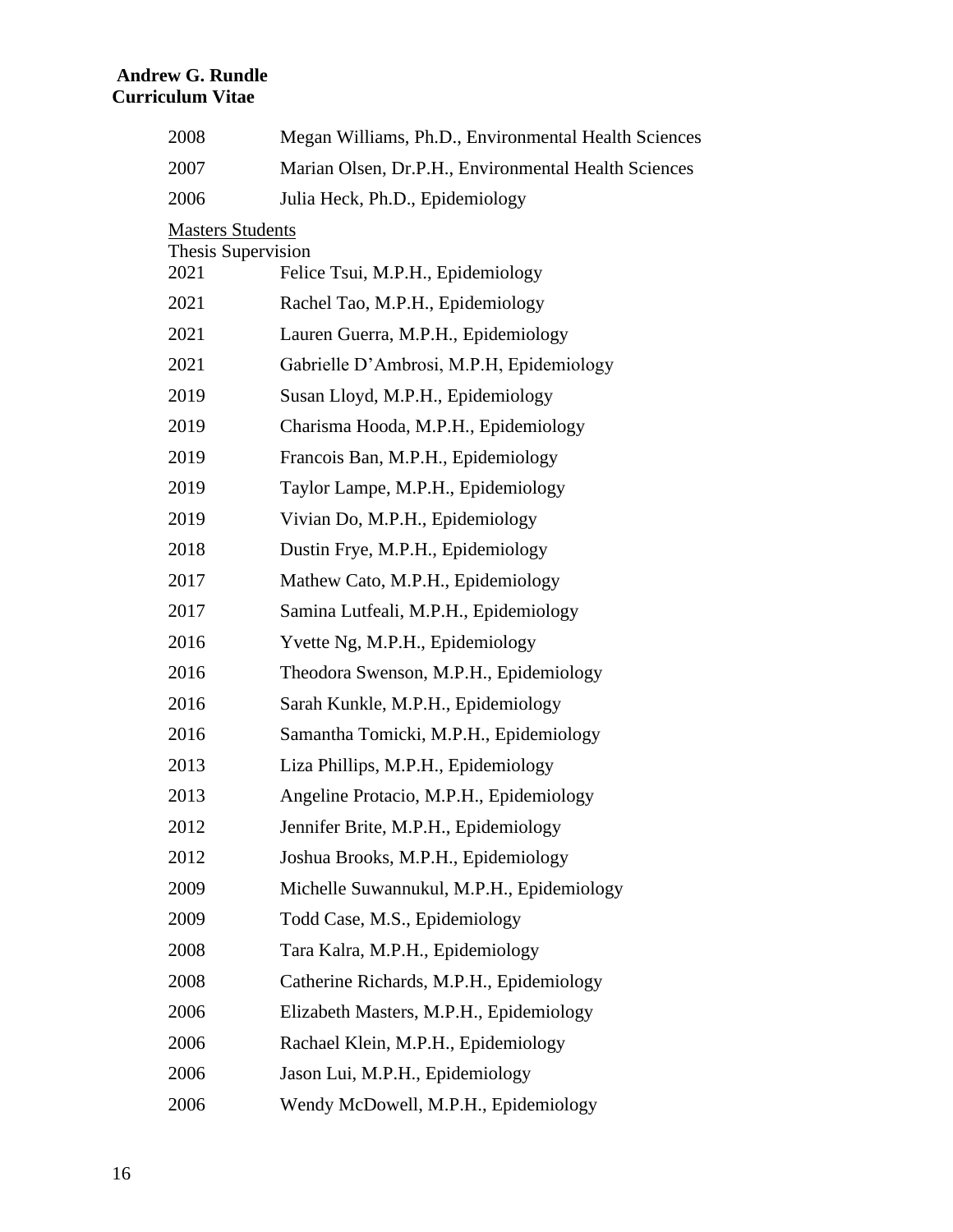| 2006 | Deborah Jones, M.P.H., Epidemiology                                                                                                                                                                                                                                                                                                                                                                                                                                                                                                                                                                                                                                                                                                                   |
|------|-------------------------------------------------------------------------------------------------------------------------------------------------------------------------------------------------------------------------------------------------------------------------------------------------------------------------------------------------------------------------------------------------------------------------------------------------------------------------------------------------------------------------------------------------------------------------------------------------------------------------------------------------------------------------------------------------------------------------------------------------------|
| 2005 | Jen Chunn, M.P.H., Epidemiology                                                                                                                                                                                                                                                                                                                                                                                                                                                                                                                                                                                                                                                                                                                       |
| 2004 | Elizabeth Garduno, M.P.H., Epidemiology                                                                                                                                                                                                                                                                                                                                                                                                                                                                                                                                                                                                                                                                                                               |
| 2004 | Ann Madsen, M.P.H., Epidemiology                                                                                                                                                                                                                                                                                                                                                                                                                                                                                                                                                                                                                                                                                                                      |
| 2004 | Sara Cabelli, M.P.H., Epidemiology                                                                                                                                                                                                                                                                                                                                                                                                                                                                                                                                                                                                                                                                                                                    |
| 2003 | Eunpa Chai, M.P.H., Epidemiology                                                                                                                                                                                                                                                                                                                                                                                                                                                                                                                                                                                                                                                                                                                      |
| 2003 | Kendra Alyce Khawaja, M.P.H., Epidemiology                                                                                                                                                                                                                                                                                                                                                                                                                                                                                                                                                                                                                                                                                                            |
| 2008 | <b>Educational Administration and Leadership</b><br>Workshop on Molecular Epidemiology, Shanghai CDC, Shanghai China,<br>Co-Director, 50 students. Developed the curriculum, recruited instructors<br>and taught classes.                                                                                                                                                                                                                                                                                                                                                                                                                                                                                                                             |
| 2020 | <b>Instructional/Educational Materials</b><br>Rundle, A. 2020AD: a Pandemic Film Project.<br>https://blogs.cuit.columbia.edu/agr3/<br>A film series created for the 2020 online version of the Environmental<br>Epidemiology course that introduced the key learning goal for each<br>week's class. Inspired by Philip K. Dick's "The Man in the High Castle"<br>and the film "The Matrix", the film series shows an alternative SARS-<br>CoV-2 pandemic history through a series of emergency broadcast<br>transmissions from a parallel reality.                                                                                                                                                                                                    |
| 2016 | Ratanatharathorn, A., Mooney, S., Rundle, A. EpiSimulations.net<br>An interactive website with a suite of teaching tools for demonstrating<br>methodological issues in epidemiology. The site uses R Shiny to create<br>interactive simulations that allow the user to conduct a series of "what if"<br>experiments to demonstrate epidemiology principles. The site currently<br>has modules that demonstrate the extent of bias caused by confounding<br>and exposure misclassification, and the intricacies and trade-offs involved<br>in matching in a case-control study. The website is used in P9400 Critical<br>Thinking in Epidemiology, P8432 Environmental Epidemiology, P8450<br>Clinical Epidemiology, and P8307 Molecular Epidemiology. |
| 2000 | Rundle, A., Aflatoxin Carcinogenesis<br>Rundle, A. Vinyl-Chloride Carcinogenesis.<br>Interactive CD-Roms with 3-D and sterio-scopic 3D video that illustrate<br>chemical carcinogens, molecular structures and concepts of molecular<br>carcinogenesis for students who lack a strong back ground in molecular<br>biology. All of the animations use NMR derived 3D structure data and are<br>the most accurate depictions of the chemicals and molecular processes<br>currently available. Ported to the web on Columbia University<br>Course Works circa 2010. Used annually in P8432 Environmental<br>Epidemiology,                                                                                                                                |
| 1999 | Rundle, A., Moss-Salentjin, L., 3-Dimensional Reconstruction of Fetal<br>Dental Tissue.                                                                                                                                                                                                                                                                                                                                                                                                                                                                                                                                                                                                                                                               |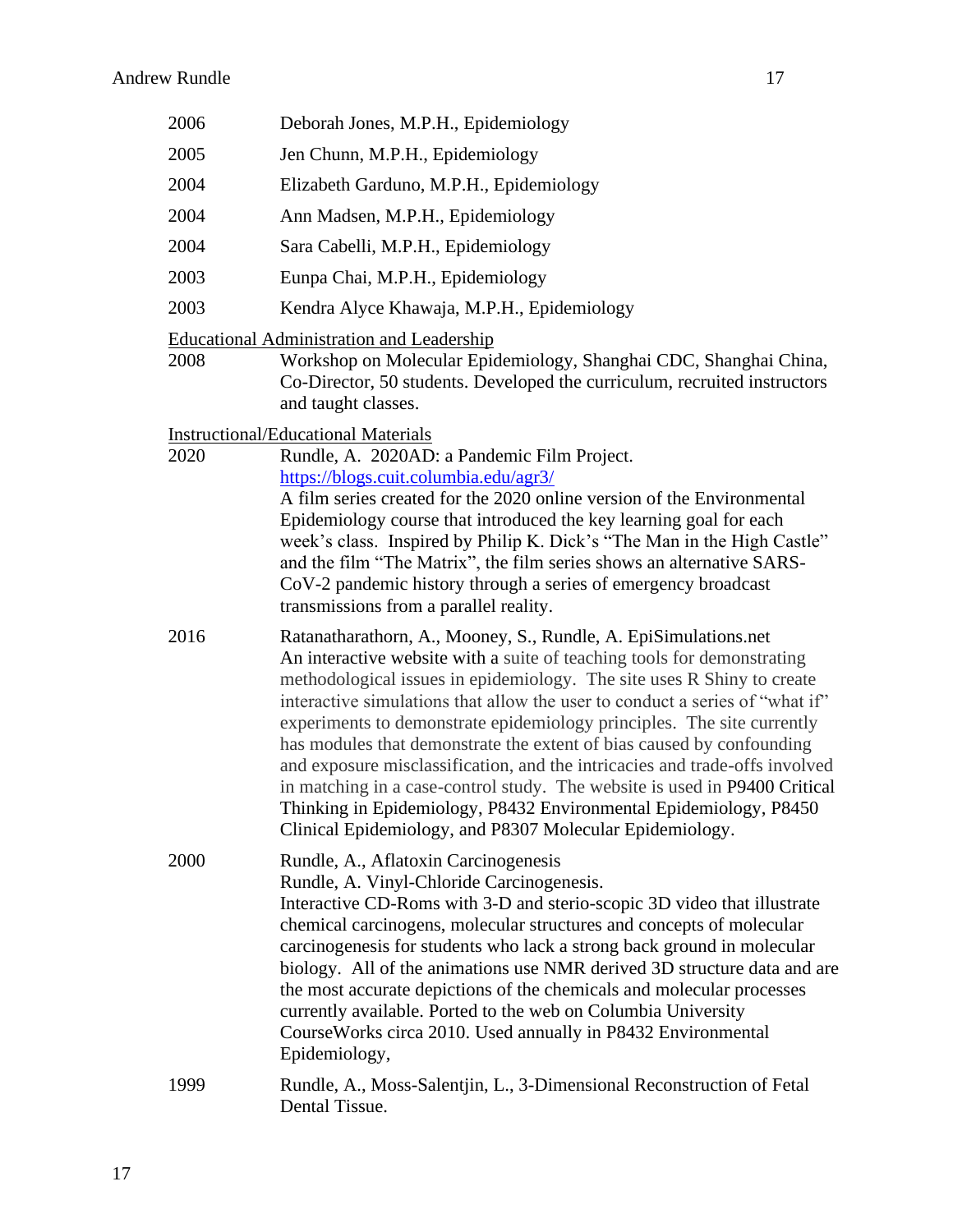An interactive CD-Rom that presented 3D reconstructions in Apple QuickTime VR, of fetal dental tissues reconstructed from paraffin embedded glass mounted tissue sections. Columbia University School of Dental and Oral Surgery.

#### **Patents and Inventions**

| 2012 | Rundle, A., Bader, M., Mooney, S. System, Device and Methods for<br>Selecting Map Segments from a Sample Plan. Provisional Application for<br>a Patent 2012. Columbia University Medical Center.    |
|------|-----------------------------------------------------------------------------------------------------------------------------------------------------------------------------------------------------|
| 2022 | Jiang, X (Fred) Jiang, Wei, P., Liu, Y., Hou, K., Rundle, A. Low-Cost<br>Continuous In-Situ Multi-Person Fever Screening System. Provisional<br>Application for a Patent 2022. Columbia University. |

#### **Publications:**

Peer-Reviewed Articles Publons/Wed of Science H-Index = 52 Published or In-Press

- 250. Rundle, A. Bader, M., Mooney, S. Disclosure of personal identifying information in studies of neighborhood contexts and patient outcomes. Journal of Medical Internet Research, 2021 In-Press.
- 249. Bozack A, Pierre S, DeFelice N, Colicino E, Jack D, Chillrud SN, Rundle A, Astua A, Quinn JW, McGuinn L, Yang Q, Johnson K, Masci J, Lukban L, Maru D, Lee AG. Long-Term Air Pollution Exposure and COVID-19 Mortality: A Patient-Level Analysis from New York City. E-pub ahead of print Am J Respir Crit Care Med. 2021 Dec 9
- 248. Plascak JJ, Llanos AAM, Mooney SJ, Rundle AG, Qin B, Lin Y, Pawlish KS, Hong CC, Demissie K, Bandera EV. Pathways between objective and perceived neighborhood factors among Black breast cancer survivors. BMC Public Health. 2021 Nov 6;21(1):2031
- 247. Hanna DB, Hua S, Gonzalez F 2nd, Kershaw KN, Rundle AG, Van Horn LV, Wylie-Rosett J, Gellman MD, Lovasi GS, Kaplan RC, Mossavar-Rahmani Y, Shaw PA. Higher Neighborhood Population Density Is Associated with Lower Potassium Intake in the Hispanic Community Health Study/Study of Latinos (HCHS/SOL). Int J Environ Res Public Health. 2021 Oct 13;18(20):10716.
- 246. Stratakis N, Garcia E, Chandran A, Hsu T, Alshawabkeh A, Aris IM, Aschner JL, Breton C, Burbank A, Camargo CA Jr, Carroll KN, Chen Z, Claud EC, Dabelea D, Dunlop AL, Elliott AJ, Ferrara A, Ganiban JM, Gern JE, Gold DR, Gower WA, Hertz-Picciotto I, Karagas MR, Karr CJ, Lester B, Leve LD, Litonjua AA, Ludena Y, McEvoy CT, Miller RL, Mueller NT, O'Connor TG, Oken E, O'Shea TM, Perera F, Stanford JB, Rivera-Spoljaric K, Rundle A, Trasande L, Wright RJ, Zhang Y, Zhu Y, Berhane K, Gilliland F, Chatzi L; program collaborators for Environmental influences on Child Health Outcomes. The Role of Childhood Asthma in Obesity Development: A Nationwide U.S. Multi-cohort Study. Epidemiology E-pub ahead of print, Sept 2021, In-print 2022 Jan 1;33(1):131- 140.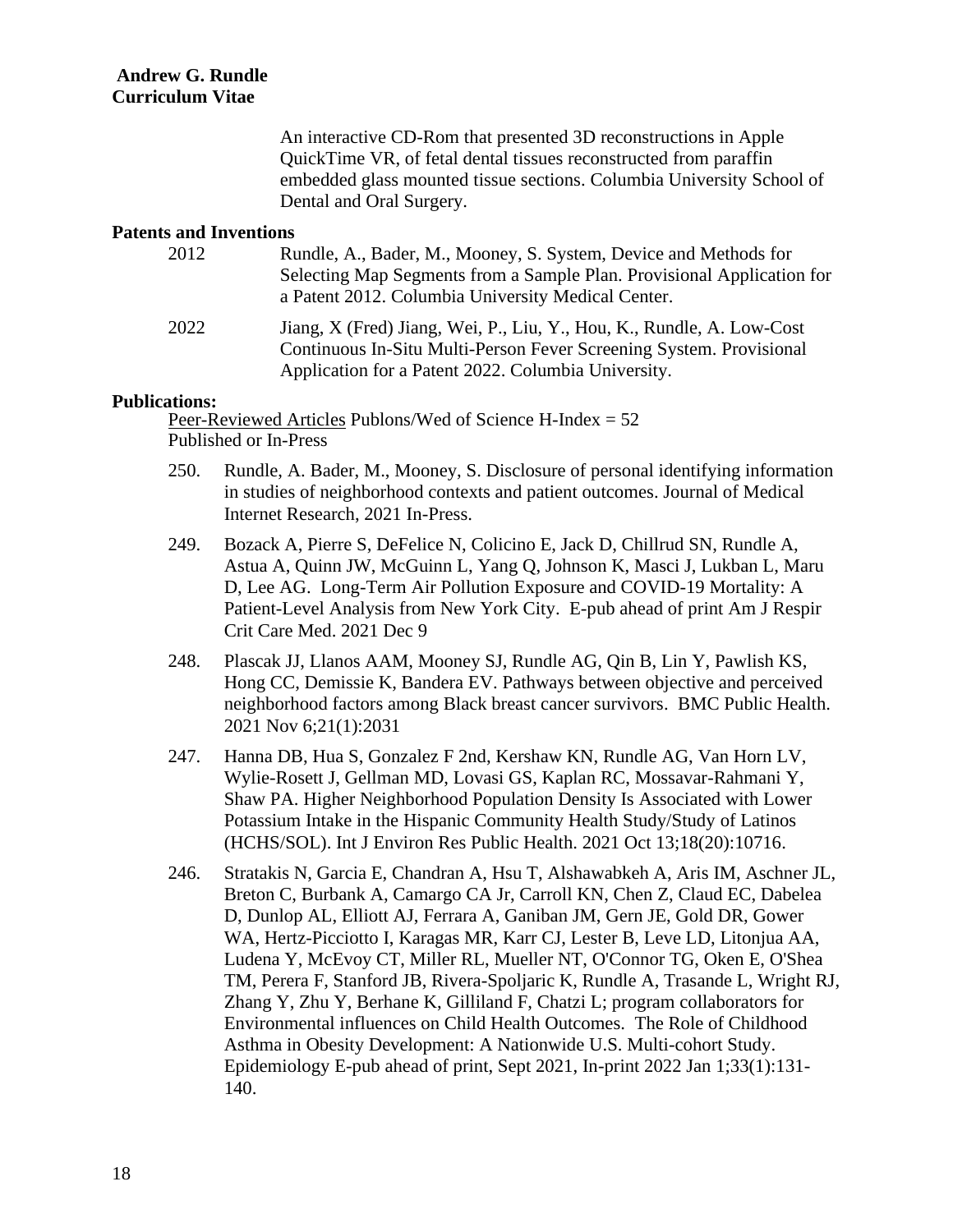- 245. Plascak JJ, Rundle AG, Xu X, Mooney SJ, Schootman M, Lu B, Roy J, Stroup AM, Llanos AAM. Associations between neighborhood disinvestment and breast cancer outcomes within a populous state registry. Cancer. E-pub ahead of print, Sept 2021, In-print 2022 Jan 1;128(1):131-138..
- 244. Bekelman TA, Dabelea D, Ganiban JM, Law A, McGovern Reilly A, Althoff KN, Mueller N, Camargo CA Jr, Duarte CS, Dunlop AL, Elliott AJ, Ferrara A, Gold DR, Hertz-Picciotto I, Hartert T, Hipwell AE, Huddleston K, Johnson CC, Karagas MR, Karr CJ, Hershey GKK, Leve L, Mahabir S, McEvoy CT, Neiderhiser J, Oken E, Rundle A, Sathyanarayana S, Turley C, Tylavsky FA, Watson SE, Wright R, Zhang M, Zoratti E; Program collaborators for Environmental influences on Child Health Outcomes (ECHO). Regional and sociodemographic differences in average BMI among US children in the ECHO program. Obesity (Silver Spring) E-pub ahead of print, Aug 2021. In-print 2021 Dec;29(12):2089-2099.
- 243. Robinson JRM, Beebe-Dimmer JL, Schwartz AG, Ruterbusch JJ, Baird TE, Pandolfi SS, Hastert TA, Quinn JW, Rundle AG. Neighborhood walkability and body mass index in African American cancer survivors: The Detroit Research on Cancer Survivors study. Cancer. E-pub ahead of press, Aug 2021, In-print 2021 Dec 15;127(24):4687-4693.
- 242. Margolis AE, Ramphal B, Pagliaccio D, Banker S, Selmanovic E, Thomas LV, Factor-Litvak P, Perera F, Peterson BS, Rundle A, Herbstman JB, Goldsmith J, Rauh V. Prenatal exposure to air pollution is associated with childhood inhibitory control and adolescent academic achievement. Environ Res. E-pub ahead of press, June 2021, In-print 2021 Nov;202:111570.
- 241. Rundle AG, Sadasivan SM, Chitale DA, Gupta NS, Williamson SR, Kryvenko ON, Chen Y, Bobbitt K, Tang D, Rybicki BA. Racial differences in the systemic inflammatory response to prostate cancer. PLoS One. 2021 Jul 9;16(7):e0252951.
- 240. India-Aldana S, Rundle AG, Zeleniuch-Jacquotte A, Quinn JW, Kim B, Afanasyeva Y, Clendenen TV, Koenig KL, Liu M, Neckerman KM, Thorpe LE, Chen Y. Neighborhood Walkability and Mortality in a Prospective Cohort of Women Epidemiology, E-pub ahead of press, Aug 2021, In-print 2021 Nov 1;32(6):763-772.
- 239. Morrison CN, D'Ambrosi G, Kamb A, MacManus K, Rundle AG, Humphreys DK. Rideshare trips and alcohol-involved motor vehicle crashes in Chicago. Journal of Studies on Alcohol and Drugs, 2021 Nov;82(6):720-729.
- 238. Garg PK, Platt JM, Hirsch JA, Hurvitz P, Rundle A, Biggs ML, Psaty BM, Moore K, Lovasi GS. Association of neighborhood physical activity opportunities with incident cardiovascular disease in the Cardiovascular Health Study. Health Place. E-Pub ahead of print June 2021.
- 237. Rush, RE., Dannemiller, KC., Cochran, SJ., Haines, SR., Acosta, L., Divjan, A., Rundle, AG., Miller, RL., Perzanowski, MS., Croston, TL., Green, BJ. Vishniacozyma victoriae (syn. Cryptococcus victoriae) in the homes of asthmatic and non-asthmatic children in New York City. Journal of Exposure Science &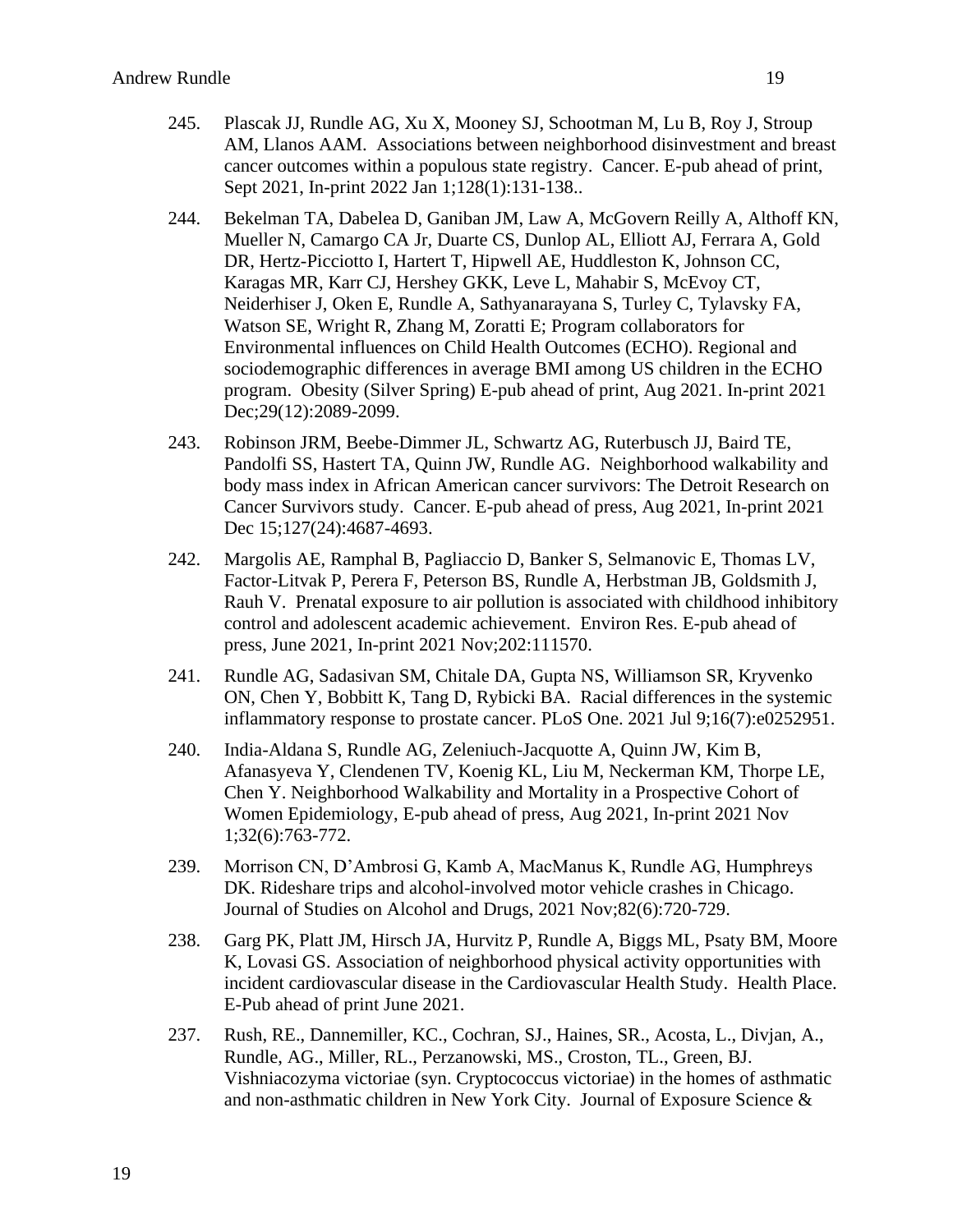Environmental Epidemiology, E-pub ahead of print, June 2021, In-print 2022 Jan;32(1):48-59.

- 236. Lovasi, G.S., Johnson, N.J., Altekruse, S., Hirsch, J.A., Moore, K., Brown, J.R., Rundle, A., Quinn, J., Neckerman, K., Siscovick, D. Healthy Food Retail Availability and Cardiovascular Mortality in the United States: A Cohort Study. *BMJ Open*. BMJ Open . 2021 Jul 9;11(7):e048390.
- 235. Morrison CN, Lee JP, Giovenco DP, West B, Hidayana I, Astuti PAS, Mooney SJ, Jacobowitz A, Rundle A. The geographic distribution of retail tobacco outlets in Yogyakarta, Indonesia. Drug Alcohol Rev. E-pub ahead of print Mar 2021, Inprint 2021 Nov;40(7):1315-1324.
- 234. Rybicki, BA., Sadasivan, SM., Chen, Y., Kravtsov, O., Palangmonthip, W., Taneja, K., Gupta., NS., Williamson, S., Bobbitt, K., Chitale, DA., Tang, D., Rundle, AG., Iczkowski, KA. Growth and differentiation factor 15 (GDF15) and NFκBexpression in benign prostatic biopsies are associated with risk of subsequent prostate cancer detection. Cancer Medicine. E-pub ahead of print Mar 2021.
- 233. Olsen, J., Patterson, C., Caryl, F., Robertson, T., Mooney, SJ., Rundle, AG., Mitchell, R., Hilton, S. Exposure to unhealthy product advertising: Spatial proximity analysis to schools and socio-economic inequalities in daily exposure measured using Scottish Children's individual-level GPS data. Health and Place. 2021 Mar;68:102535.
- 232. Byoungjun, K., Rundle, A., Goodwin, A., Morrison, C., Branas, C., El-Sadr, W., Duncan, D. COVID-19 testing, case and death rates and spatial sociodemographics in New York City: An ecological analysis as of June 2020. Health and Place. 2021 Mar;68:102539.
- 231. Zebrowski A, Rundle A, Pei S, Yaman T, Yang W, Carr BG, Sims S, Doorley R, Schluger N, Quinn JW, Shaman J, Branas CC. A spatiotemporal tool to project hospital critical care capacity and mortality from COVID-19 in US counties. American Journal of Public Health, E-pub ahead of print April 2021.
- 230. Gullon P, Bilal U, Hirsch JA, Rundle A, Judd S, Safford M, Lovasi GS. Does a physical activity supportive environment ameliorate or exacerbate socioeconomic inequities in incident coronary heart disease?. Journal of Epidemiology and Community Health, E-pub ahead of print Dec 2020.
- 229. Hirsch, J.A., Moore, K.A., Cahill, J., Quinn, J., Zhao, Y., Bayer, F.J., Rundle, A., Lovasi, G. S. Business Data Categorization and Refinement for Application in Longitudinal Neighborhood Health Research: A Methodology. Journal of Urban Health, E-pub ahead of print Oct 2020.
- 228. Kehm RD, Oskar S, Tehranifar P, Zeinomar N, Rundle AG, Herbstman JB, Perera F, Miller RL, Terry MB. Associations of prenatal exposure to polycyclic aromatic hydrocarbons with pubertal timing and body composition in adolescent girls: Implications for breast cancer risk. Environ Res. E-pub ahead of print Oct 2020.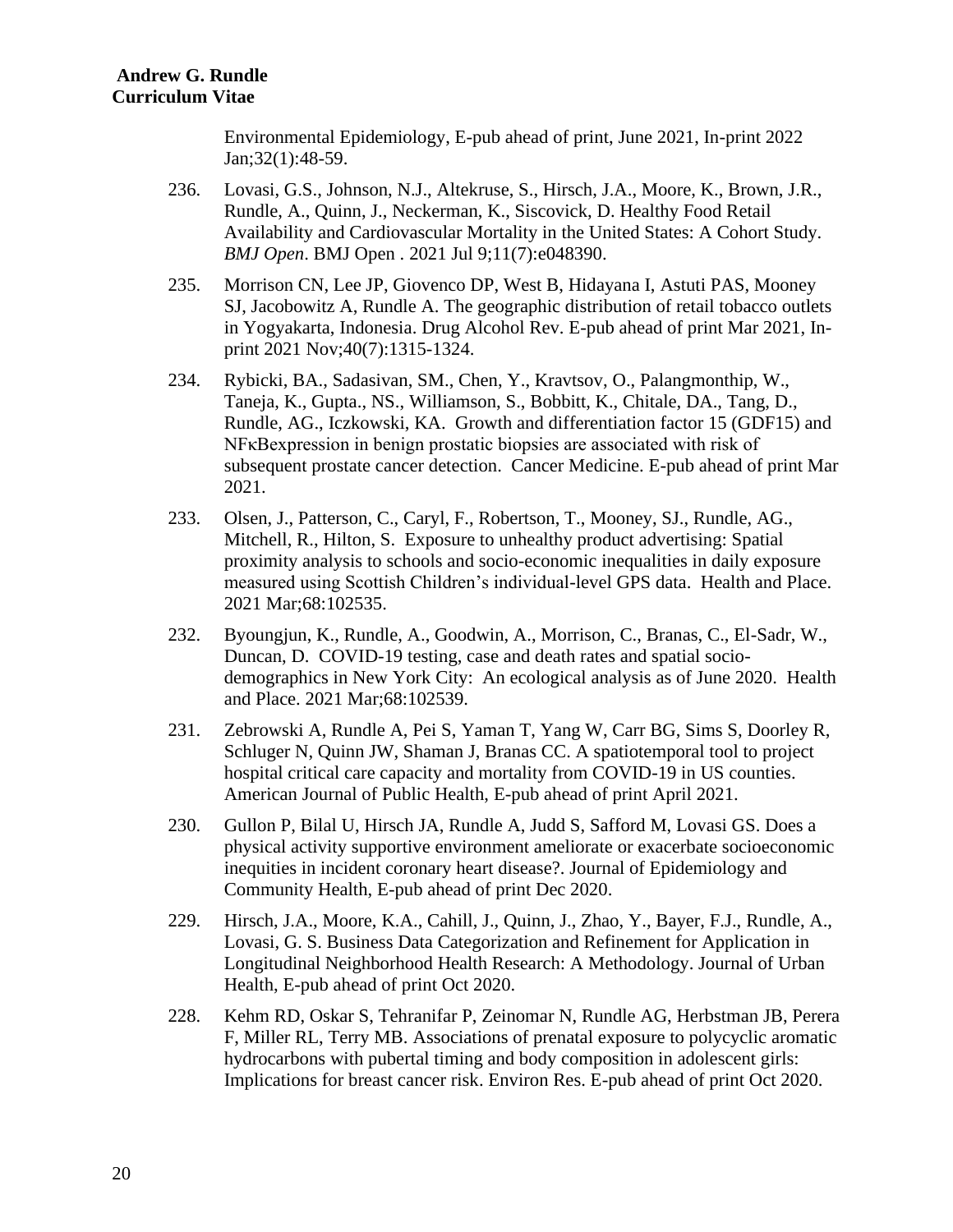- 227 Sitarik, A., Havstad, S., Johnson, C., Jones, K., Levin, A., Lynch, S., Ownby, D., Rundle, A., Straughen, J., Wegienka, G., Woodcroft, K., Yong, G., Cassidy-Bushrow, A. Association between Caesarean Delivery Types and Obesity in Pre-Adolescence. International Journal of Obesity, 2020, Oct;44(10):2023-2034.
- 226 Conrad, L., Rauh, VA., Hoepner, L., Acosta, LM., Perera, F., Rundle, AG., Arteaga-Solis, E., Miller, RL., Perzanowski, M. Report of prenatal maternal demoralization and material hardship and infant rhinorrhea and watery eyes. Annals of Allergy, Asthma & Immunology, 2020 Oct;125(4):399-404.
- 225 Morrison, CN, Rundle, AG. Branas, CC, Chichuri, S, Mehranbod, C, Li, G. The Unknown Denominator Problem in Population Studies of Disease Frequency. Spatial and Spatio-temporal Epidemiology 2020, Nov;35;100361.
- 224 Sadasivan SM, Chen Y, Gupta NS, Han X, Bobbitt KR, Chitale DA, Williamson SR, Rundle AG, Tang D, Rybicki BA. The interplay of GDF15 (growth differentiation factor 15) expression and M2 macrophages during prostate carcinogenesis. Carcinogenesis, 2020 Aug 12;41(8):1074-1082.
- 223 Park, Y., Torres, M., Bhuyan, R., Ao, J., Graves, L., Rundle, A. Social Workers' Perceptions of Structural Inequality and Attitudes Towards Immigrants: Implications for social work education. Journal of Social Work Education. E-pub ahead of print Apr 2021.
- 222 Kinsey, E., Kinsey, D., Rundle, A. COVID-19 and Food Insecurity: An Uneven Patchwork of Responses. Journal of Urban Health, 2020 Jun;97(3):332-335.\*
- 221 Plascak JJ, Schootman M, Rundle AG, Xing CY, Llanos AAM, Stroup AM, Mooney SJ. Spatial predictive properties of built environment characteristics assessed by drop-and-spin virtual neighborhood auditing. Int J Health Geogr. 2020 May;19(1):21.
- 220 Rundle AG, Park Y, Herbstman JB, Kinsey EW, Wang YC. COVID-19 Related School Closings and Risk of Weight Gain Among Children. Obesity. E-pub ahead of print March 2020, in print 2020 Jun;28(6):1008-1009.\*
- 219 Beebe-Dimmer JL, Ruterbusch JJ, Harper FWK, Baird TM, Finlay DG, Rundle AG, Pandolfi SS, Hastert TA, Schwartz KL, Bepler G, Simon MS, Mantey J, Abrams J, Albrecht TL, Schwartz AG. Physical activity and quality of life in African American cancer survivors: The Detroit Research on Cancer Survivors study. Cancer. E-Pub ahead of print Feb 2020, in print 2020 Jan 1;126(9):1987- 1994.
- 218 Morrison, CN., Mehranboda, C., Kwizerac, M., Rundle, AG., Keyes, KM., Humphreys, DK. Ridesharing and Motor Vehicle Crashes: A Spatial Ecological Case-Crossover Study of Trip-Level Data. Injury Prevention, 2021 Apr:27(2):118-123.
- 217 Shi, Z., Rundle, AG., Genkinger, JM., Cheung, YK., Ergas, IJ., Roh, JM., Kushi, LH., Kwan, M., Greenlee, H. Distinct trajectories of moderate to vigorous physical activity and sedentary behavior following a breast cancer diagnosis: The Pathways Study. J Cancer Surviv 2020 Jun;14(3):393-403.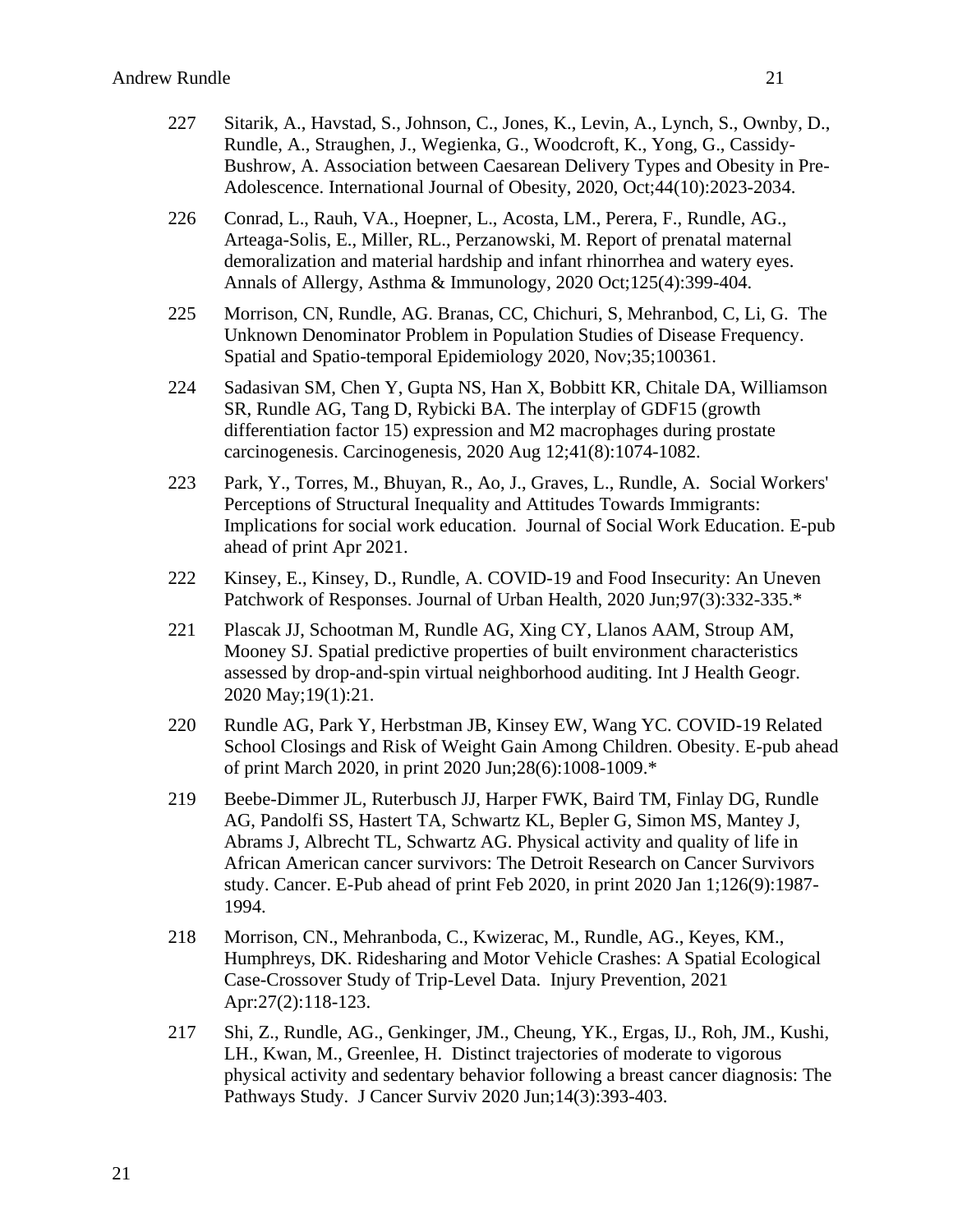- 216 Rundle, AG., Factor-Litvak, P., Suglia, SF., Susser, ES., Kezios, KL., Lovasi, GS., Cirillo, PM., Cohn, BA., Link, BG. Tracking of Obesity in Childhood into Adulthood: Effects on Body Mass Index and Fat Mass Index at Age 50. Childhood Obesity, 2020 Apr;16(3):226-233.\*
- 215 Jia, P., Yu, C., Remais, JV., Steina, A., Liu, Y., Brownson, RC., Lakerveld, J., Wu, T., Yang, L., Smith, M., Amer, S., Pearce, J., Kestens, Y., Kwan, MP., Lai, S., Xu, F., Chen, X., Rundle, A., Xiao, Q, Xue, H., Luo, M., Zhao, L., Cheng, G., Yang, S., Zhou, X., Lia, Y., Panter, J., Kingham, S., Jones, A., Johnson, BT., Shi, X., Zhang, L., Wang, L., Wu, J., Mavoa, S., Toivonen, T., Mwenda, KM., Wang, Y., Verschuren, WMM., Vermeulen, R., James, P. Spatial Lifecourse Epidemiology Reporting Standards (ISLE-ReSt) statement. Health & Place. 2020 Jan;61:102243.
- 214 Plascak, JJ, Rundle, AG., Babel., RA., Llanos, AAM., LaBelle, CM., Stroup, AM., Mooney, SJ. Drop-And-Spin Virtual Neighborhood Auditing: Assessing Built Environment for Linkage to Health Studies. American Journal of Preventive Medicine. 2020 Jan;58(1);152-160.
- 213 Rundle, AG., Torsiello, N., Davis, B., Griffin, B., Neugut, AI., Levy, D. Analyses of Employer Medical Claims Data to Assess Receipt of High Priority Preventive Health Services. American Journal of Preventive Medicine. E-pub ahead of print March 2020, In print 2020 May; 58(5): 715-723.\*
- 212 Widen E, Nichols A, Kahn L, Factor-Litvak P, Insel B, Hoepner L, Dube S, Rauh V, Perera F, Rundle A. Prepregnancy obesity is associated with cognitive outcomes in boys in a low-income, multiethnic birth cohort. BMC Pediatrics, 2019 19(1)507.
- 211 Mooney SJ, Wheeler-Martin K, Fiedler LM, LaBelle CM, Lampe T, Ratanatharathorn A, Shah NN, Rundle AG, DiMaggio CJ. Development and validation of a Google Street View pedestrian safety audit tool. Epidemiology. E-Pub ahead of print October 2019, In Print 2020 Mar;31(2):301-309.
- 210 Shi Z, Rundle A, Genkinger JM, Cheung YK, Ergas IJ, Roh JM, Kushi LH, Kwan ML, Greenlee H. Distinct trajectories of fruits and vegetables, dietary fat, and alcohol intake following a breast cancer diagnosis: the Pathways Study. Breast Cancer Res Treat. E-Pub ahead of print October 2019, In Print 2020; 179(1):229- 240.
- 209 Tylavsky, F., Catellier, D., Oken, E., Li, X., Hua, AL., Dabelea, D., Rundle, A., Gilbert-Diamond, D., Hivert, MF., Breton, CV., Cassidy-Bushrow, A., Mueller, N., Hunt, K., Arteaga, S., Lombo, T., Mahabir, S., Ruden, D., Sauder, K., Hedderson, M., Zhu, Y., Polk, S., Mihalopoulos, N., Vos, M., Pyles, L., Roary, M., Aschner, J., Karagas, M., Trasande, L. Understanding childhood obesity in the US: The NIH Environmental influences on Child Health Outcomes (ECHO) Program. International Journal of Obesity, E-Pub ahead of Print Oct 2019.
- 208 Nichols, AR., Rundle, AG., Factor-Litvak, P., Insel, B., Hoepner, L., Rauh, V., Perera, F., Widen, E. Prepregnancy obesity is associated with lower psychomotor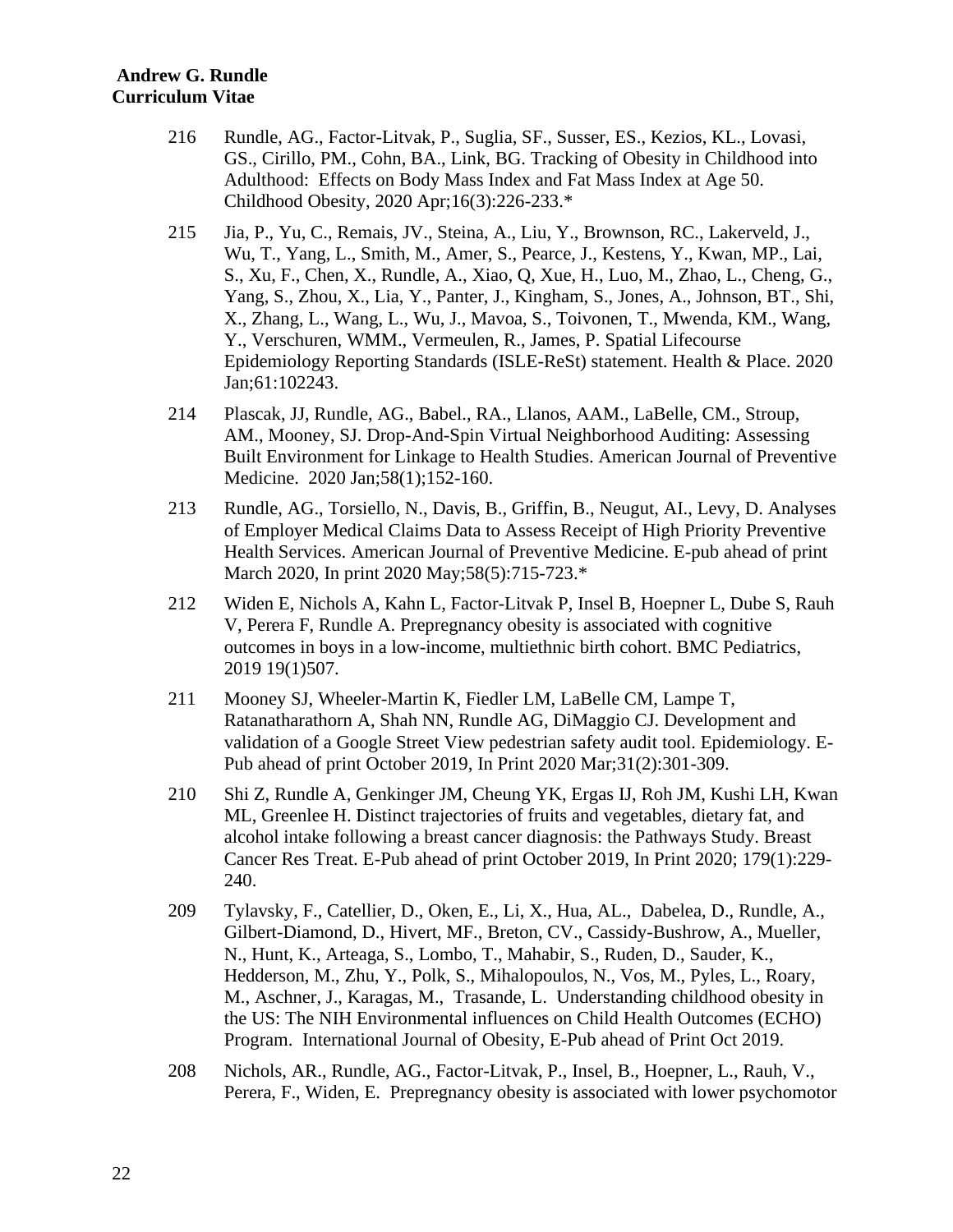development scores in boys at age 3 in a low-income, minority birth cohort. Journal of Developmental Origins of Health and Disease. E-pub ahead of print September 2019, In Print 2020 Feb;11(1):49-57.

- 207 Rundle, A., Gallagher, D., Herbstman, J., Goldsmith, J., Holmes, D., Hassoun, A., Oberfield, S., Miller, R., Andrews, H., Widen, E., Hoepner, L., Perera. Prenatal Exposure to Airborne Polycyclic Aromatic Hydrocarbons and Childhood Growth Trajectories from Age 5 to 14 Years. Environmental Research. E-pub ahead of print July 2019, In-print 2019, Oct;(177)\*.
- 206 Rundle AG, Chen Y, Quinn JW, Rahai N, Bartley K, Mooney SJ, Bader MD, Zeleniuch-Jacquotte A, Lovasi GS, Neckerman KM. Development of a Neighborhood Walkability Index for Studying Neighborhood Physical Activity Contexts in Communities across the U.S. over the Past Three Decades. Journal of Urban Health. E-Pub ahead of print June 18, 2019, In Print 2019 Aug;96(4):583- 590\*.
- 205 Berger, N., Kaufman, TK., Bader, MDM, Rundle, AG., Mooney, SJ., Neckerman, KNM., Lovasi, GS. Disparities in trajectories of changes in the unhealthy food environment in New York city: A latent class growth analysis, 1990–2010. Social Science & Medicine. E-Pub ahead of print, June 12, 2019, In Print 2019 Aug:234.
- 204 Kryvenko ON, Wang Y, Sadasivan S, Gupta NS, Rogers C, Bobbitt K, Chitale DA, Rundle A, Tang D, Rybicki BA. Potential effect of anti-inflammatory drug use on PSA kinetics and subsequent prostate cancer diagnosis: Risk stratification in black and white men with benign prostate biopsy. Prostate. E-Pub ahead of print, May 2, 2019, In Print 2019 Jul;79(10):1090-1098.
- 203 Kaufman, T., Rundle, A., Neckerman, K., Sheehan, D., Lovasi, G., Hirsch, J. Neighborhood Recreation Facilities and Facility Membership are Jointly Associated with Objectively Measured Physical Activity. Journal of Urban Health. E-Pub ahead of print, Apr 29, 2019, In Print 2019 Aug;96(4):570-582.
- 202 Rundle, AG., Suglia, SF., Susser, ES., Factor-Litvak, P., March, D., Kezios KL., Lovasi, GS., Fader, KM., Andrews, H., Cirillo, PM., Cohn, BA., Link, BG. Body Mass Index across the Life-Course: Emergence of Race by Sex Disparities in Early Childhood. Annals of Epidemiology, May;33:44-48.2019\*
- 201 Plascak JJ, Llanos AAM, Chavali LB, Xing CY, Shah NN, Stroup AM, Plaha J, McCue EE, Rundle AG, Mooney SJ. Sidewalk Conditions in Northern New Jersey: Using Google Street View Imagery and Ordinary Kriging to Assess Infrastructure for Walking. Prev Chronic Dis. 2019 May:16:E60
- 200 Lerner BA, Vo LP, Yates S, Rundle AG, Green PH, Lebwohl, B. Detection of Gluten in Gluten-Free Labeled Restaurant Food: Analysis of Crowd-Sourced Data. American Journal of Gastroenterology. E-Pub ahead of print, March 2019, In-Print 2019 May;114(5):792-797.
- 199 Remigio RV, Zulaika , Rabello RS, Bryan J, Sheehan D, Galea S, Carvalho , Rundle A, Lovasi G. A local view of informal urban environments: a mobile phone-based neighborhood audit of street-level factors in a Brazilian informal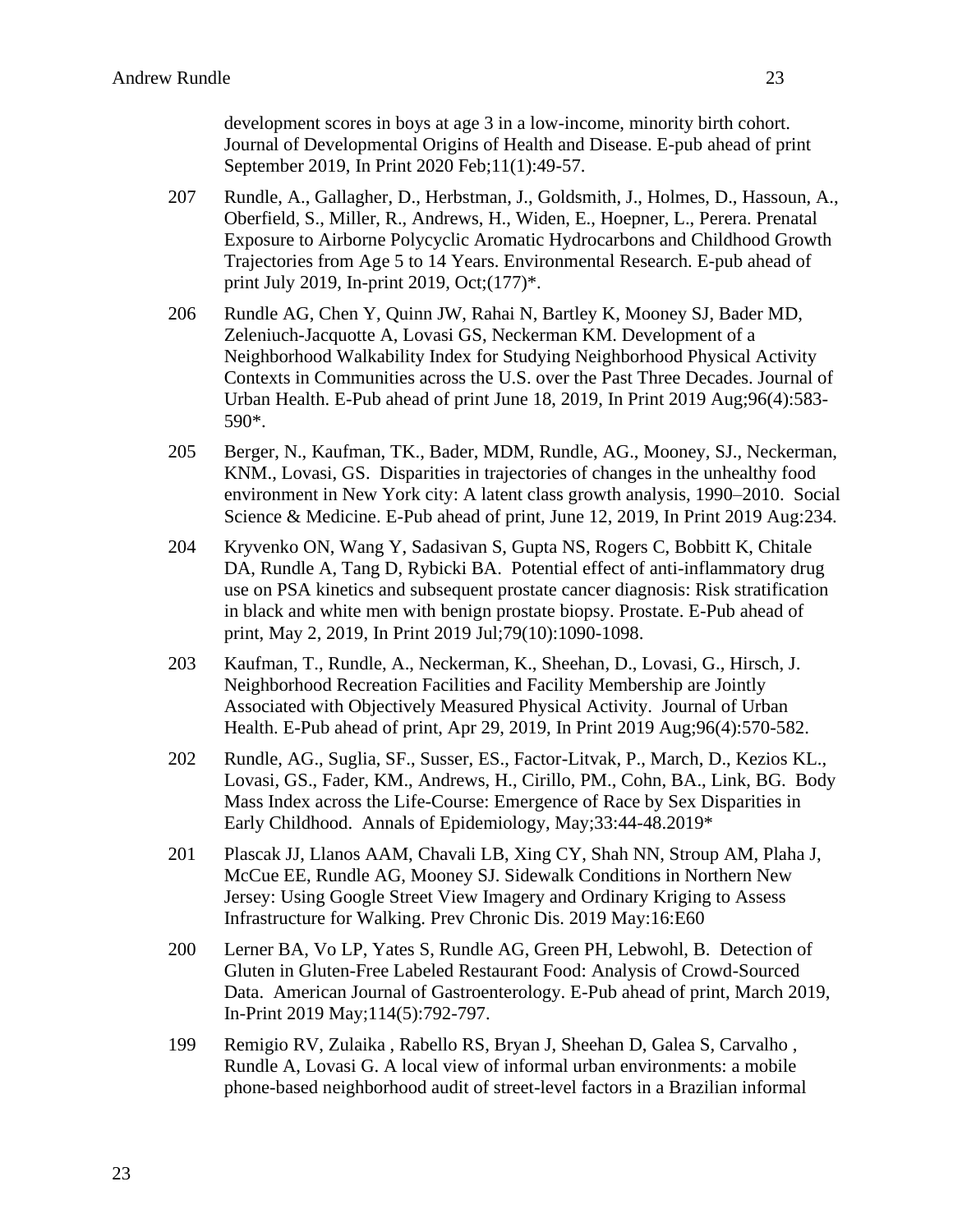community. Journal of Urban Health. E-Pub ahead of print, March 2019, In Print 2019 Aug;96(4):537-548.

- 198 Lovinsky-Desir S, Acosta LM, Rundle AG, Miller RL, Goldstein IF, Jacobson JS, Chillrud SN, Perzanowski MS. Air pollution, urgent asthma medical visits and the modifying effect of neighborhood asthma prevalence. Pediatr Res. E-Pub ahead of print, Oct 2018. In-Print 2019 Jan;85(1):36-42.
- 197 Bratton-Rhodes, B., Rundle, A., Lovasi, G., Herbstman, J. The relationship between childhood obesity and neighborhood food ecology explored through the context of gentrification in New York City. International Public Health Journal. 2018;10(4):481-496.
- 196 Soffer N, Green BJ, Acosta L, Divjan A, Sobek E, Lemons AR, Rundle AG, Jacobson JS, Goldstein IF, Miller RL, Perzanowsk MS. Alternaria is associated with asthma symptoms and exhaled NO among NYC children. J Allergy Clin Immunol. E-Pub ahead of print June 2018. In-print 2018 Oct;142(4):1366-1368.
- 195 Lovinsky-Desir, S., Lawrence, J., Jung, KH, Rundle, A., Hoepner, L., Yan, B., Perera, F., Perzanowski, M., Miller, R. Assessment of exposure to air pollution in children: Determining whether wearing a personal monitor affects physical activity. Environmental Research, 2018 Oct:166:340-343.
- 194 Tieu HV, Koblin BA, Latkin C, Curriero FC, Greene ER, Rundle A, Frye V. Neighborhood and Network Characteristics and the HIV Care Continuum among Gay, Bisexual, and Other Men Who Have Sex with Men. J Urban Health. E-pub ahead of print, May 2018.
- 193 Neslund-Dudas CM, McBride RB, Kandegedara A, Rybicki BA, Kryvenko ON, Chitale D, Gupta N, Williamson SR, Rogers CG, Cordon-Cardo C, Rundle AG, Levin AM, Dou QP, Mitra B. Association between cadmium and androgen receptor protein expression differs in prostate tumors of African American and European American men. J Trace Elem Med Biol. 2018 Jul;48:233-238.
- 192 Mooney SJ, Joshi S, Cerdá M, Kennedy GJ, Beard JR, Rundle AG. Longitudinal Physical Activity Patterns among Older Adults: a Latent Transition Analysis. American Journal of Epidemiology. E-pub ahead of press May 2018. In-Print 2018 Jul 1;187(7):1549-1558\*
- 191 Mooney, SJ., Bader, MDM., Lovasi, GS., Neckerman, KM., Rundle, AG., Teitler, JO. Using universal kriging to improve neighborhood physical disorder measurement. Sociological Methods and Research. E-Pub ahead of print May 2018.\*
- 190 Savary KW, Miller RL, Arteaga-Solis E, Hoepner L, Acosta LM, Perera FP, Rundle AG, Goldstein IF, Perzanowski MS. Infant rhinitis and watery eyes predict school-age exercise-induced wheeze, emergency department visits and respiratory-related hospitalizations. Ann Allergy Asthma Immunol. 2018 Mar;120(3):278-284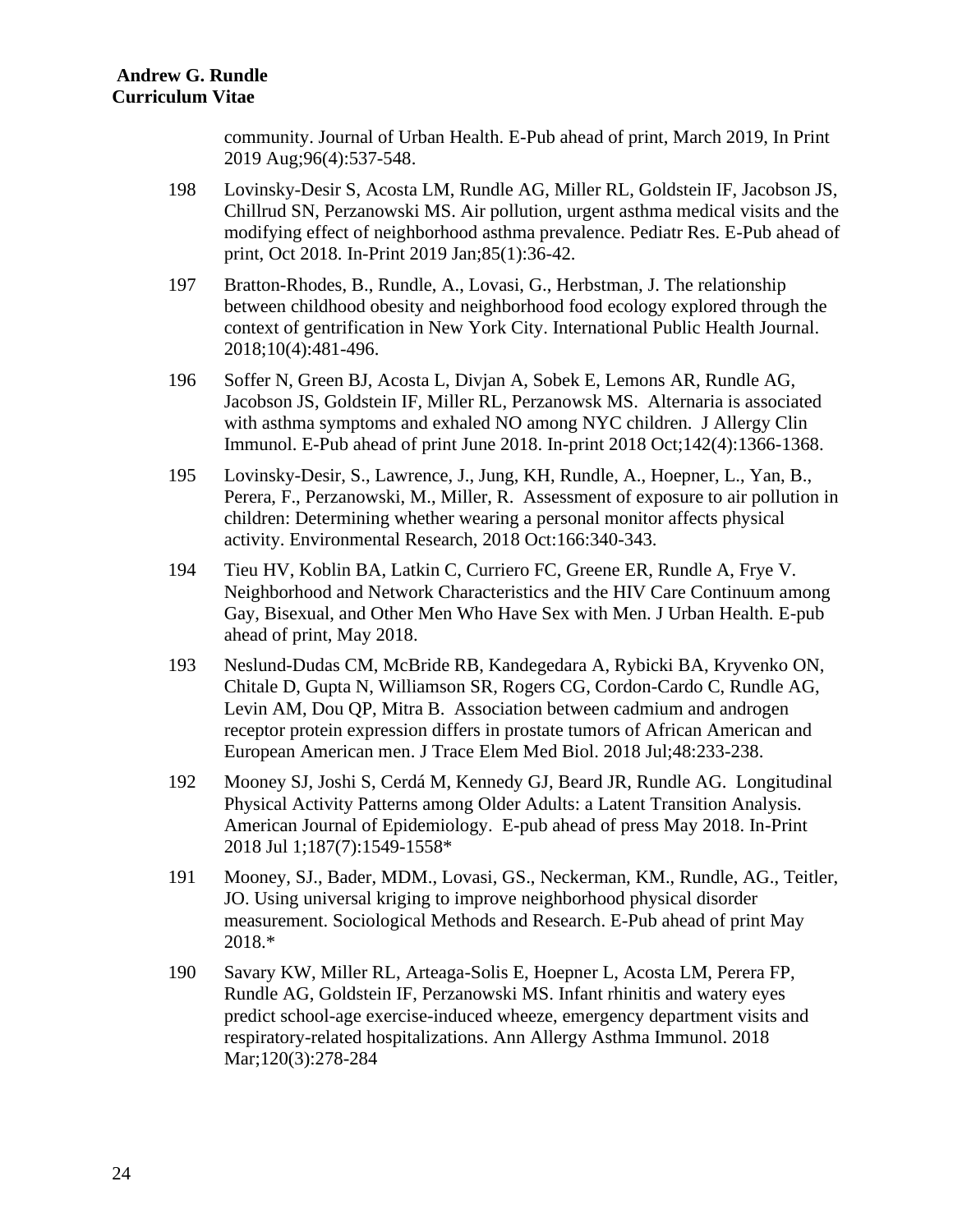- 189 Wheeler-Martin, K., Mooney, SJ., Lee, DC., Rundle, AG., DiMaggio, C. Pediatric Emergency Department Visits for Pedestrian and Cyclist Injuries in the US. 2017, Dec 1;4(1):31.
- 188 Rundle, AG, Revenson, TA, Friedman, M. Business travel and behavioral and mental health. Journal of Occupational and Environmental Medicine, E-Pub ahead of print Dec 2017. In-print 2018 Jul;60(7):612-616\*
- 187 Richards, CA., Rundle, AG., Wright, JH., Hershman. DL. Association between hospital financial distress and immediate breast reconstruction surgery after mastectomy among women with DCIS. JAMA Surgery. E-pub ahead of print Dec 2017, In-Print 2018 Apr 1;153(4):344-351.
- 186 Tabaei, B., Rundle, AG., Wu, WY., Horowitz, CR., Mayer, V., Sheehan, DM., Chamany, S. Residential Socioeconomic, Food and Built Environments and Glycemic Control in Individuals with Diabetes in New York City 2007-2013. American Journal of Epidemiology, E-pub ahead of print Oct 2017, In-Print 2018 Apr 1;187(4):736-745.
- 185 Laszkowska M, Shiwani H, Belluz J, Ludvigsson JF, Green PHR, Sheehan D, Rundle A, Lebwohl B. The Gluten-Free Diet Epidemic: Socioeconomic Factors Predict Google Search Trends More Than Health Related Factors. Clin Gastroenterol Hepatol, E-pub ahead of print Aug 2017, In-Print 2018 Feb;16(2):295-297.
- 184 Cassidy-Bushrow, A., Burmeister, C., Havstad, S., Levin, A., Lynch, S., Ownby, D., Rundle, A., Woodcroft, K., Zoratti, E., Johnson, C., Wegienka, G. Prenatal Antimicrobial Use and Early Childhood Body Mass Index. Journal of Obesity, Epub ahead of print Aug 2017, In-Print 2018 Jan;42(1):1-7.
- 183 Lovinsky-Desir S, Jung KH, Jezioro JR, Torrone DZ, de Planell-Saguer M, Yan B, Perera FP, Rundle AG, Perzanowski MS, Chillrud SN, Miller RL. Physical activity, black carbon exposure, and DNA methylation in the FOXP3 promoter. Clin Epigenetics. 2017 Jun 13;9:65.
- 182 Mooney SJ, Bader MDM, Lovasi GS, Teitler JO, Koenen KC, Aiello AE, Galea S, Goldmann E, Sheehan DM, Rundle AG. Street Audits to Measure Neighborhood Physical Disorder: Virtual or In-person? American Journal of Epidemiology. Vol 186(3):278-279, 2017.\*
- 181 Perzanowski MS, Ono JG, Acosta LM, Kim BI, Divjan A, Miller R, Rundle A, Worgall S, Worgall TS. Distinct Serum Sphingolipid Profiles among School-aged Children with Exercise-induced Wheeze and Asthma Persistence. Am J Respir Crit Care Med. 2017 Apr 15;195(8):1068-1070.
- 180 Cerdá M, Nandi V, Frye V, Egan JE, Rundle A, Quinn JW, Sheehan D, Hoover DR, Ompad DC, Van Tieu H, Greene E, Koblin B. Neighborhood determinants of mood and anxiety disorders among men who have sex with men in New York City. Social Psychiatry and Psychiatric Epidemiology. E-pub ahead of print April 2017. In-print 2017 53(6) 749-760.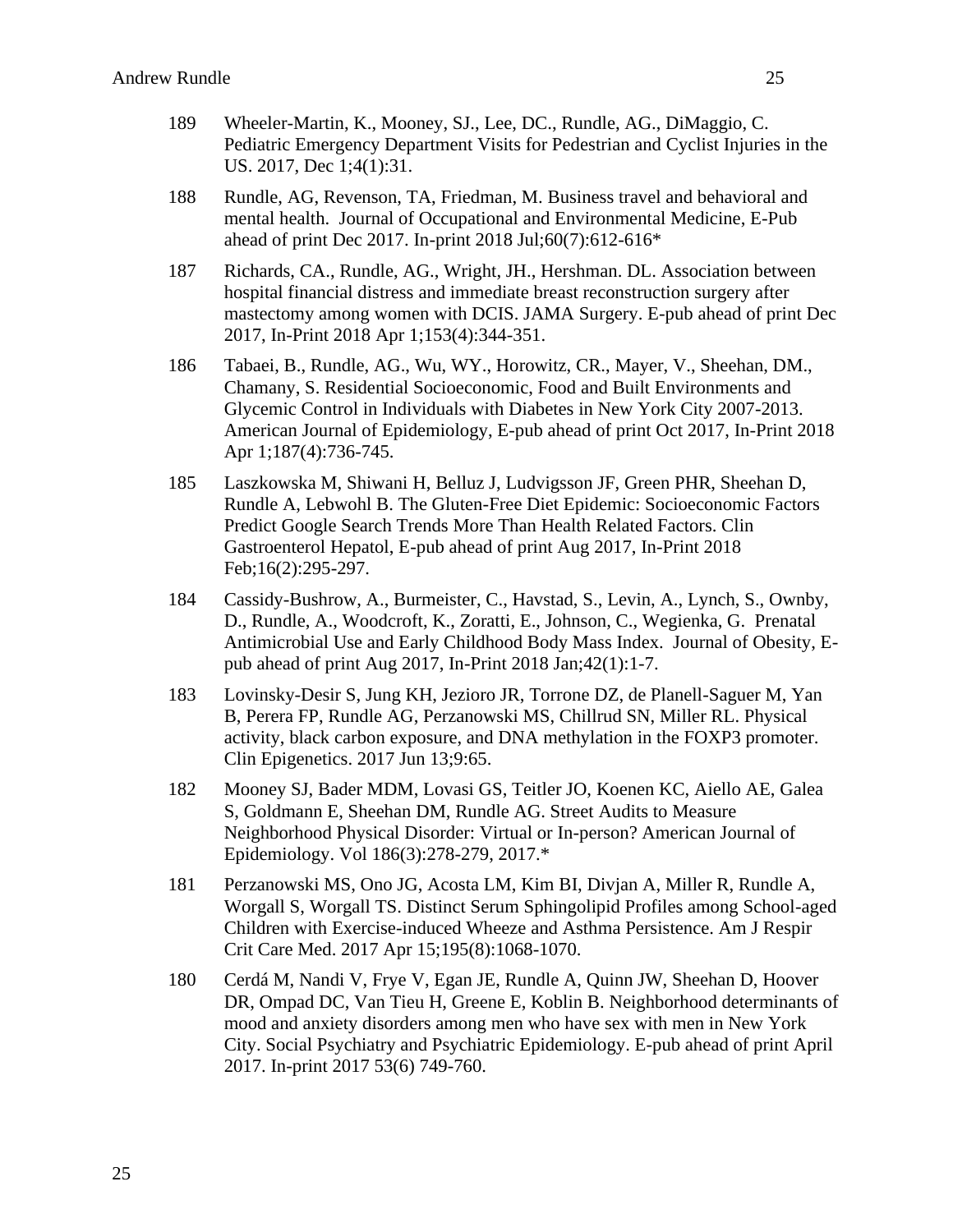- 179 Rundle, A. Wang, Y., Sadasivan, S., Chitale, D., Gupta, N., Tang, D., Rybicki, B. Larger men have larger prostates: Detection bias in epidemiologic studies of obesity and prostate cancer risk. The Prostate, Epub ahead of print March 2017. In-print 2017, 77;(9):949-954.\*
- 178 Bezold CP, Stark JH, Rundle A, Konty K, Day SE, Quinn J, Neckerman K, Diez Roux AV. Relationship between recreational resources in the school neighborhood and changes in fitness in New York City public school students. Journal of Urban Health, 2017 Feb ;94(1):20-29, 2017.
- 177 Bader, M.D.M., Mooney, S.J., Bennett, B., Rundle, AG. The Promise, Practicalities, and Perils of Virtually Auditing Neighborhoods Using Google Street View. Annals of the American Academy of Political and Social Science, Epub ahead of print Dec 2016.
- 176 Mooney SJ, Joshi S, Cerdá M, Kennedy GJ, Beard JR, Rundle AG. Neighborhood Disorder and Physical Activity among Older Adults: A Longitudinal Study. J Urban Health. E-pub ahead of print Jan 2017. In-print 2017 Feb;94(1):30-42, 2017.\*
- 175 Mooney SJ, Joshi S, Cerdá M, Kennedy GJ, Beard JR, Rundle AG. Contextual Correlates of Physical Activity among Older Adults: A Neighborhood-Environment Wide Association Study (NE-WAS). Cancer Epidemiol Biomarkers Prev. E-pub ahead of print, Feb 2017, In-print 2017 Apr;26(4):495-504.\*
- 174 Joshi S, Mooney SJ, Rundle AG, Quinn JW, Beard JR, Cerdá M. Pathways from neighborhood poverty to depression among older adults. Health Place. Jan;43:138-143, 2017
- 173 Frye V, Nandi V, Egan JE, Cerda M, Rundle A, Quinn JW, Sheehan D, Ompad DC, Van Tieu H, Greene E, Koblin B. Associations Among Neighborhood Characteristics and Sexual Risk Behavior Among Black and White MSM Living in a Major Urban Area. AIDS Behav. Epub ahead of print Nov 5 2016, In-print 2017 Mar;21(3):870-890.
- 172 Lin, J., Revenson, T., Neugut, AI., Rundle, A., Mohan, S., Wisnivesky. JP. Association of Weight Perception, Race and Readiness to Quit Smoking amongst a Cohort of Workers Journal of Smoking Cessation 13(1) 11-17 2016
- 171 Lovinsky-Desir, S. Jung, KH, Rundle, AG, Hoepner, LA, Bautista, J, Perera, FP, N Chillrud, S., Perzanowski, MS., Miller, RL. Physical Activity, Black Carbon Exposure and Airway Inflammation in an Urban Adolescent Cohort. Environmental Research, Vol 151:756-762, 2016.
- 170 Graziose MM, Gray HL, Quinn J, Rundle AG, Contento IR, Koch PA. Association Between the Built Environment in School Neighborhoods With Physical Activity Among New York City Children, 2012. Prev Chronic Dis. Epub ahead of press Aug 2016.
- 169 Greenlee, H., Shi, Z., Molmenti, C., Rundle, A., Tsai, WY. Trends in obesity prevalence in adults with a history of cancer: Results from the US National Health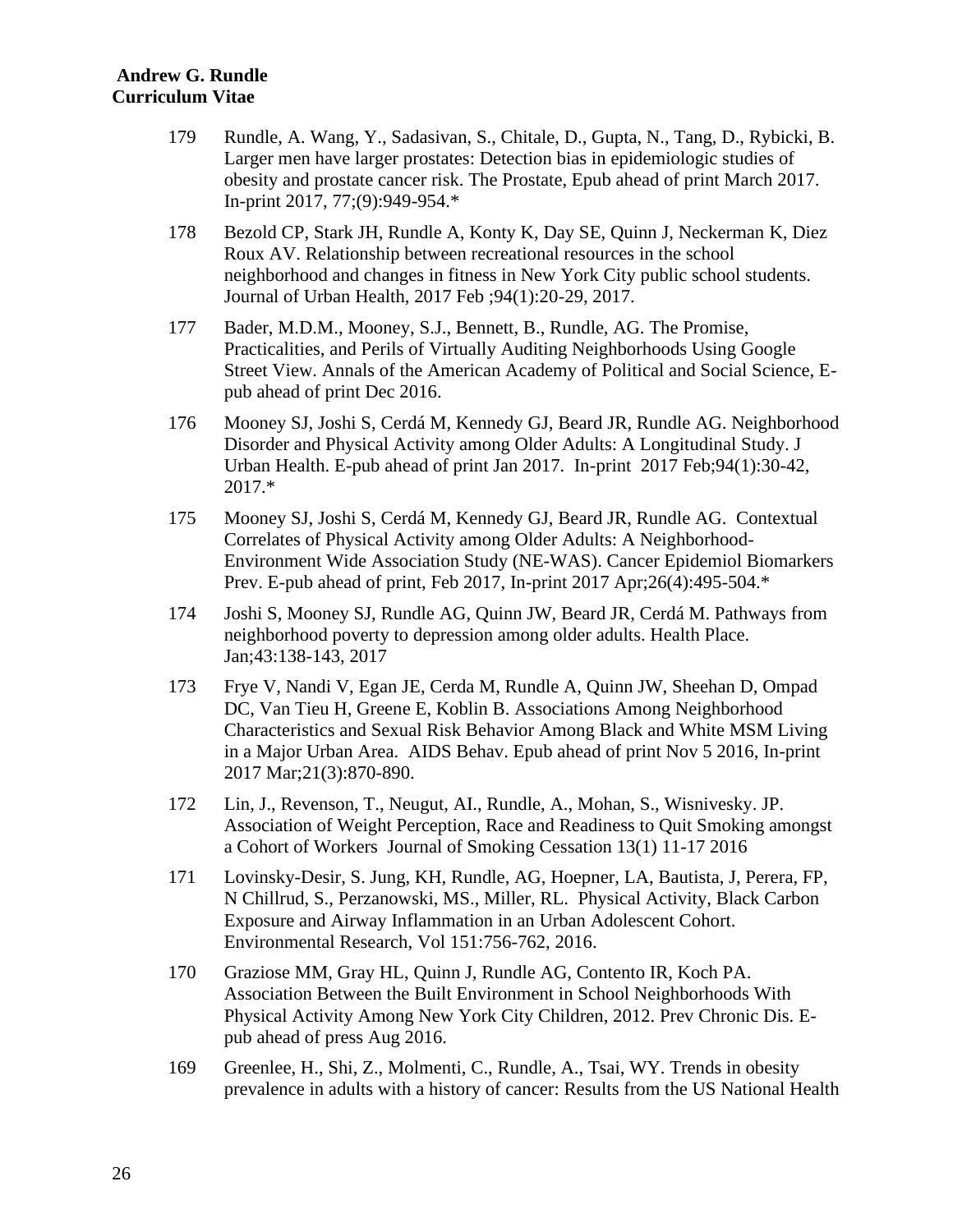Interview Survey, 1997-2014. Journal of Clinical Oncology. E-pub ahead of press Jul 2016, in-print Vol 34(26):3133-40, 2016.

- 168 Hagins, M., Rundle, A.G. Yoga improves academic performance in urban high school students compared to physical education: a randomized controlled trial. Mind, Brain and Education. in Press 2016, in-print 10(2):105-16, 2016.
- 167 Hoepner1, L.A., Whyatt, R.M., Widen, E.M., Hassoun, A., Oberfield, S.E., Mueller, N.T. Diaz, D., Calafat, A.M., Perera, F.P., Rundle, A.G. Bisphenol A and Adiposity in an Inner-City Birth Cohort. Environmental Health Perspectives, E-pub ahead of press, May 2016, in-press Vol 124(10):1644-1650, 2016.\*
- 166 Goldsmith, J., Liu, X., Jacobson, J. S., Rundle, A. New insights into activity patterns in children, found using functional data analyses. Medicine & Science in Sports & Exercise. E-pub ahead of press, May 2016, in-press Vol 48(9):1723-9, 2016.\*
- 165 Lo AX, Rundle AG, Buys D, Kennedy RE, Sawyer P, Allman RM, Brown CJ. Neighborhood Disadvantage and Life-space Mobility are Associated with Incident Falls in Community-Dwelling Older Adults. J Am Geriatr Soc 64(11):2218-2225, 2016.
- 164 Chen Q, Zhong X, Acosta L, Divjan A, Rundle A, Goldstein IF, Miller RL, Perzanowski MS. Allergic sensitization patterns identified through latent class analysis among children with and without asthma. Ann Allergy Asthma Immunol. 116(3):212-8, 2016.
- 163 Mooney, S., Zulaika, G., Sheehan, D., Rundle, A, McGill, K., Behrooz, M., Lovasi, G. Quantifying error in distance estimates from Global Positioning System waypoints in urban Spaces. American Journal of Public Health, E-pub ahead of print Feb 2016, in-print 106(4):651-3, 2016.
- 162 Rybicki BA, Rundle A, Kryvenko ON, Mitrache N, Do KC, Jankowski M, Chitale DA, Trudeau S, Belinsky SA, Tang D. Methylation in Benign Prostate and Risk of Disease Progression in Men Subsequently Diagnosed with Prostate Cancer. Int J Cancer. E-pub ahead of print Feb 2016, in-print Vol 138(12):2884- 93, 2016.
- 161 Cassidy-Bushrow AE, Wegienka G, Havstad S, Levin AM, Lynch SV, Ownby DR, Rundle AG, Woodcroft KJ, Zoratti EM, Johnson CC. Race-specific Association of Caesarean-Section Delivery with Body Size at Age 2 Years. Ethn Dis. Vol. 1:61-8, 2016.
- 160 Suglia, S., Shelton, R., Hsiao, A., Wang, CY., Rundle, A., Link, BG. Why the Neighborhood Social Environment Is Critical in Obesity Prevention. Journal of Urban Health. E-pud ahead of print Jan 2016, in-print 93(1):206-12, 2016.
- 159 Joshi S, Mooney SJ, Kennedy GJ, Benjamin EO, Ompad D, Rundle AG, Beard JR, Cerdá M. Beyond METs: types of physical activity and depression among older adults. Age and Ageing. Jan;45(1):103-9, 2016.
- 158 Buckley JP, Engel SM, Braun JM, Whyatt RM, Daniels JL, Mendez MA, Richardson DB, Xu Y, Calafat AM, Wolff MS, Lanphear BP, Herring AH,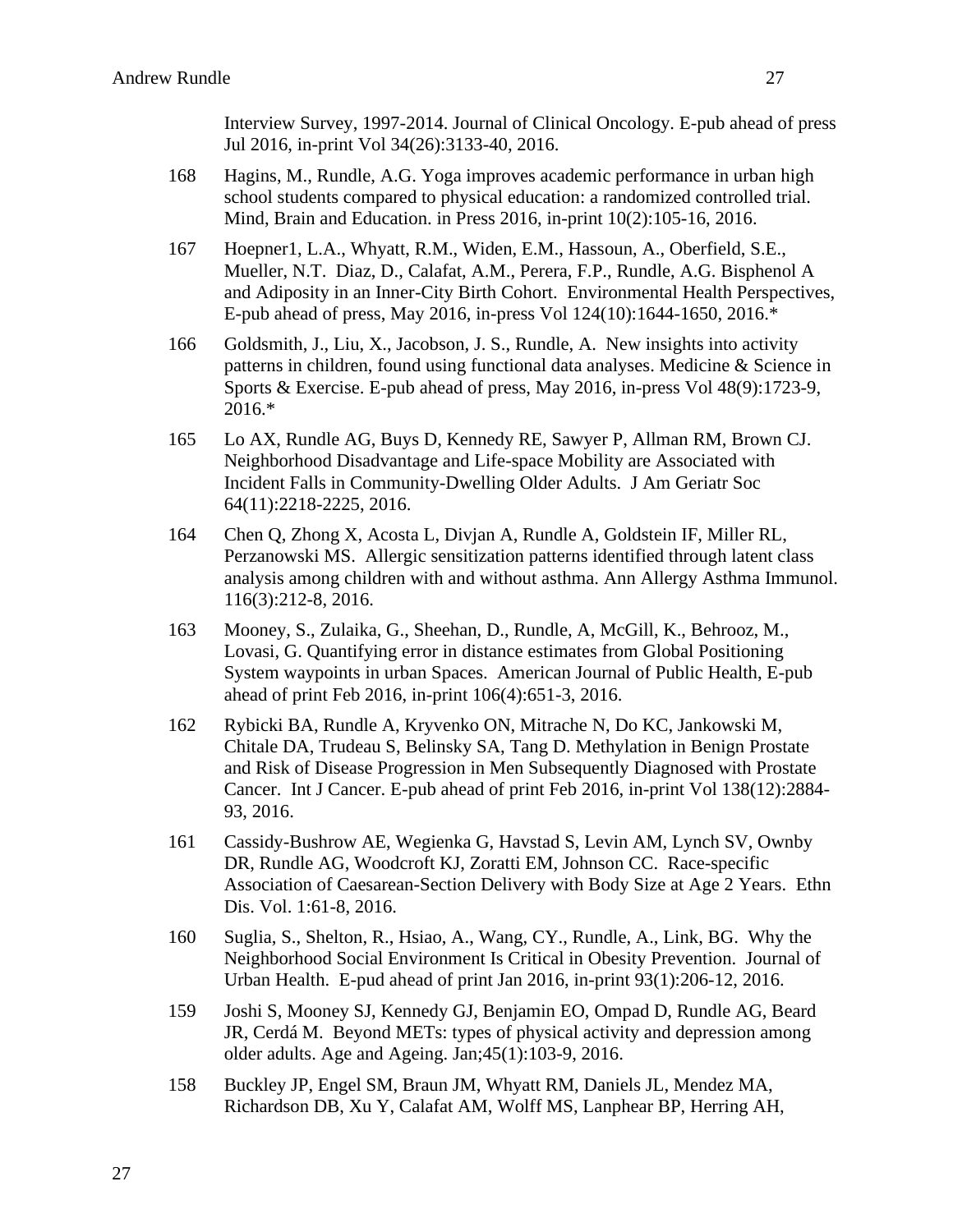Rundle AG. Prenatal phthalate exposures and body mass index among 4 to 7 year old children: A pooled analysis. Epidemiology. E-pub ahead of print Jan 2016, in-print 27(3):449-58, 2016.

- 157 Rybicki BA, Kryvenko ON, Wang Y, Jankowski M, Trudeau S, Chitale DA, Gupta NS, Rundle A, Tang D. Racial differences in the relationship between clinical prostatitis, presence of inflammation in benign prostate and subsequent risk of prostate cancer. Prostate Cancer Prostatic Disease, E-pub ahead of print Dec 2015, in-print 19(2):145-50, 2016.
- 156 Revenson, T., Marín-Chollom , A., Rundle AG., Wisnivesky, J., Neugut, A., Hey Mr. Sandman: Dyadic Effects of Anxiety, Depressive Symptoms and Sleep among Married Couples Journal of Behavioral Medicine, E-Pub ahead of print Nov 2015, in-print 39(2):225-32, 2016.
- 155 Widen EM, Whyatt RM, Hoepner LA, Ramirez-Carvey J, Oberfield SE, Hassoun A, Perera FP, Gallagher D, Rundle AG. Excessive gestational weight gain is associated with long-term body fat and weight retention at 7 y postpartum in African American and Dominican mothers with underweight, normal, and overweight prepregnancy BMI. Am J Clin Nutr. E-pub ahead of print Oct 2015, In-Press (6):1460-7,2015.\*
- 154 Lowe SR, Quinn JW, Richards CA, Pothen J, Rundle A, Galea S, Ressler KJ, Koenen KC, Bradley B. Childhood trauma and neighborhood-level crime interact in predicting adult posttraumatic stress and major depression symptoms. Child Abuse Negl. E-pub ahead of print Oct 2015, In-Print (51):212-22, 2016.
- 153 Mooney SJ, DiMaggio CJ, Lovasi GS, Neckerman KM, Bader MDM, Teitler JO, Sheehan DM, Jack DW, Rundle AG. Assessing Environmental Contributions to Pedestrian Injury Risk Using Google Street View. American Journal of Public Health, E-pub ahead of print Jan 2016, in-print 106(3)462-9, 2016.\*
- 152 Kaufman, T.K., Sheehan, D.M., Rundle, A., Neckerman, K.M., Bader, M.D.M., Jack, D., Lovasi, G.S. Measuring health-relevant businesses over 21 years: refining the National Establishment Time-Series (NETS), a dynamic longitudinal data set. BMC Research Notes, 8(507):1-13, 2015
- 151 Drake KM, Longacre MR, Mackenzie TM, Titus LJ, Beach ML, Rundle AG, Dalton MA. High school sports programs differentially impact participation by sex. Journal of Sport and Health Science; 4(3): 282-288, 2015.
- 150 Lowe, SR., Pothen, J., Quinn, JW., Rundle, A., Bradley, B., Galea, S., Ressler, KJ., Koenen, KC. Gene-by-social-environment interaction (GxSE) between ADCYAP1R1 genotype and neighborhood crime predicts major depression symptoms in trauma-exposed women. Journal of Affective Disorders, Vol, 15(187):147-150, 2015.
- 149 Wang YC, Vine S, Hsiao A, Rundle A, Goldsmith J. Weight-related behaviors when children are in school versus on summer breaks: does income matter? J Sch Health. Vol 85(7):458-66, 2015.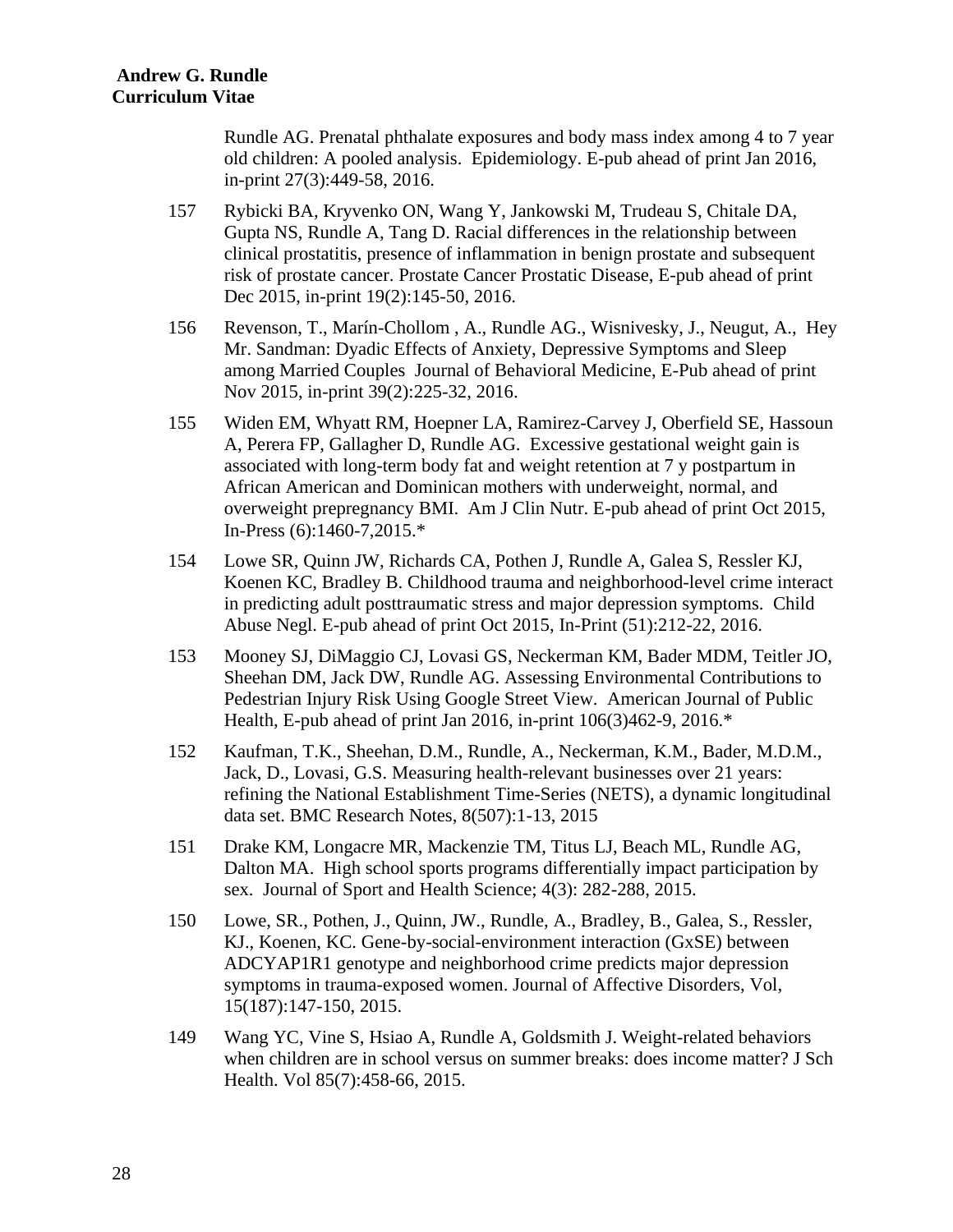- 148 Rundle, A., Sheehan, D., Quinn, J., Bartley, B., Eisenhower, D., Bader, MD, Lovasia, G., Neckerman, K. Using GPS Data to Study Neighborhood Walkability and Physical Activity, American Journal of Preventive Medicine, E-pub ahead of print Nov 2015, in-print 50(3)e65-72, 2106.\*
- 147 Bancroft, C., Joshi, S., Rundle, AG., Hutson, M., Chong, C., Weiss, CC., Genkinger, J., Neckerman, K., Lovasi, G. Association of proximity and density of parks and objectively measured physical activity in the United States: A systematic review, Social Science & Medicine, Vol 138, 22-30, 2015.
- 146 Maresca MM, Hoepner L, Hassoun A, Oberfield SE, Calafat AM, Ramirez, J., Freyer G, Reyes M, Perera F, Whyatt R., Rundle A. Prenatal exposure to phthalates and childhood body size in an urban cohort. Environmental Health Perspectives, E-pub ahead of print Jun 12, 2015, in-print 124(4):514-20, 2016.\*
- 145 Feathers A, Aycinena AC, Lovasi GS, Rundle A, Gaffney AO, Richardson J, Hershman D, Koch P, Contento I, Greenlee H. Food environments are relevant to recruitment and adherence in dietary modification trials. Nutr Res. E-pub ahead of print Apr 16, 2015, In print Vol 35(6):480-8, 2015.
- 144 Widen EM, Whyatt RM, Hoepner LA, Mueller NT, Ramirez-Carvey J, Oberfield SE, Hassoun A, Perera FP, Gallagher D, Rundle AG. Gestational weight gain and obesity, adiposity and body size in African-American and Dominican children in the Bronx and Northern Manhattan. Matern Child Nutr. E-pub ahead of print Mar 5, 2015, in-print 12(4):918-28, 2016.
- 143 Mooney, S., Joshi, S., Cerda, M., Quinn, J., Beard, j., Kennedy, G., Benjamin, E., Ompad, D., Rundle, A. Patterns of Physical Activity among Older Adults in New York City: A Latent Class Approach, American Journal of Preventative Medicine. E-pub ahead of print, June 16, 2015, in-print 49(3)e13-22, 2015.
- 142 Just AC, Miller RL, Perzanowski MS, Rundle AG, Chen Q, Jung KH, Hoepner L, Camann DE, Calafat AM, Perera FP, Whyatt RM. Vinyl flooring in the home is associated with children's airborne butylbenzyl phthalate and urinary metabolite concentrations. J Expo Sci Environ Epidemiol. E-pub ahead of print 2015, in-print 25(6):574-9, 2015.
- 141 Cassidy-Bushrow AE, Wegienka G, Havstad S, Levin AM, Lynch SV, Ownby DR, Rundle AG, Woodcroft KJ, Zoratti EM, Johnson CC. Does Pet-Keeping Modify the Association of Delivery Mode with Offspring Body Size? Matern Child Health J. E-pub ahead of print Nov. 2014, in-print 19(6):1426-33, 2015.
- 140 Mueller, N., Whyatt, R., Hoepner, L., Oberfield, S., Dominguez-Bello, M., Hassoun, A., Widen, E., Perera, F., Rundle, A. Prenatal exposure to antibiotics, cesarean section, and risk of childhood obesity, International Journal of Obesity, E-pub ahead of print, November 2014, In-Press Apr;39(4):665-70, 2015.
- 139 Bader, M., Mooney, SJ., Lee, J., Sheehan, D., Neckerman, K., Rundle, A., Teitler, J. ., Development and Deployment of the Computer Assisted Neighborhood Visual Assessment System (CANVAS) to Measure Health-Related Neighborhood Conditions, Health and Place, E-pub ahead of press, December 2014, In-Press Jan;31:163-72, 2015.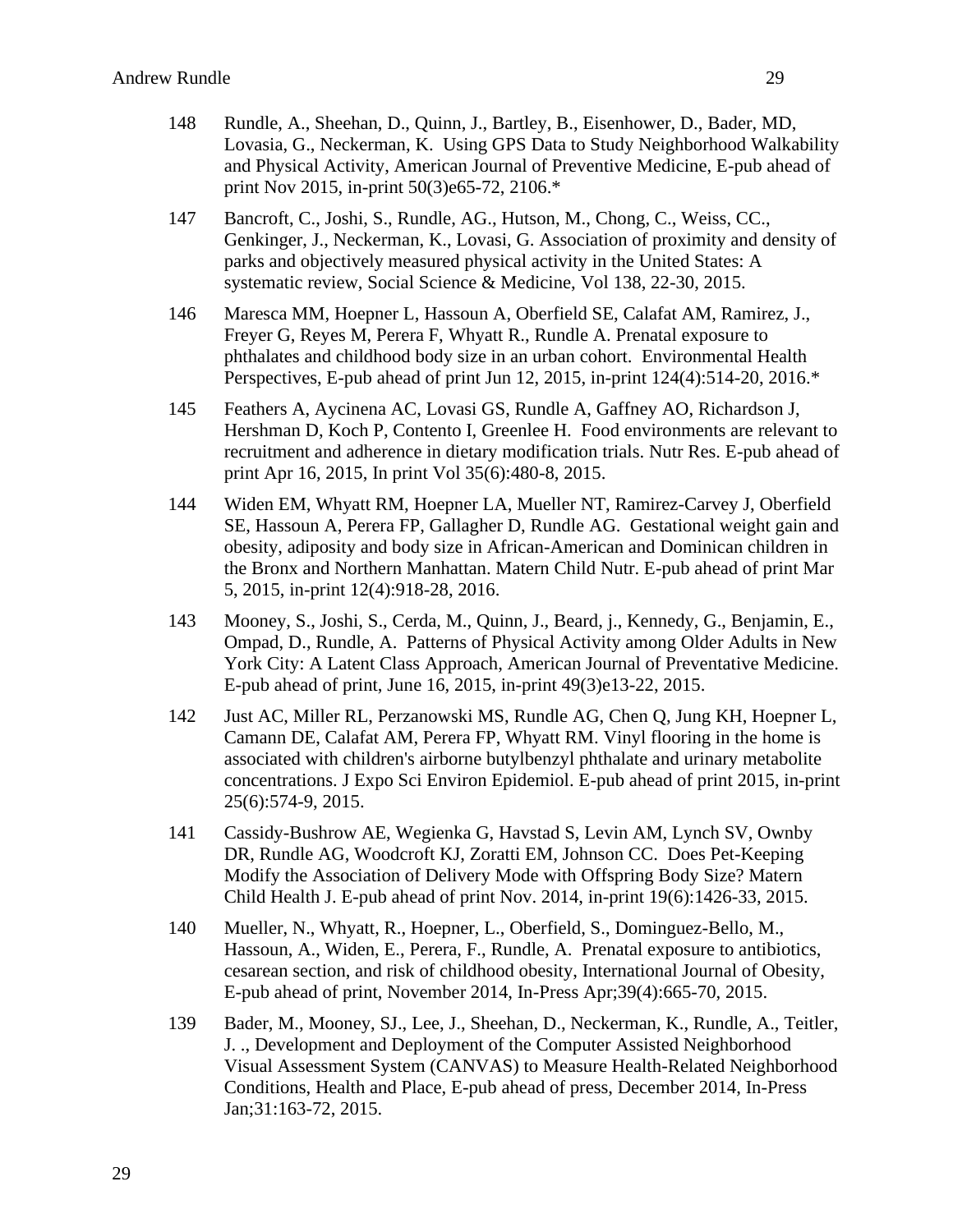- 138 Quinn, J., Mooney, S., Sheehan, D., Teitler, J., Neckerman, K., Kaufman, T., Lovasi, G., Bader, M., Rundle, AG. Neighborhood Physical Disorder in New York City, Journal of Maps, E-pub ahead of press Nov 2014, In-press 12(1)53-60, 2016.
- 137 Janevic, T., Borrell, LN., Savitz, DA., Echeverria, SE. Rundle, A. Ethnic enclaves and gestational diabetes among immigrant women in New York City. Social Science and Medicine, Vol. 120, 180-9, 2014.
- 136 Wisnivesky J, Skloot G, Rundle A, Revenson TA, Neugut A. Spirometry screening for airway obstruction in asymptomatic smokers. Aust Fam Physician. Vol. 43(7): 463-7, 2014.
- 135 Whyatt, RM, Perzanowski, MS, Just AC, Rundle AG, Donohue KM, Calafat AM, Hoepner L, Perera FP, Miller RL. Asthma in inner-city children at 5-11 years of age and prenatal exposure to phthalates: The Columbia Center for Children's Environmental Health Cohort, Environmental Health Perspectives, Vol. 122(10), 1141-6, 2014.
- 134 Whyatt, RM, Rundle, AG, Perzanowski, MS, Just, AC, Donohue, KM, Calafat, AM, Hoepner, L, Perera,FP, Miller, R. Prenatal phthalate and early childhood Bisphenol A exposures increase asthma risk in inner-city children. J. Allergy Clin. Immunol. E-pub ahead of print Aug, 2014, in-print Vol. 134(5), 1195-1197, 2014.
- 133 Mooney, S., Bader, M., Lovasi, G., Neckerman, K., Teitler, O., Rundle, A. Validity of an Ecometric Neighborhood Physical Disorder Measure Constructed by Virtual Street Audit. American Journal of Epidemiology, E-pub ahead of print, August 2014, in-print Vol. 180(6),626-35, 2014.
- 132 Neslund-Dudas C, Levin AM, Beebe-Dimmer JL, Bock CH, Nock NL, Rundle A, Jankowski M, Krajenta R, Dou QP, Mitra B, Tang D, Rebbeck TR, Rybicki BA. Gene-environment interactions between JAZF1 and occupational and household lead exposure in prostate cancer among African American men. Cancer Causes and Control. Epub ahead of print, May 7 2014.
- 131 Stark JH, Neckerman K, Lovasi GS, Quinn J, Weiss CC, Bader MD, Konty K, Harris TG, Rundle A. The impact of neighborhood park access and quality on body mass index among adults in New York City. Preventative Medicine. Epub ahead of print April 2, 2014. Print Vol. 46, 63-68, 2014.
- 130 Mooney, S., Richards, C., Rundle, A. There Goes the Neighborhood Effect: Bias Due to Non-Differential Measurement Error in the Construction of Neighborhood Contextual Measures. Epidemiology, Vol. 25, 528-35, 2014.
- 129 Hagins M, Rundle A, Consedine NS, Khalsa SB. A randomized controlled trial comparing the effects of yoga with an active control on ambulatory blood pressure in individuals with prehypertension and stage 1 hypertension. J Clin Hypertens (Greenwich). 2014 Jan;16(1):54-62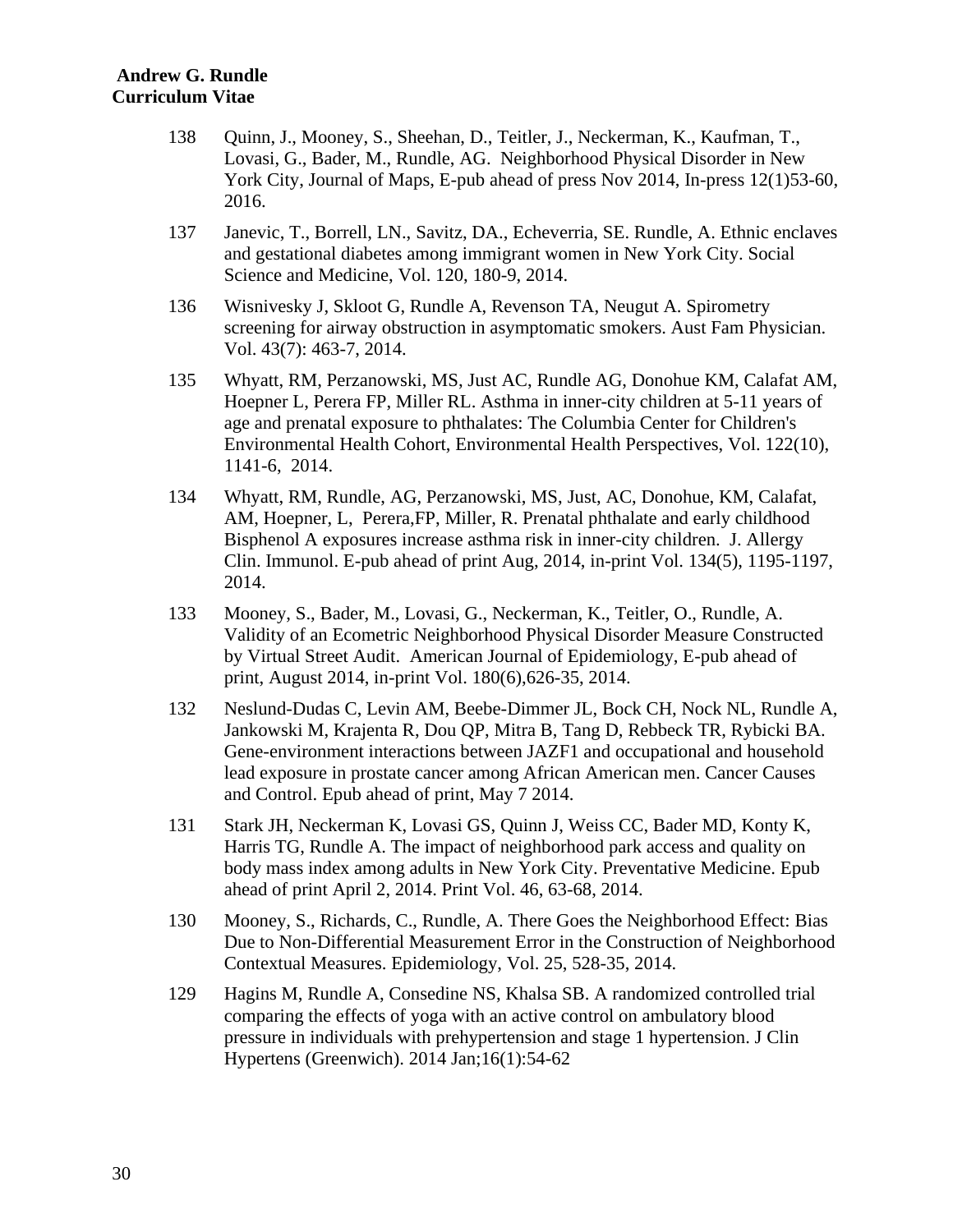- 128 Rundle, AG, Quinn, J, Lee, K, Bartley, K., Eisenhower, D. Neighborhood Walkability and Physical Activity in New York City, NYCDOHMH Epi Data Brief, 42, 2014.
- 127 Jung, KH., Perzanowski, M., Rundle, A., Moors, K., Yan, B., Chillrud, S., Whyatt, R., Camann, D., Perera, F., Miller, R. Polycyclic Aromatic Hydrocarbon Exposure, Obesity and Childhood Asthma in an Urban Cohort. Environmental Research, Environ Res. 2014 Jan;128:35-41
- 126 Drake KM, Longacre MR, Beach ML, Mackenzie TM, Titus LJ, Rundle AG, Dalton MA. High school sports programs differentially impact participation by sex. Journal of Sport and Health Science, January 2014.
- 125 Neslund-Dudas C, Levin AM, Rundle A, Beebe-Dimmer J, Bock CH, Nock NL, Jankowski M, Datta I, Krajenta R, Dou QP, Mitra B, Tang D, Rybicki BA. Caseonly gene-environment interaction between ALAD tagSNPs and occupational lead exposure in prostate cancer. Prostate. Epub ahead of print Feb 5, 2014. Print Vol. 74, 637-46, 2014.
- 124 Lebwohl, B., Blaser, MJ., Ludvigsson, JF, Green, P., Rundle, A., Sonnenberg, A., Genta, RM. Decreased risk of celiac disease in patients with helicobacteria pylori colonization. American Journal of Epidemiology Epub ahead of print Oct 11, 2013, Print Vol. 178, 1721-30, 2013.
- 123 Koblin BA, Egan JE, Rundle A, Quinn J, Tieu H, Cerda M, Ompad DC, Greene E, Hoover DR, Frye V. Methods to measure the impact of home, social, and sexual neighborhoods of urban gay, bisexual, and other men who have sex with men. PLoS One, Oct 16;8(10), 2013.
- 122 Herbstman JB, Wang S, Perera FP, Lederman SA, Vishnevetsky J, Rundle AG, Hoepner LA, Qu L, Tang D. Predictors and consequences of global DNA methylation in cord blood and at three years. PLoS One. Sep 4;8(9), 2013.
- 121 Taguchi A, Hanash SM, Rundle AG, McKeague IW, Tang DL, Darakjy S, Gaziano JM, Sesso HD, Perera F. Circulating pro-surfactant protein B as a risk biomarker for lung cancer. Cancer Epidemiology Biomarkers and Prevention, Epub ahead of print Aug 2013, Print Vol 22, 1756-61, 2013,
- 120 Neckerman, K., Lovasi, L., Yousefzadeh, P., Sheehan, D., Milinkovic, K., Baecker, A., Bader, M., Weiss, C., Lovasi, G., Rundle, A. Comparing nutritional environments in bodegas and fast food restaurants. Journal of the Academy of Nutrition and Diatetics, Epub ahead of print Sept 2013\*.
- 119 Lebwohl B, Genta RM, Kapel RC, Sheehan D, Lerner NS, Green PH, Neugut AI, Rundle A. Procedure volume influences adherence to celiac disease guidelines. Eur J Gastroenterol Hepatol, Epub ahead of print Aug 2013, Print Vol. 25, 1273- 8, 2013.
- 118 Stark, J., Neckerman, K., Lovasi, G., Konty, K., Quinn, J., Arno, P., Viola, D., Harris, T., Weiss, C., Bader, M., Rundle, A. Neighborhood Food Environments and Body Mass Index among New York City Adults. Journal of Epidemiology and Community Health, Vol. 67, 736-42, 2013\*.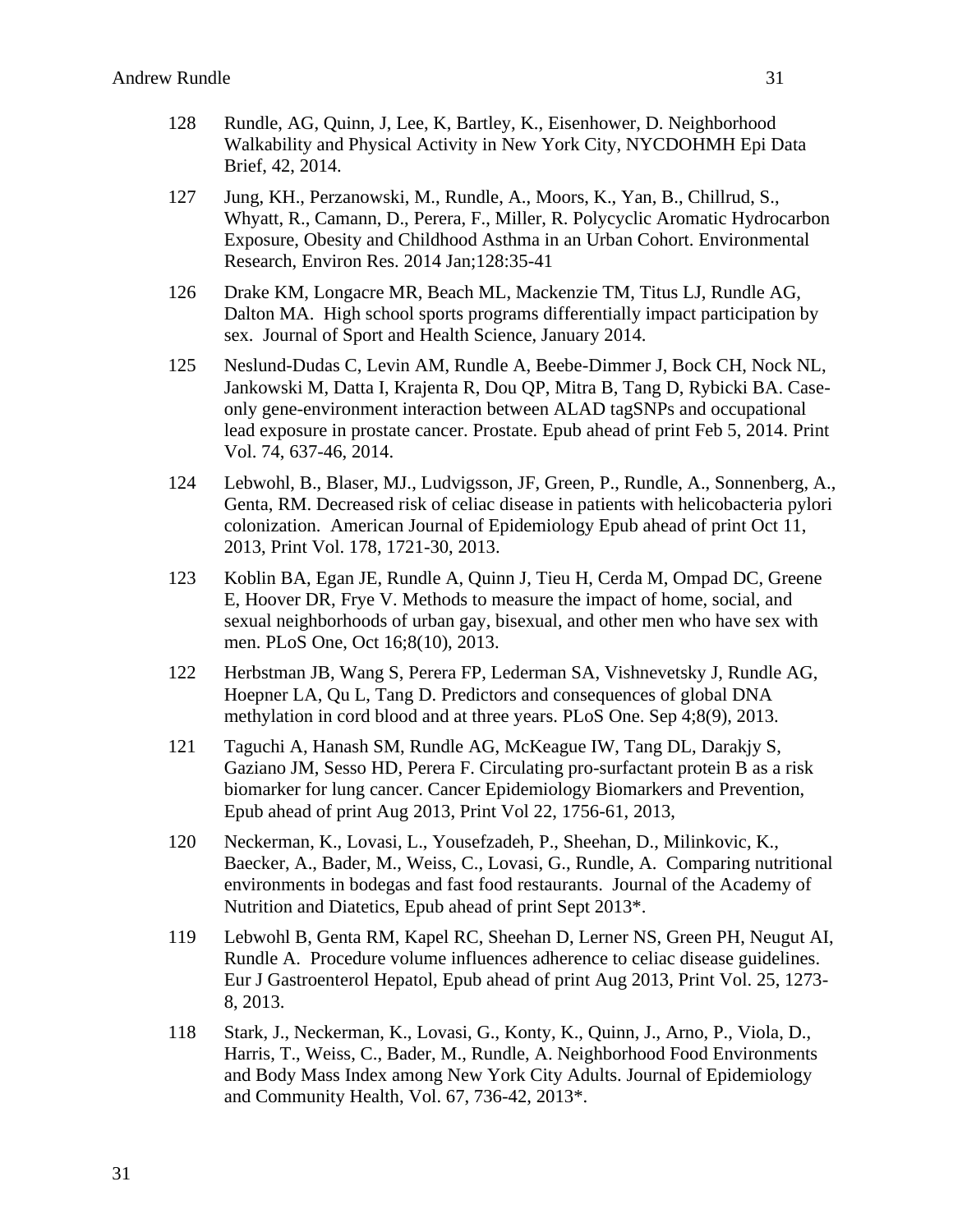- 117 Bader, M., Schwartz, Soicher, O., Jack, D., Richards, C., Weiss, C., Quinn, J., Lovasi, G., Neckerman, K., Rundle, A. More neighborhood retail associated with lower obesity among New York City public high school students. Health and Place, Vol. 23, 104-10, 2013\*.
- 116 Lovasi, G., Schwartz-Soicher, O., Quinn, J., Berger, D., Neckerman, K., Jaslow, R., Lee, K., Rundle, A. Neighborhood safety and green space as predictors of obesity among preschool children from low-income families in New York City. Preventive Medicine, Epub ahead of print May 2013, Print 57, 189-93\*.
- 115 Viola, D., Arno, P., Maroko, A., Schecter, C., Sohler, N., Rundle, A., Neckerman, K., Maantay, J. Overweight and Obesity: Can we reconcile the evidence about supermarkets and fast food retailers when considering public health policy? Journal of Public Health Policy, Epub ahead of print May 2013, Print Vol. 34, 424-38, 2013.
- 114 Rundle, A., Jankowski, M., Oleksandr, N., Tang, D., Rybicki, B. Obesity and future prostate cancer risk among men after an initial benign biopsy of the prostate. Cancer Epidemiology Biomarkers and Prevention, Epub ahead of print April 2013, In print 22, 898-904, 2013\*.
- 113 Lovasi, G., Eldred-Skemp, N., Quinn, J., Chang, HW., Rauh, V., Rundle, A., Orjuela, M., Perera, F. Neighborhood social context and individual polycyclic aromatic hydrocarbon exposures associated with child cognitive test scores. Journal of Child and Family Studies, Epub ahead of print Feb 2013, Print 23,785- 799, 2014.
- 112 Tang D, Kryvenko ON, Mitrache N, Do KC, Jankowski M, Chitale DA, Trudeau S, Rundle A, Belinsky SA, Rybicki BA. Methylation of Retinoic Acid Receptor Beta gene Increases Prostate Cancer Risk in Black Americans. Journal of Urology, Epub ahead of print Jan 2013, Print Vol. 190, 317-24, 2013.
- 111 Tamerius, J., Perzanowski, M., Acosta, L., Jacobson, J., Goldstein, I., Quinn, J., Rundle, A., Jeffrey, S. Socioeconomic and Outdoor Meteorological Determinants of Indoor Temperature and Humidity in New York City Dwellings. Weather, Climate and Society. 5, 168-179, 2013.
- 110 Lovasi, G., O'Neil-Dunne, J., Lu, J., Sheehan, D., Perzanowski, M., MacFaden, S., King, K., Johnson, S., Matte, T., Eisl, H., Markowitz, S., Miller, R., Hoepner, L., Perera, F., Rundle, A. Urban tree canopy and asthma, wheeze, rhinitis, and allergic sensitization to tree pollen in a New York City birth cohort. Environmental Health Perspectives, Epub ahead of print Jan 2013, Print Vol. 121, 494-500, 2013\*.
- 109 Tang, D., Lryvenko, O., Wang, Y., Trudeau, S., Rundle, A., Takahashi, S., Shirai, T., Rybicki, B. R. 2-amino-1-methyl-6-phenylimidazo[4,5-b]pyridine (PhIP)- DNA adducts in Benign Prostate and Subsequent Risk for Prostate Cancer, International Journal of Cancer, Epub ahead of print Feb 2013, Print Vol. 133, 961-71, 2013.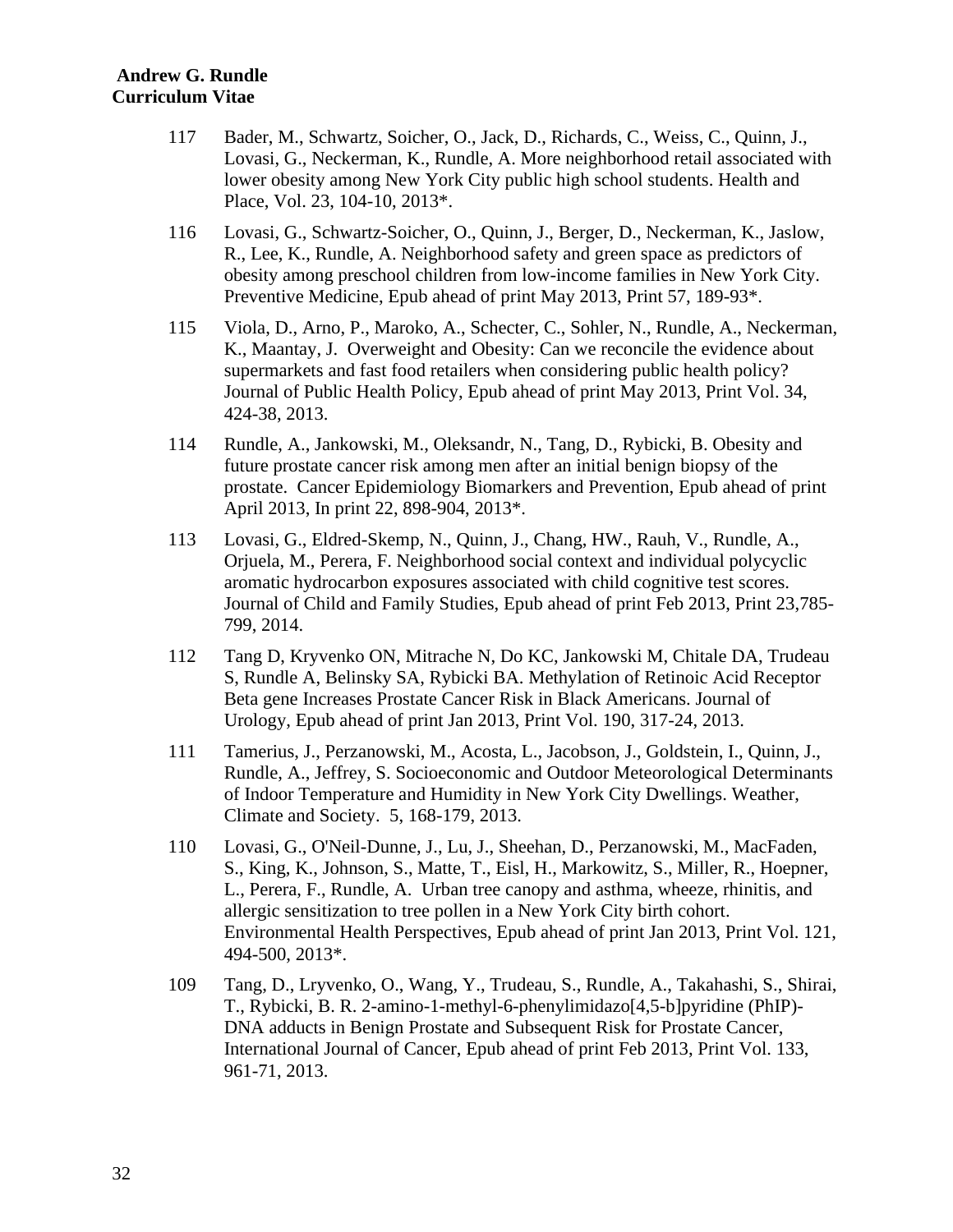- 108 Hoepner, L., Whyatt, R., Just, A., Calafat, A., Perera, F., Rundle, A. Urinary Concentrations of Bisphenol A in an Urban Minority Birth Cohort in New York City, Prenatal Through Age 7 Years, Environmental Research, Epud ahead of print, Jan 2012, Print Vol. 122, 38-44, 2013\*.
- 107 Greenlee, HA., Crew, KD, Mata, JM., McKinley, PS., Rundle, AG., Zhnag, W., Liao, Y., Tsai, WY, Hershman, DL A pilot randomized controlled trial of a commercial diet and exercise weight loss program in minority breast cancer survivors. Obesity, Vol. 21, 65-76, 2013.
- 106 Perzanowski MS, Chew, GL, Divjan A, Jung KH, Ridder R, Tang D, Diaz D, Goldstein IF, Kinney PL, Rundle AG, Camann D, Perera FP, Miller R. Early-life exposure to cockroach allergen and airborne polycyclic aromatic hydrocarbons predict development of sensitization to cockroach among inner-city children. J Allergy Clin Immunol. Epub ahead of print, Jan 2013, In Print Vol. 131, 886-893, 2013.
- 105 Jack, D., Neckerman, K., Schwartz-Soicher, O., Lovasi, G., Quinn, J., Richards, C., Bader, M., Weiss, C., Konty, K., Arno, P., Viola, D., Kerker, B., Rundle, A. Socio-economic status, neighborhood food environments and consumption of fruits and vegetables in New York City. Public Health Nutrition, Vol. 16, 1197- 205, 2013\*.
- 104 Rundle, A., Quinn, J., Lovasi, G., Bader, M., Yousefzadeh, P., Weiss, C., Neckerman, K. Associations between body mass index and park proximity, size, cleanliness, and recreational facilities. American Journal of Health Promotion, Vol. 27, 262-9, 2013\*.
- 103 Mooney, S., Baecker, A., Rundle, A. Comparison of anthropometric and body composition measures as predictors of components of the metabolic syndrome in a clinical setting. Obesity Research and Clinical Practice, Vol 7(1), 2013\*.
- 102 Mainardi, T., Mellins, R., Miller, R. L., Acosta, L., Cornell, A., Hoepner, L., Quinn, J., Yan, B., Chillrud, S., Olmedo, O., Perera, F., Goldstein, I., Rundle, A., Jacobson, J.S., Perzanowski, M. Exercise-induced wheeze, urgent medical visits and neighborhood asthma prevalence. Pediatrics, Epub ahead of print, Dec 2012, In print Vol. 131, 127-35, 2013.
- 101 Rundle, A., Neckerman, K., Sheehan, D., Jankowski, M., Oleksandr, K., Tang, D., Rybicki, B. A prospective study of socioeconomic status, prostate screening and incidence among men at high risk for prostate cancer. Cancer Causes and Control, Epub ahead of print Dec 2012, Print Vol. 24, 297-3030, 2013\*.
- 100 Tang, D., Kryvenko, ON,. Wang, Y., Jankowski, M., Trudeau, S., Rundle, A., Rybicki, BA. Elevated polycyclic aromatic hydrocarbon-DNA adducts in benign prostate are a risk factor for prostate cancer in African Americans. Carcinogenesis, Epub ahead of print Oct 2012, Print Vol. 34, 113-20, 2013.
- 99 Lovasi, G.S., Schwartz-Soicher, O., Neckerman, K.M., Kerker, B., Konty, K., Quinn, J., Rundle, A. Aesthetic amenities and safety hazards associated with walking and bicycling for transportation in New York City. Annals of Behavioral Medicine, Epub ahead of print Sept 2012, Print Vol. 45S1, 76-85, 2013\*.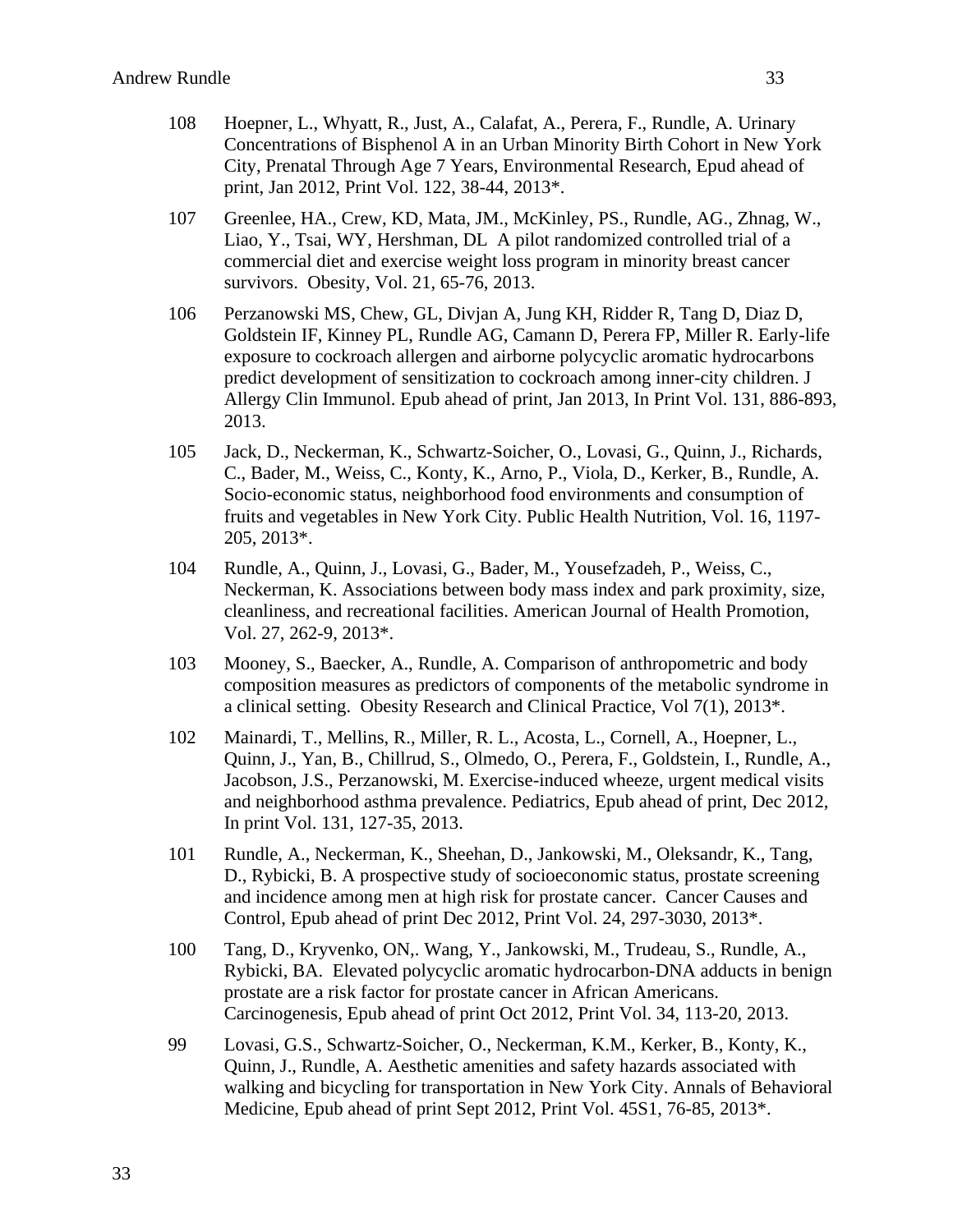- 98 Freeman, L., Neckerman, K., Shwartz-Soicher, O., Quinn, J., Richards, C., Bader, M., Lovasi, G., Jack, D., Weiss, C., Konty, K., Arno, P., Viola, D., Kerker, B., Rundle, A. Neighborhood Walkability and Active Transport (Walking and Cycling) in New York City, Journal of Urban Health, Epub ahead of print Sept 2012, Print Vol. 90, 575-85, 2013 \*.
- 97 Rundle, A. Ahsan, H., Vineis, P. Better Biomarker Discovery Through Better Study Design. European Journal of Clinical Investigation, Vol. 41, 1350-9, 2012, Epub ahead of print Sept 2012\*.
- 96 Rundle, A., Richards, C., Bader, M., Schwartz-Soicher, O., Lee, K., Quinn, J., Lovasi, G, Weiss, C., Neckerman, K. Individual- and school-level sociodemographic predictors of obesity among New York City public school children. American Journal of Epidemiology, Vol. 176, 986-94, 2012\*.
- 95 Lovasi, G., Bader, MDM., Quinn, J., Neckerman, k., Weiss, C., Rundle, A. Body Mass Index, Safety hazards and Neighborhood Attractiveness, American Journal of Preventive Medicine, Vol. 43, 378-84, 2012\*.
- 94 MacFaden, S. O'Neil-Dunne, J. Royar, A., Lu, J., Rundle, A. High-resolution treecanopy mapping for New York City using LiDAR and object-based image analysis. Journal of Applied Remote Sensing, Vol. 6, Epub ahead of print Sept 2012.
- 93 Just AC, Whyatt RM, Miller RL, Rundle AG, Chen Q, Calafat AM, Divjan A, Rosa MJ, Zhang H, Perera FP, Goldstein IF, Perzanowski MS. Children's urinary phthalate metabolites and fractional exhaled nitric oxide in an urban cohort. Am J Respir Crit Care Med. Epub ahead of print August 2012, Print Vol. 186, 830-7, 2012.
- 92 Drake, KM., Beach, ML., Longacre, MR., Mackenzie, T., Titus, LJ., Rundle, A., Dalton, MA. Influence of sports, physical education and active commuting to school on adolescent weight status. Pediatrics, Epub ahead of print Jul 2012, Print, Vol. 130, e296-304, 2012.
- 91 Just, A., Whyatt, R., Perzanowski, M., Calafat, A., Perera, F., Goldstein, I., Chen, Q., Rundle, A., Miller, R. Prenatal exposure to Butylbenzyl phthalate and early eczema in an urban cohort. Environmental Health Perspectives, Epub ahead of print June 2012, Print Vol 120, 1475-80, 2012.
- 90 Rundle, A., Rauh, V.A., Quinn, J., Lovasi, G., Trasande, L., Susser, E., Andrews, H.F., Use of community-level data in the National Children's Study to establish the representativeness of segment selection in the Queens Vanguard Site. International Journal of Health Geographics, Epub ahead of print Jun 2012, Print, Vol 5, 18, 2012\*.
- 89 Lovasi, G., Underhill, L., Jack, D., Richards, C., Weiss, C., Rundle, A. At Odds: Concerns Raised by Using Logistic Regression for Continuous or Common Dichotomous Outcomes in Research on Physical Activity and Obesity, The Open Epidemiology Journal, Vol. 5, 13-17, 2012.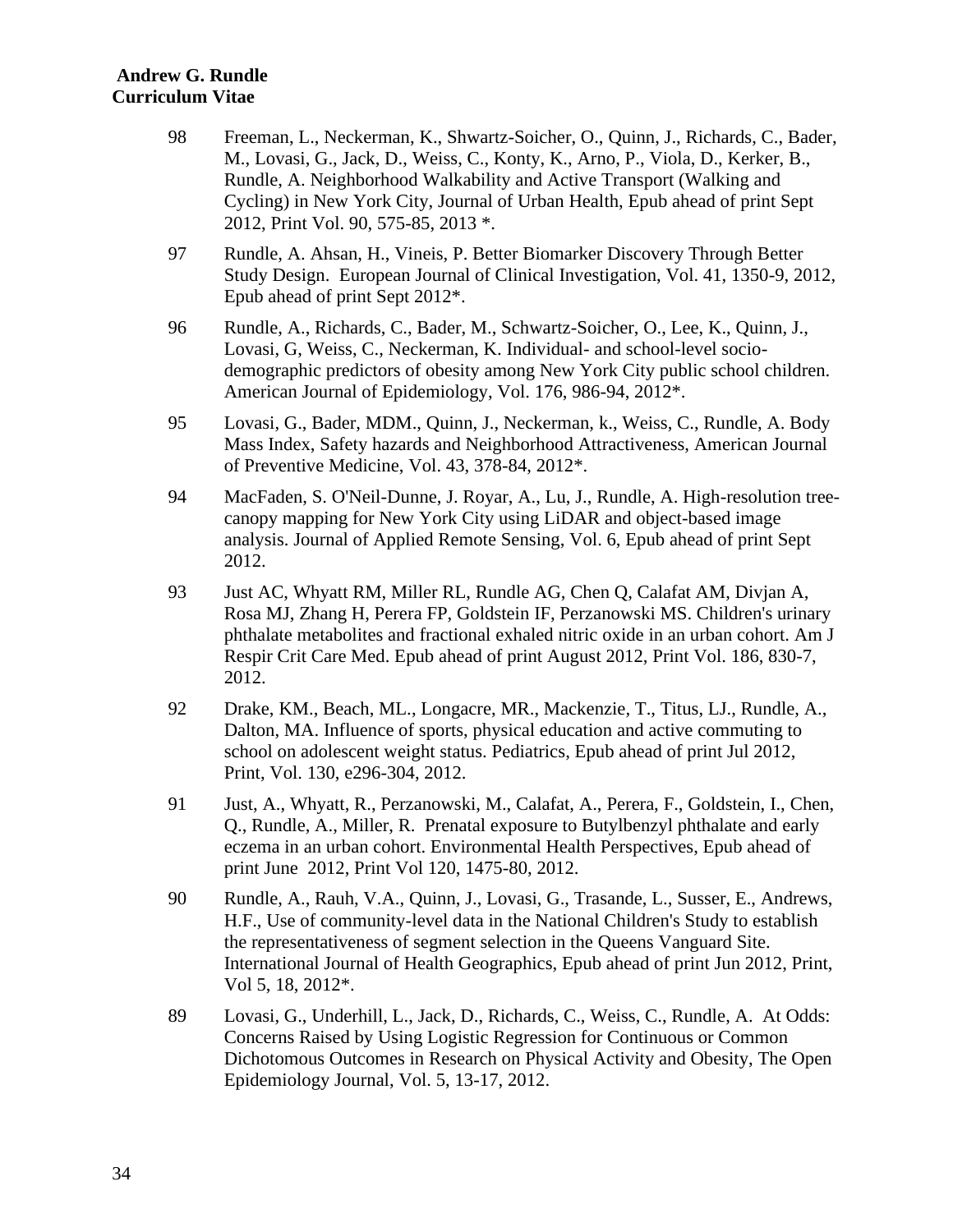- 88 Rundle, A., Richards, C., Neslund-Dudas, C., Tang, D., Rybicki, B. Neighborhood socioeconomic status modifies the association between individual smoking status and PAH-DNA adduct levels in prostate tissue. Environmental and Molecular Mutagenesis, Vol. 53, 384-91, 2012\*.
- 87 Kryvenko, O., Jankowski, M., Chitale, D., Tang, D., Rundle, A., Trudeau, S., Rybicki, B. Inflammation and preneoplastic lesions in benign prostate as risk factors for prostate cancer. Modern Pathology, Epub ahead of print Mar. 2012, print, Vol. 25, 1023-32, 2012.
- 86 Lovasi, G.S., Grady, S., Rundle, A., Steps forward: Review and recommendations for research on walkability, physical activity and cardiovascular health. Public Health Reviews, Vol 33, 2012\*.
- 85 Rundle, A., Hoepner, L., Hassoun, A., Oberfield, S., Freyer, G., Holmes, D., Reyes, M., Quinn, J., Camann, D., Perera, F., Whyatt, R. Association of childhood obesity with maternal exposure to ambient air polycyclic aromatic hydrocarbons during pregnancy. American Journal of Epidemiology, Epub ahead of print Apr 2012, Print, Vol 175, 1163-72, 2012\*.
- 84 Cornell, A., Chillrud, S., Mellins, R., Acosta, L., Miller, R., Quinn, J., Yan, B., Divjan, A., Olmedo, O., Lopez-Pintado, S., Kinney, P., Perera, F., Jacobson, J., Goldstein, I., Rundle, A., Perzanowski, M. Domestic black carbon in air and exhaled nitric oxide in children in NYC. Journal of Environmental Science and Environmental Epidemiology, Vol. 22, 258-66, 2012.
- 83 Post, J., Beebe-Dimmer, J., Morgenstern, H., Neslund-Dudas, C., Bock, C., Nock, N., Rundle, A., Jankowski, M., Rybicki, B. The Metabolic Syndrome and Biochemical Recurrence following Radical Prostatectomy. Prostate Cancer. Epub Oct 2011.
- 82 Zeigler-Johnson, C., Tierney, A., Rebbeck, T., Rundle, A. Prostate cancer severity Associations with neighborhood deprivation. Prostate Cancer. Epub Oct 2011.
- 81 Park, Y., Bhuyan, R., Richards, C., Rundle, A. U.S. Social Work Practitioners' Attitudes Towards Immigrants and Immigration: Results From an Online Survey. Journal of Immigrant and Refugee Studies. 2011, Vol 9, 367-392.
- 80 Bhuyan, R., Park, Y., Rundle, A. Linking practitioners' attitudes towards and basic knowledge of immigrants and their social work education. Social Work Education, Epud ahead of print Oct. 2011.
- 79 Patel, M., Quinn, J., Jung, K., Hoepner, L., Diaz, D., Perzanowski, M., Rundle, A., Kinney, P., Perera, F., Miller. R. Traffic density and stationary sources of air pollution associated with wheeze, asthma and immunoglobin E from birth to age 5 years among New York City children, Environmental Research, Epub ahead of print, Aug. 2011, Print, Vol 111, 1222-9, 2011.
- 78 Lovasi, G.S., Jacobson, J.S., Quinn, J.W., Neckerman, K.M., Ashby-Thompson, M.N., Rundle, A.G., Is the Environment near Home and School Associated with Physical Activity and Adiposity of Urban Preschool Children? Journal of Urban Health, Epub ahead of print, Aug. 2011, Print, 88, 1143-57, 2011\*.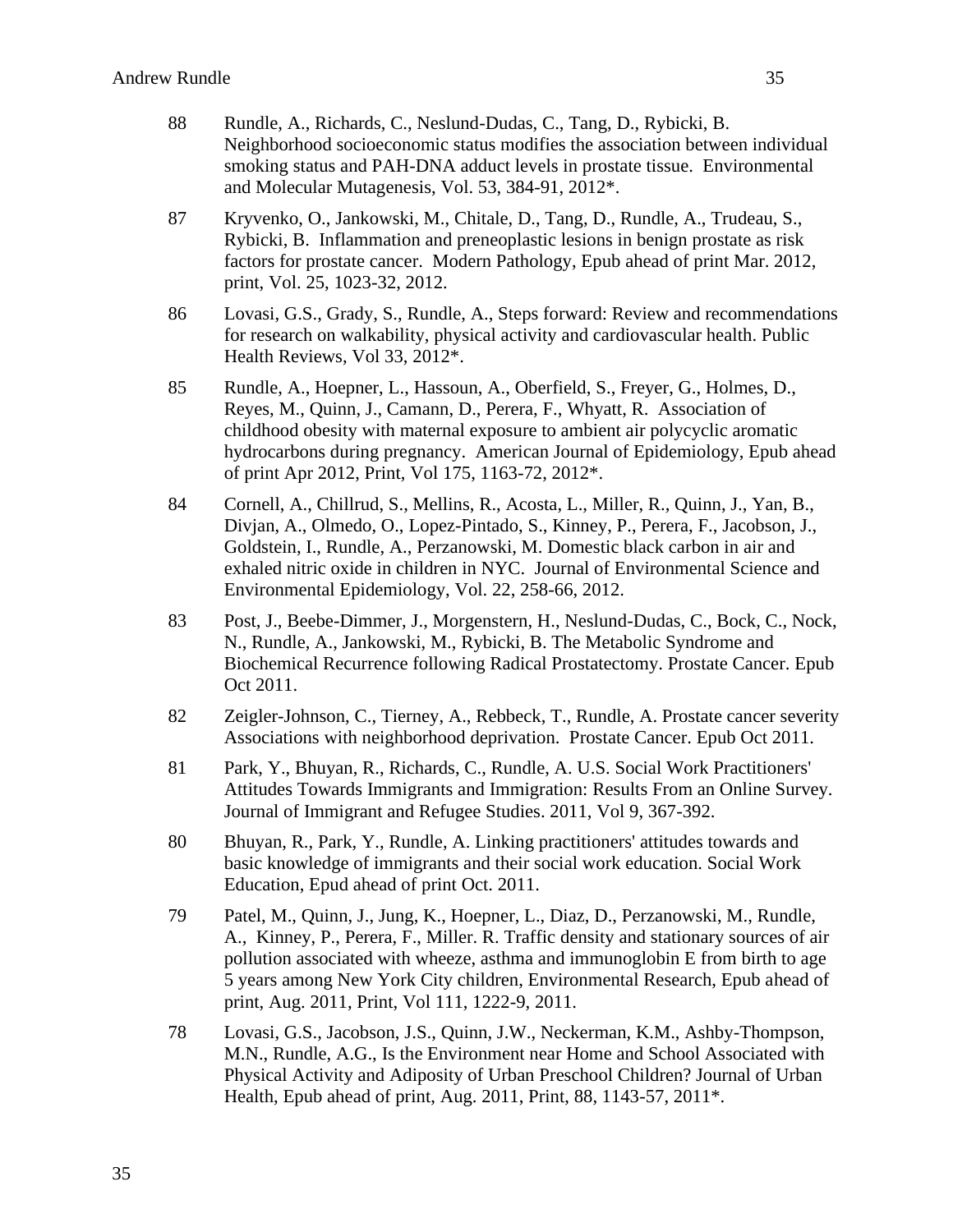- 77 Rybicki, B, Neslund-Dudas, C., Bock, C., Nocj, N., Rundle, A., Jankowski, M., Levin, A., Beebe-Dimmer, J., Savera, A., Takahashi, S., Shirai, T., Tang, D. Red Wine Consumption is inversely associated with 2-amino-1-methyl-6 phenylimidazo[4,5-b]pyridine (PhIP)-DNA Adduct Levels in Prostate. Cancer Prevention Research, Epub ahead of print Aug 2011, Print Vol. 4, 1636-44, 2011.
- 76 Olmedo O, Goldstein IF, Acosta L, Divjan A, Rundle AG, Chew GL, Mellins RB, Hoepner L, Andrews H, Lopez-Pintado S, Quinn JW, Perera FP, Miller RL, Jacobson JS, Perzanowski MS. Neighborhood differences in exposure and sensitization to cockroach, mouse, dust mite, cat, and dog allergens in New York City. Journal of Allergy and Clinical Immunology. Vol. 128, 284-292, 2011.
- 75 Park, Y., Neckerman, K., Quinn, J., Jacobson. J., Rundle, A. Hispanic immigrant women's perspective on healthy foods and the New York City retail food environment: a mixed-method study. Social Science and Medicine, Vol 73, 13- 21, 2011\*.
- 74 Reyes, M., Perzanowski, M., Whyatt, R., Kelvin, E., Rundle, A., Diaz, D., Plaza, MB., Hoepner, L., Perera, F., Rauh, V., Miller, R. Prenatal Demoralization Is Associated with Wheeze and Not IgE at Age Five in an Inner-City Cohort. Annals of Allergy, Asthma and Immunology,Vol 107, 42-49, 2011.
- 73 Richards, C., Rundle, A. Business travel and self rated health, obesity and cardiovascular disease risk factors. Journal of Occupational and Environmental Medicine, Vol. 53, 358-63, 2011\*.
- 72 Park, Y., Neckerman, K., Quinn, J., Weiss, C., Jacobson, J., Rundle, A. Neighborhood Immigrant Acculturation and Diet among Hispanic Female Residents of NYC. Public Health Nutrition, Vol. 14, 1593-1600, 2011\*.
- 71 Horton, M., Rundle, A., Camann, D., Barr, D., Rauh, V., Whyatt, R. Impact of prenatal exposure to piperonyl butoxide and permethrin on 36-month neurodevelopment. Pediatrics. Vol. 127, e699-706, 2011.
- 70 Weiss, C., Purciel, M., Bader, M., Quinn, J., Lovasi, G., Neckerman, K., Rundle, A. Reconsidering access: park facilities and neighborhood disamenities in New York City. Journal of Urban Health, Vol. 88, 297-310, 2011\*.
- 69 Trasande, L. Andrews, H., Goranson, C., Li, W., Barrow, E., VanderBeek, S., Allen, S., McCrary, B., Gallagher, K., Rundle, A., Quinn, J., Brenner, B. Early Experiences and predictors of recruitment success for the National Children's Study. Pediatrics, Vol. 127, 261-8, 2011.
- 68 Rundle, A, Bader, M, Richards, C, Neckerman, K, Teitler, J. Using Google Street View to Audit Neighborhood Environments. American Journal of Preventive Medicine, Vol. 40, 94-100, 2011\*.
- 67 Lovasi, G., Quinn, J., Rauh, V., Perera, F., Andrews, H., Garfinkel, R., Hoepner, L., Whyatt, R., Rundle, A. Chlorpyrifos Exposure and Urban Residential Environment Characteristics as Determinants of Early Childhood Neurodevelopment. American Journal of Public Health, Vol. 101, 63-70, 2011\*.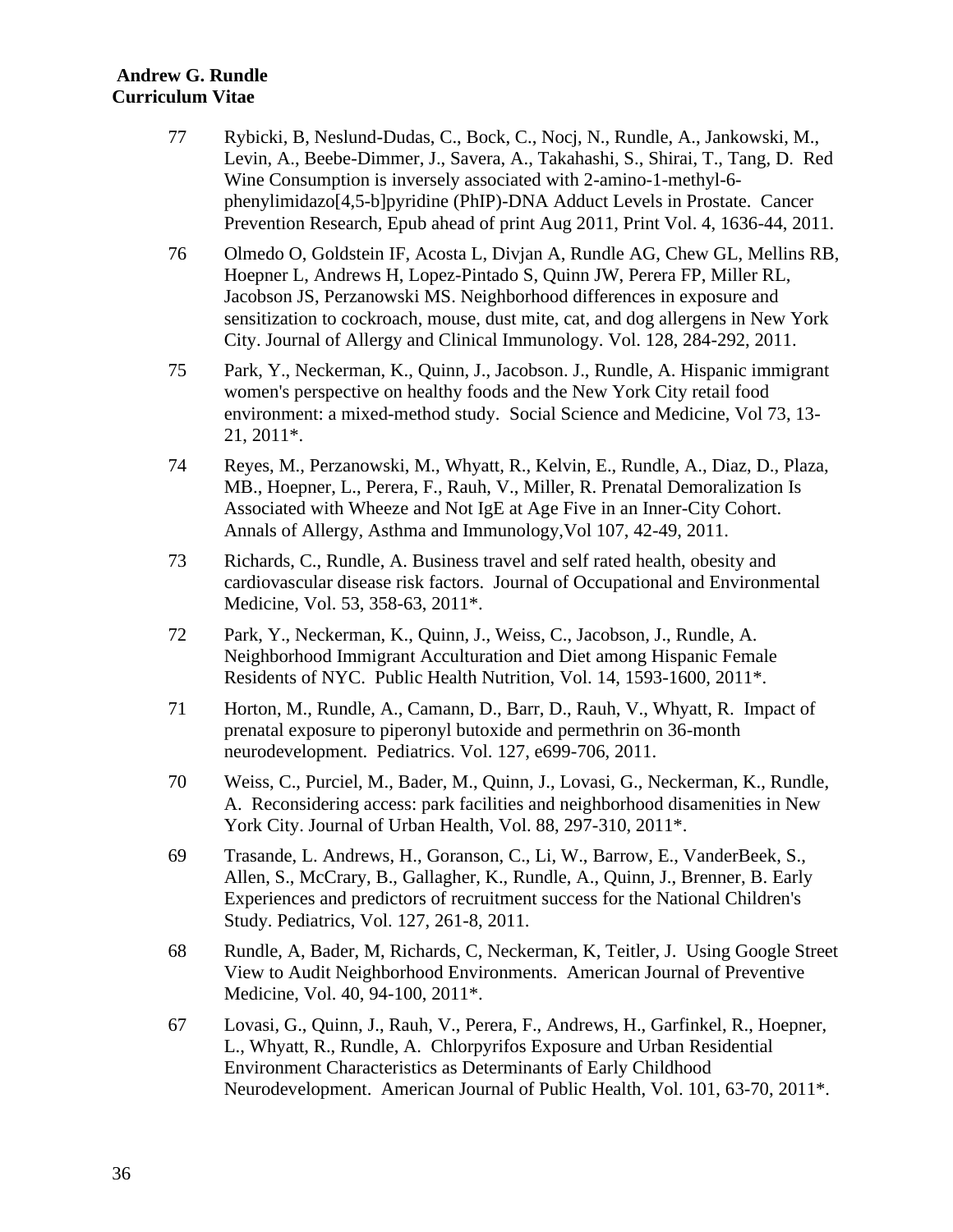- 66 Perzanowski MS, Divjan A, Mellins RB, Canfield SM, Rosa MJ, Chew GL, Rundle AG, Goldstein IF, Jacobson JS. Exhaled NO Among Inner-city Children
- 65 Spierer, D., Rundle, A., Hagins, M.. A Comparison of Energy Expenditure Estimates from the Actiheart and Actical Physical Activity Monitors during low intensity activities, walking, and jogging. European Journal of Applied Physiology, Oct 17. [Epub ahead of print], 2010.

in New York City. Journal of Asthma, Vol 47, 1015-21, 2010.

- 64 Horton MK, Jacobson JB, McKelvey W, Holmes D, Fincher B, Quantano A, Diaz BP, Shabbazz F, Shepard P, Rundle A, Whyatt RM. Characterization of residential pest control products used in inner city communities in New York City. J Expo Sci Environ Epidemiol. Jun 16. [Epub ahead of print], 2010.
- 63 Just AC, Adibi JJ, Rundle AG, Calafat AM, Camann DE, Hauser R, Silva MJ, Whyatt RM. Urinary and air phthalate concentrations and self-reported use of personal care products among minority pregnant women in New York City. J Expo Sci Environ Epidemiol. Mar 31. [Epub ahead of print], 2010.
- 62 Neckerman, K., Bader, M., Richards, C., Purciel, M., Quinn, J., Thomas, J., Warbelow, C., Weiss, C., Lovasi, G., Rundle, A. Disparities in the food environments of New York City public schools. American Journal of Preventive Medicine, Vol 39, 195-202, 2010\*.
- 61 Duarte, C., Chambers, E., Rundle, A., Must, A. Physical characteristics of the environment and BMI of young urban children and their mothers. Health and Place. Vol 16, 1182-7, 2010.
- 60 Janevic, T., Borrell, L., Savitz, D., Herring, A., Rundle, A. Neighborhood food environment and gestational diabetes in New York City. Paediatric and Perinatal Epidemiology, Vol. 24, 249-54, 2010.
- 59 Rundle, A., Richie, J., Steindorf, K., Peluso, M., Overvad, K., Raaschou-Nielsen, O., Clavel-Chapelon, F., Linseisen, J., Boeing, H., Trichopoulou, A., Palli, D., Krogh, V., Tumino, R., Panico, S., Bueno-De-Mesquita, H., Peeters, P., Lund, E., Gonzalez, C., Martinez, C., Dorronsoro, M., Barricarte, A., Tormo, M., Quiros, J., Agudo, A., Berglund, G., Jarvholm, B., Bingham, S., Key, T., Gormally, E., Saracci, R., Kaaks, R., Riboli, E., Vineis, P. Physical activity and lung cancer among non-smokers: A pilot molecular epidemiologic study within EPIC. Biomarkers, Vol. 15, 20-30, 2010.
- 58 Nock, NL., Bock, C., Neslund-Dudas, C., Beebe-Dimmer, J., Rundle, A., Tang, D., Jankowski, M., Rybicki, BA. Polymorphisms in glutathione S-transferase genes increase risk of prostate cancer biochemical recurrence differentially by ethnicity and disease severity. Cancer Causes Control, Jul 1 Epub ahead of print, 2009.
- 57 Purciel, M., Quinn, J., Neckerman, K., Lovasi, G., Weiss, C., Rundle, A. Creating and validating GIS measures of urban design for health research. J Environ Psychol. Vol. 29, 457-466, 2009.\*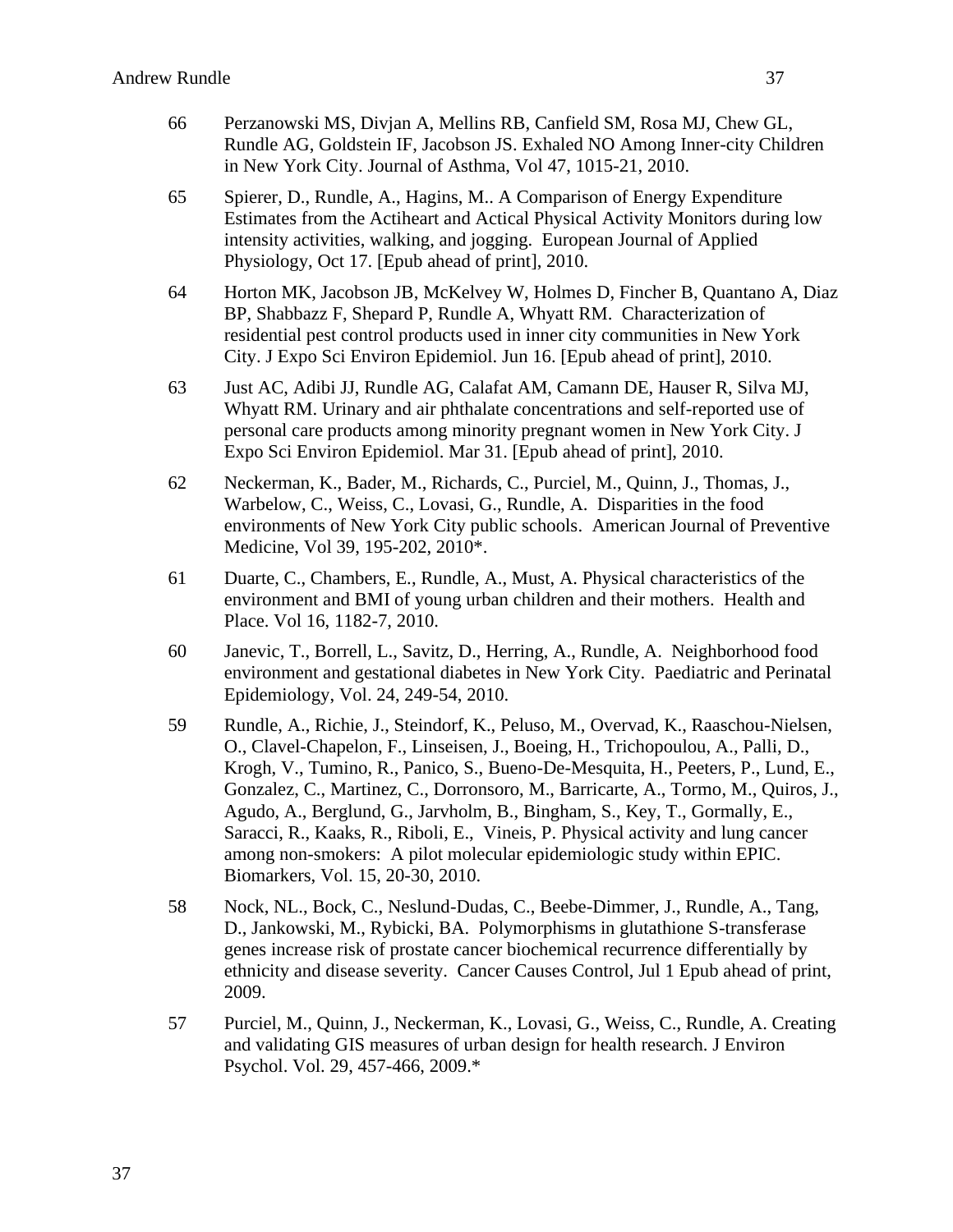- 56 Rundle, A., Goldstein, I., Mellins, R., Ashby-Thompson, M., Hoepner, L., Jacobson, J. Physical activity and asthma symptoms among New York City Head Start children. The Journal of Asthma, Vol. 46, 803-9, 2009\*.
- 55 Stein, A., Rundle, A., Wada, N., Goldbohm, R.A. Lumey, L.H. Associations of gestational exposure to famine with energy balance and macronutrient density of the diet at age 58 y differ according to the reference population used. The Journal of Nutrition, Vol. 139, 1555-61, 2009.
- 54 Rundle, A., Neugut AI. Modeling the effects of obesity and weight gain on PSA velocity. The Prostate, Vol. 69, 1573-8, 2009.\*
- 53 Beebe-Dimmer JL, Nock NL, Neslund-Dudas C, Rundle A, Bock CH, Tang D, Jankowski M, Rybicki BA. Racial differences in risk of prostate cancer associated with metabolic syndrome. Urology, Vol. 74, 185-90, 2009.
- 52 Neckerman, K., Lovasi, G., Davies, S., Purciel, M., Quinn, J., Feder, E., Raghunath, N., Wasserman, B., Rundle, A. Disparities in urban neighborhood conditions: Evidence from GIS measures and field observation in New York City. Journal of Public Health Policy, Vol. 30, s264-85, 2009.
- 51 Beard, JR, Blaney, S, Cerda, M, Frye, V, Lovasi, G, Ompad, D, Rundle, A, Vlahov, D Environmental characteristics and disability in older adults. Journals of Gerontology Series B: Psychological Sciences and Social Sciences, Vol. 64, 252-7, 2009.
- 50 Lovasi, G., Neckerman, K., Quinn, J., Weiss, C., Rundle, A. Effect of individual or neighborhood disadvantage on the association between neighborhood walkability and body mass index. American Journal of Public Health, Vol 99, 279-84, 2009\*.
- 49 Rundle, A., Richards, C., Neugut, A. Body composition, abdominal fat distribution and PSA test results. Cancer Epidemiology Biomarkers Prevention, Vol 18, 331-6, 2009.\*
- 48 Rundle, A., Neckerman, K., Freeman, L., Lovasi, G., Purciel, M., Quinn, J., Richards, C., Sircar, N., Weiss, C. Neighborhood Food Environment and Walkability Predict Obesity in New York City. Environmental Health Perspectives, Vol. 117, 442-7, 2009.\*
- 47 Rundle, A, Field, S., Park, Y., Freeman, L., Weiss, C., Neckerman, K. Personal and neighborhood socioeconomic status and indices of neighborhood walk-ability predict body mass index in New York City. Social Science and Medicine, Vol 67, 1951-8, 2008\*.
- 46 Williams, M., Rundle, A., Holmes, D., Reyes, M., Hoepner, L., Barr, D., Camann, D., Perera, F., Whyatt M. Changes in pest infestation levels, self-reported pesticides use and permethrin exposure during pregnancy following the 2000-01 US EPA restriction of organophosphates, Environmental Health Perspectives, Vol 116, 1681-8, 2008.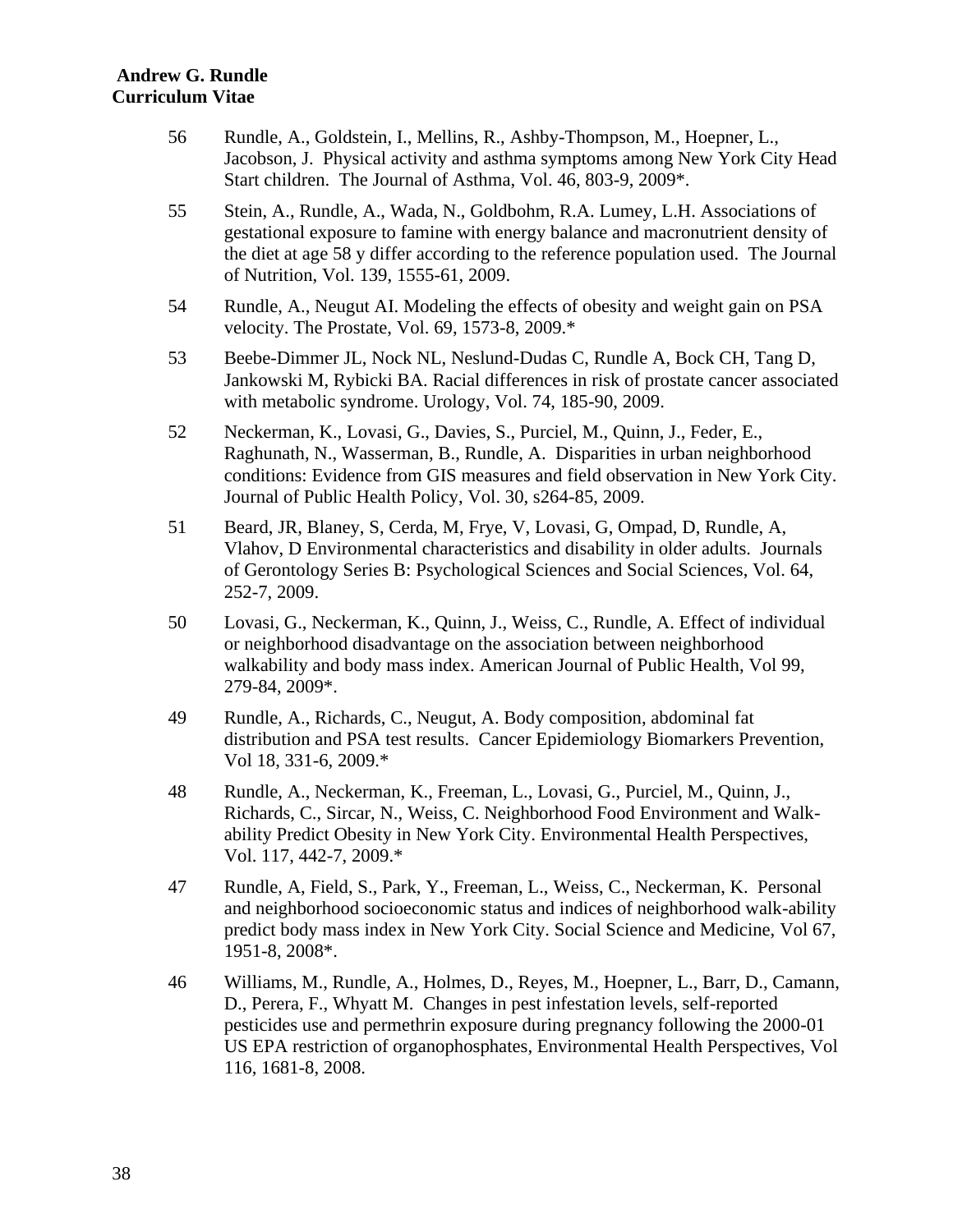- 45 Gangwisch JE, Heymsfield SB, Boden-Albala B, Buijs RM, Kreier F, Opler MG, Pickering TG, Rundle AG, Zammit GK, Malaspina D. Sleep duration associated with mortality in elderly, but not middle-aged, adults in a large US sample. Sleep. Vol 31,1087-96, 2008.
- 44 Lovasi, G., Quinn, J., Neckerman, K., Perzanowski, M., Rundle, A. Children living in areas with more street trees have lower asthma prevalence. Journal of Epidemiology and Community Health, Vol 62, 647-9, 2008.\*
- 43 Park Y, Neckerman KM, Quinn J, Weiss C, Rundle A Place of birth, duration of residence, neighborhood immigrant composition and body mass index in New York City. International Journal of Behavioral Nutrition and Physical Activity, Vol 5, 2008.\*
- 42 Rundle, A., Lebwohl, B., Vogel, R., Levine, S., Neugut, A. Colonoscopic screening in average risk individuals ages 40 to 49 versus 50 to 59 years. Gastroenterology, Vol 134, 1311-5, 2008.\*
- 41 Rundle, A., Richards, C., Perera, F., Tang, D. Lack of association between physical activity in smokers and plasma glutathione peroxidase levels. Cancer Epidemiology Biomarkers and Prevention, Vol62, 647-9, 2008\*.
- 40 Hagins, M., McDowell, W., Rundle, A. Does practicing Hatha yoga satisfy recommendations for intensity of physical activity which improves and maintains health and cardiovascular fitness? BMC Complementary and Alternative Medicine, Vol 7, 2007
- 39 Rybicki, BA., Neslund-Dudas C., Bock, CH., Rundle, A., Savera, AT., Yang, JJ., Nock, NL., Tang, D. Polycyclic aromatic hydrocarbon-DNA adducts in prostate and biochemical recurrence after prostatectomy. Clinical Cancer Research, Vol 14, 750-7, 2008.
- 38 Rundle, A., Neugut, A. Obesity and screening PSA levels among men undergoing an annual physical exam. The Prostate, Vol 68, 373-80, 2008\*.
- 37 Schmitz, KH., Warren, M., Rundle, A., Williams, NI., MD Gross, MD., Kurzer, MS. Effects of exercise on oxidative stress, estrogens, and body size among young women. Cancer Epidemiology Biomarkers and Prevention, Vol 17, 220-3, 2008.
- 36 Jacobson, J., Mellins, R., Garfinkel, R., Rundle, A., Perzanowski, M., Chew, G., Andrews, H., Goldstein, I. Asthma, body mass, gender, and Hispanic national origin among 517 preschool children in New York City. Allergy, Vol 63, 87-94, 2008.
- 35 Gangwisch, J., Heymsfield, S., Boden-Albala, B., Buijs, R., Kreier, F., Pickering, T., Rundle, A., Zammit, G., Malaspina, D. Age differences in the association between sleep duration and diabetes incidence in a large U.S. sample. Sleep, Vol 30, 1667-73, 2007.
- 34 Hagins, M., Pappas, E., Kremenic, I., Orishimo, K., Rundle, A. The effect of an inclined landing surface on biomechanical variables during a jumping task. Clinical Biomechanics, Sept, 2007.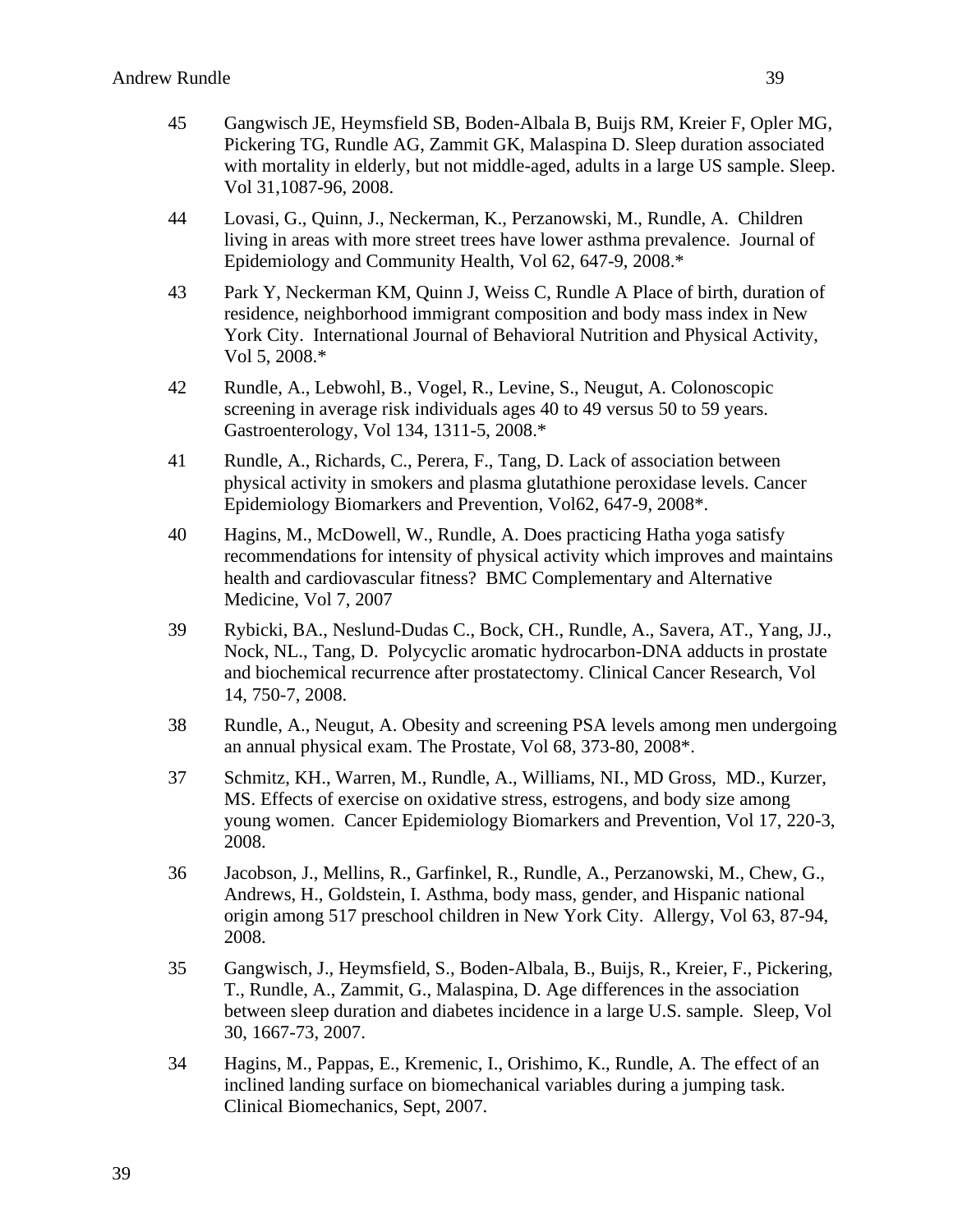- 33 Rundle, A., Hagins, M., Orjuela, M., Mooney, L., Kim, M., Perera, F. Traditional physical activity indexes derived from the Harvard Alumni Activity Survey have low construct validity in a lower income, urban population. Journal of Urban Health, Vol 84, 722-32, 2007\*
- 32 Neslund-Dudas, C., Bock, C., Nock, N., Yang, J., Rundle, A., Tang, D., Rybicki, B. SRD5A2 and HSD3B2 Polymorphisms are associated with prostate cancer risk and aggressiveness. Prostate, Vol. 67, 1654-1663, 2007.
- 31 Rundle, A., Madsen, A., Orjuela, M., Mooney, L., Tang, D., Kim, M., Perera, F. The association between Benzo[a]pyrene-DNA adducts and body mass index, calorie intake and physical activity. Biomarkers, Vol 12, 123-32, 2007\*.
- 30 Tang, D., Liu J., Bock, C., Neslund-Dudas, C., Rundle, A., Savera, A., Yang, JJ, Nock, N., Rybicki, B. Racial differences in clinical and pathological associations with PhIP-DNA adducts in prostate. International Journal of Cancer, Vol 121, 1319-24, 2007.
- 29 Nock, N., Tang, D., Rundle, A., Neslund-Dudas, C., Savera, J., Bock, C., Yang, J., Rybicki, B. Associations between Smoking, Polymorphisms in Polycyclic Aromatic Hydrocarbon (PAH) Metabolism and Conjugation Genes and PAH-DNA Adducts in Prostate Tumors Differ by Race. Cancer Epidemiology Biomarkers & Prevention. Vol 16, 1236-45, 2007.
- 28 Tang, D., Liu J., Rundle, A., Neslund-Dudas, C., Savera, A., Bock, C., Nock, N., Yang, J., Rybicki, B. Grilled meat consumption and PhIP-DNA adducts in prostate carcinogenesis. Cancer Epidemiology Biomarkers and Prevention. Vol. 16, 803-8, 2007.
- 27 Aryeh D. Stein, A., Kahn, H., Rundle, A., Zybert, P., de Bruin, K., Lumey, L. Anthropometry in middle age following exposure to famine during gestation: evidence from the Dutch famine. American Journal of Clinical Nutrition. Vol. 85, 869-76, 2007.
- 26 Rundle, A., Roux, AV., Freeman, L., Miller, D., Neckerman, K., Weiss, CC. The urban built environment and obesity in New York City: A multilevel analysis. American Journal of Health Promotion, Vol. 21 (4 Suppl), 326-34, 2007. \*
- 25 Miller, T., Rauh, V., Glied, S., Hattis, D., Rundle, A., Andrews, H., Perera F. The economic impact of early life environmental tobacco smoke exposure: early intervention for developmental delay. Environ Health Perspect, Vol 114, 1585-8, 2006.
- 24 Rundle, A., Carcinogen-DNA adducts as a biomarker for cancer risk. Mutation Research, Vol. 600, 23-36, 2006. \*
- 23 Steindorf, K., Friedenreich, C., Linseisen, J., Rohrmann, S., Rundle, A.,Veglia F, Vineis P, Johnsen NF, Tjonneland A, Overvad K, Raaschou-Nielsen O, Clavel-Chapelon F, Boutron-Ruault MC, Schulz M, Boeing H, Trichopoulou A, Kalapothaki V, Koliva M, Krogh V, Palli D, Tumino R, Panico S, Monninkhof E, Peeters PH, Boshuizen HC, Bueno-de-Mesquita HB, Chirlaque MD, Agudo A,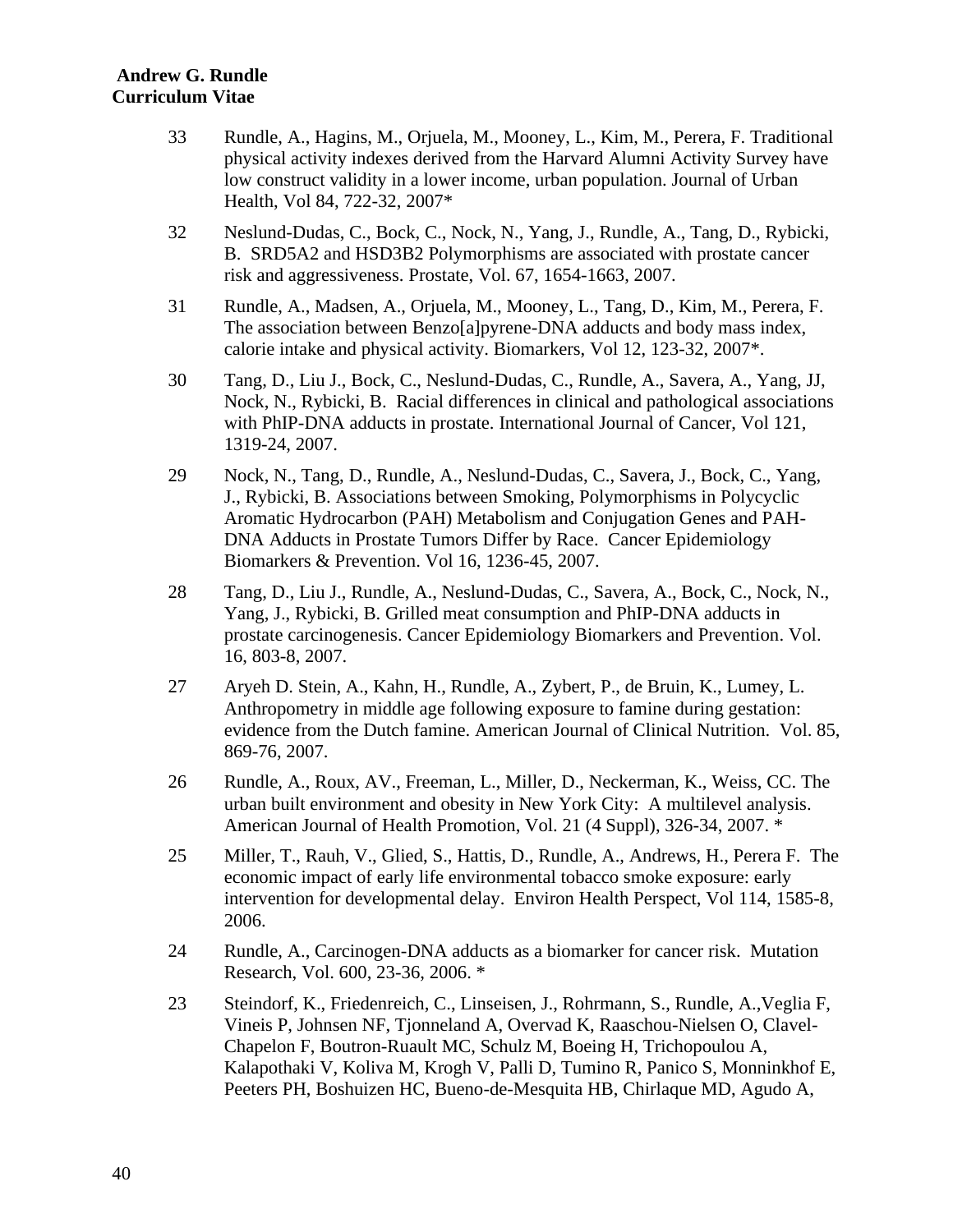Larranaga N, Quiros JR, Martinez C, Barricarte A, Janzon L, Berglund G, Bingham S, Khaw KT, Key TJ, Norat T, Jenab M, Cust A, Riboli E. Physical activity and lung cancer risk in the European Prospective Investigation into Cancer and Nutrition (EPIC) cohort. International Journal of Cancer, Vol. 119, 2389-97, 2006.

- 22 Gangwisch, J., Heymsfield, S., Boden-Albala, B., Buijs, R., Kreier, F., Pickering, T., Rundle, A., Zammit, G., Malaspina, D. Short Sleep Duration as a risk factor for hypertension: Analyses of the NHANES I. Hypertension, Vol. 47, 833-9, 2006.
- 21 Rybicki, B., Nock, N., Savera, A., Tang, D., Rundle, A. Polycyclic aromatic hydrocarbon-DNA adduct formation in Prostate Carcinogenesis. Cancer Letters, Sept, 2005.
- 20 Rundle, A., Orjuela, M., Mooney, L., Tang, D., Kim, M., Calcagnotto, Richie, J., Perera, F. Moderate physical activity is associated with increased blood levels of glutathione among smokers. Biomarkers, Vol 10, 390-400, 2005. \*
- 19 Chun J., Joseph KA., El-Tamer M., Rundle A., Jacobson J., Schnabel F. Cohort study of women at risk for breast cancer and gross cystic disease. American Journal of Surgery, Vol 190, 583-587, 2005.
- 18 Rundle, A., Vineis, P., Ahsan, H. Design options for molecular epidemiology research within cohort studies. Cancer Epidemiology Biomarkers and Prevention, Vol 14, 1899-907, 2005. \*
- 17 Rundle, A. Molecular epidemiology of physical activity and cancer. Cancer Epidemiology Biomarkers and Prevention, Vol. 14, 227-36, 2005. \*
- 16 Rybicki, B., Rundle, A., Savera, A., Sankey, S., Tang, D. Polycyclic aromatic hydrocarbon-DNA adducts in prostate cancer. Cancer Research, Vol. 64, 8854-9, 2004.
- 15 Gatto, N., Campbell, U., Rundle, A., Ahsan, H. Further development of the caseonly design for assessing gene-environment interaction: Evaluation of and adjustment for bias. International Journal of Epidemiology, Vol. 33, 1014-24, 2004.
- 14 Li, Y., Marion, MJ., Rundle, A., W Brandt-Rauf, P. A common polymorphism in XRCC1 as a biomarker of susceptibility for chemically induced genetic damage. Biomarkers. Vol, 8, 408-12, 2003.
- 13 Rundle, A., Tang, D., Mooney, L., Grumet, S., Perera, F. The interaction between alcohol consumption and GSTM1 genotype on PAH-DNA adduct levels in breast tissue. Cancer Epidemiology Biomarkers and Prevention, Vol, 12, 911-4, 2003. \*
- 12 Ahsan, H., Rundle, A. Measures of genotype vs. gene products: promise and pitfalls in cancer prevention. Carcinogenesis, Vol, 24, 1229-34, 2003.
- 11 Rundle, A., Schwartz, S. Issues in the epidemiologic analysis and interpretation of intermediate biomarkers. Cancer Epidemiology Biomarkers and Prevention, Vol. 12, 491-6, 2003. \*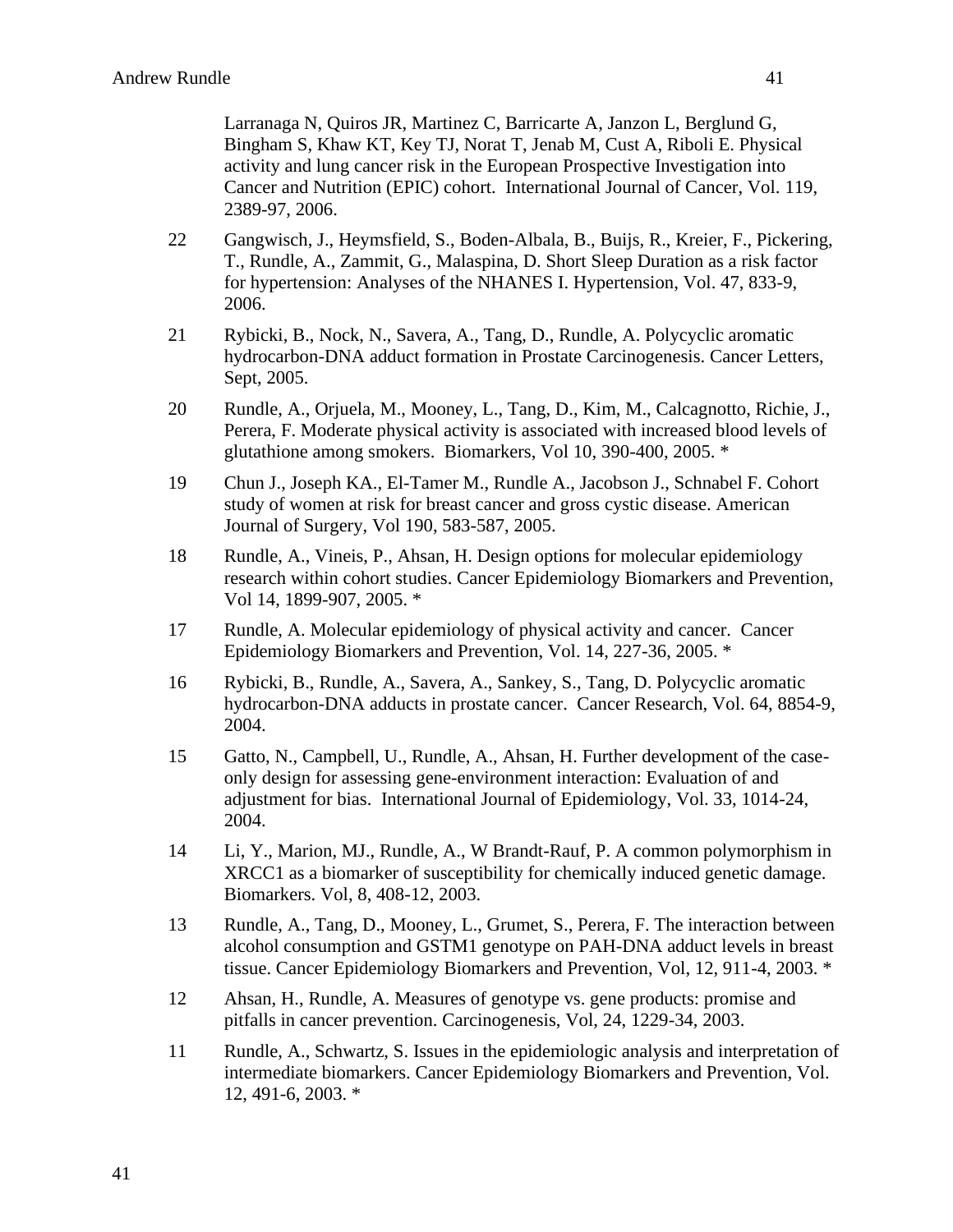- 10 Tang, D., Rundle, A., Mooney, L., Cho, S., Schnabel., F, Estabrook, A., Kelly, A., Levine, R., Hibshoosh, H., Perera,. A. Sulfotransferase 1A1 (SULT1A1) polymorphism, PAH-DNA adduct levels in breast tissue and breast cancer risk. Breast Cancer Research and Treatment, Vol 2, 217-22, 2003.
- 9 Perera, R., Mooney, L., Stampfer, M., Phillips, D., Bell, D., Rundle, A., Cho, S., Tsai, WY., Ma, J., Blackwood, A., Tang, D. Associations between carcinogen-DNA damage, glutathione s-transferase genotypes, and risk of lung cancer in the prospective Physicians' Health Cohort Study. Carcinogenesis, Vol 10, 1641-6, 2002.
- 8 Tang, DT., Cho, S., Rundle, A., Chen, S., Zhou, J., Hsu, Y., Schnabel, F., Estabrook, A., Perera, F. Polymorphisms in the dna repair enzyme XPD are associated with levels of PAH-DNA adducts and breast cancer risk in a casecontrol study. Breast Cancer Research and Treatment, Vol 75, 159-66, 2002.
- 7 Rundle, A., Tang, D., Brandt-Rauf, P., Zhou, J., Kelly, A., Schnabel, F., Perera, P. Association between the Ras p21 oncoprotein in blood samples and breast cancer. Cancer Letters, Vol 185, 71-8, 2002. \*
- 6 Rundle, A., Tang, D., Hibshoosh, H., Schnabel, F., Kelly, A., Levine, R., Zhou, J., Link, B., Perera, F. molecular epidemiologic studies of polycyclic aromatic hydrocarbon-DNA adducts and breast cancer. Environmental and Molecular Mutagenesis, Vol 39, 201-7, 2002. \*
- 5 Rundle, A., Tang, D., Zhou, J., Cho, S., Perera, F. The association between glutathione s-transferase-M1 genotype and polycyclic aromatic hydrocarbon-DNA adducts in breast tissue. Cancer Epidemiology, Biomarkers and Prevention, Vol 9, 1079-85, 2000. \*
- 4 Rundle, A., Tang, D., Hibshoosh, H., Estabrook, A., Schnabel, F., Cao, W., Grumet, S., Perera, F. The relationship between genetic damage from polycyclic aromatic hydrocarbons in breast tissue and breast cancer. Carcinogenesis, Vol 21, 1281-9, 2000. \*
- 3 Tang, D.L., Rundle, A., Warburton, D., Santella, R.M., Tsai, W-Y., Chiamprasert, S., Y.Z. Hsu, Perera, F.P. Association between both genetic and environmental biomarkers and lung cancer: evidence of a greater risk of lung cancer in women smokers. Carcinogenesis, Vol 19, p1949-1953, 1998.
- 2 Blackwood, A., Wolff, M., Rundle, A., Estabrook, A., Schnabel, F., Mooney, L., Rivera, M., Channing, K., Perera, F. Organochlorine compounds (DDE and PCBs) in plasma and breast cyst fluid of women with benign breast disease. Cancer Epidemiology, Biomarkers and Prevention, Vol 7, p579-583, 1998.
- 1 Perera, F.P., Estabrook, A., Hewer, A., Channing, K., Rundle, A., Mooney, L., Whyatt, R., Phillips, D.H. DNA damage from environmental carcinogens in human breast tissue. Cancer Epidemiology, Biomarkers and Prevention, Vol. 4, p233-238 April/May 1995.

Editorials and Chapters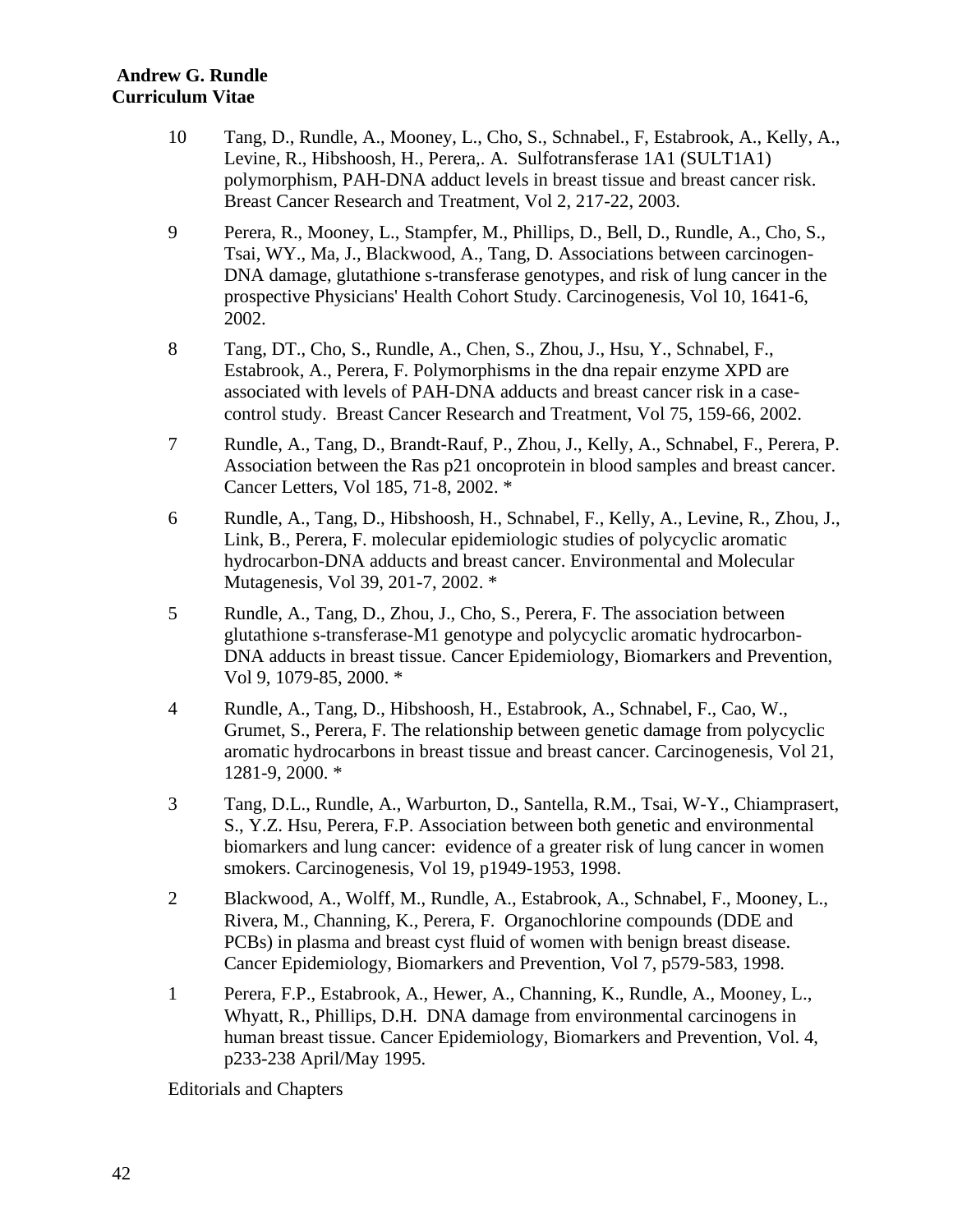- 6. Lovasi, G.S., Bader, M.D.M., Rundle, A., Neckerman, K.M. Healthy and Unhealthy Food Sources in NYC: Tracing the generation, evolution, and dissemination of policy-relevant research on the food environment. Case Study 1 in: Hiatt, R.A., ed. Population Health: The Translation of Research to Policy. Milbank Quarterly, 2018.
- 5. Rundle, A.G., Heymsfield, S., Designed for Health: Can Walkable Urban Design Play a Role in Reducing the Incidence of Obesity-Related Conditions? JAMA, 315(20), 2175-7, 2016.\*
- 4. Bader, MDM., Mooney, SJ., Rundle AG. Protecting Personally Identifiable Information when Using Online Geographic Tools for Public Health Research. American Journal of Public Health, E-pub ahead of print Feb 2016, in-print 106(2) 206-8, 2016.\*
- 3. Neckerman, K., Purciel, M., Quinn, J., Rundle, A. Urban Design Qualities in New York City. In Measuring Urban Design. Edited by Reid Ewing and Otto Clemente. Island Press, Washington, DC. 2013.
- 2. Rundle, A. Mechanisms Underlying the Effects of Physical Activity on Cancer. In Physical Activity, Dietary Calorie Restriction and Cancer. Edited by Anne McTiernan. Springer Science, New York. 2010.\*
- 1. Rundle, A., Ahsan, H., Molecular Epidemiologic Studies Nested within Cohorts. In Molecular Epidemiology of Chronic Disease. Edited by Wild, C., Vineis, P., Garte, S. John Wiley & Sons, Ltd, London. 2008.\*

Letters to the Editor

- 7 Mooney, S.J., Rundle, A. Response to invited commentary on Street Audits to Measure Neighborhood Physical Disorder: Virtual or In-person? American Journal of Epidemiology. Vol. 186(3):278-279, 2017.
- 6 Ratanatharathorn, A., Mooney, S.J., Rundle, A. Response to Neil Pearce's Analysis of Matched Case-control Studies. BMJ, 352:i969, Epub March 2016.
- 5 Lebwohl B, Blaser MJ, Ludvigsson JF, Green PH, Rundle A, Sonnenberg A, Genta RM. Am J Epidemiol. Authors reply re "Decreased risk of celiac disease in patients with helicobacteria pylori colonization" Epub ahead of print April3, 2014.
- 4 Cereijido, A, Richards, C., Rundle, A. Correspondence re: "The Joy of Cooking Too Much: 70 years of calorie increases in Classic Recipes". Annals of Internal Medicine, epub, September 2009\*.
- 3 Rundle, A., Neugut, AI. Correspondence re: "Hemodilution of Prostate Specific Levels Among Obese Men". Cancer Epidemiology Biomarkers & Prevention, Vol. 18, 2343-4, 2009\*.
- 2 Rundle, A., Correspondence re: "Bulky DNA adducts as risk indicators of lung cancer in a Danish case-cohort study". International Journal of Cancer, Vol 120, 214, 2006.\*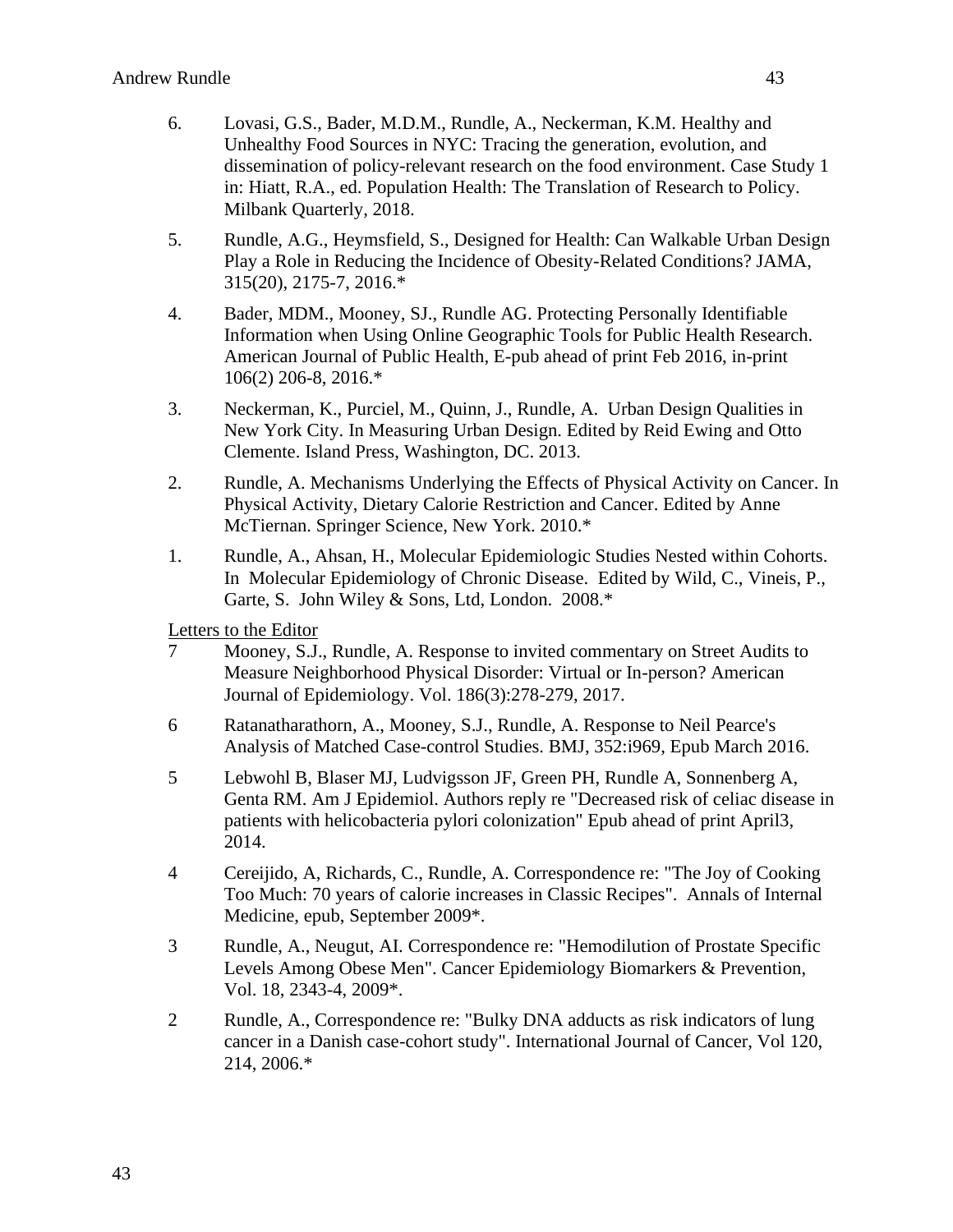1 Perera F., Rundle A. Correspondence re: Gammon et al, Environmental toxins and breast cancer on Long Island. I. Polycyclic aromatic hydrocarbon DNA adducts. 11, 677-685, 2002. Cancer Epidemiology Biomarkers & Prevention. Vol 1, 75 2003.

## Other Media

Lay/Practitioner Publications

- 6 Rundle, A. The Quantified Impact of Business Travel on a Person's Health. Business Travel News, July 2018.
- 5 Rundle, A. Just How Bad Is Business Travel for Your Health? Here's the Data. Harvard Business Review Blog, June 2018.
- 4 Friedman, M., Rundle, A. Don't let frequent business travel ruin your health. CEO.COM, November 2014.
- 3 Rundle, A. Heed the Warnings of Your BMI. CNN.com Health Editorial, February 2013.
- 2 Lovasi, G.S., Rundle, A., Trees may help city kids breathe easy. Prepared for Treeline, a quarterly publication of the International Society of Arboriculture, 2008.
- 1 Rundle, A. Adapting molecular epidemiologic approaches to the study of physical activity and cancer. American College of Sports Medicine's Certified News. Vol 17, 7-9.\*

Illustrations

- 2. Figures 2.5, 4.5 and 7.1 in What's the Risk? A Guide to Environmental Health Hazards. Goldstein, I., and Goldstein, M., Oxford University Press, 2001.
- 1. Figure 1. in Perera, F., Environmental Cancer: Who are Susceptible? Science, Vol 278, p1068-1073, 1997.

Video and Video Art Installation

- 12 Rundle, A., 2020AD: A pandemic Film Project. Digital Video. Columbia University and Rutgers University, 2020 & 2021. https://blogs.cuit.columbia.edu/agr3/
- 11 Rundle, A. Development of air spaces in the human lung. Digital video. Thoracic Society Annual Meeting 2009.
- 10 Cereijido, F., Rundle, A., Travel by Milk: Tijuana. Video installation. Shown as part of Al DF en Leche, at Universidad Del Claustro De Sor Juana, Mexico City 2009.
- 9 Rundle, A., Cereijido, F. Sumo Y Leche. Shown as part of Al Df en Leche, at Universidad Del Claustro De Sor Juana, Mexico City 2009.\*
- 8 Rundle, A., Cereijido, F. Sumo Y Leche. Shown as part of Renmora at M&A (Materials and Applications), Los Angeles, California, 2008.\*
- 7 Cereijido, F., Rundle, A., Travel by Milk: Detroit. Video installation. Group show at 555 Gallery, Detroit, Michigan, 2006.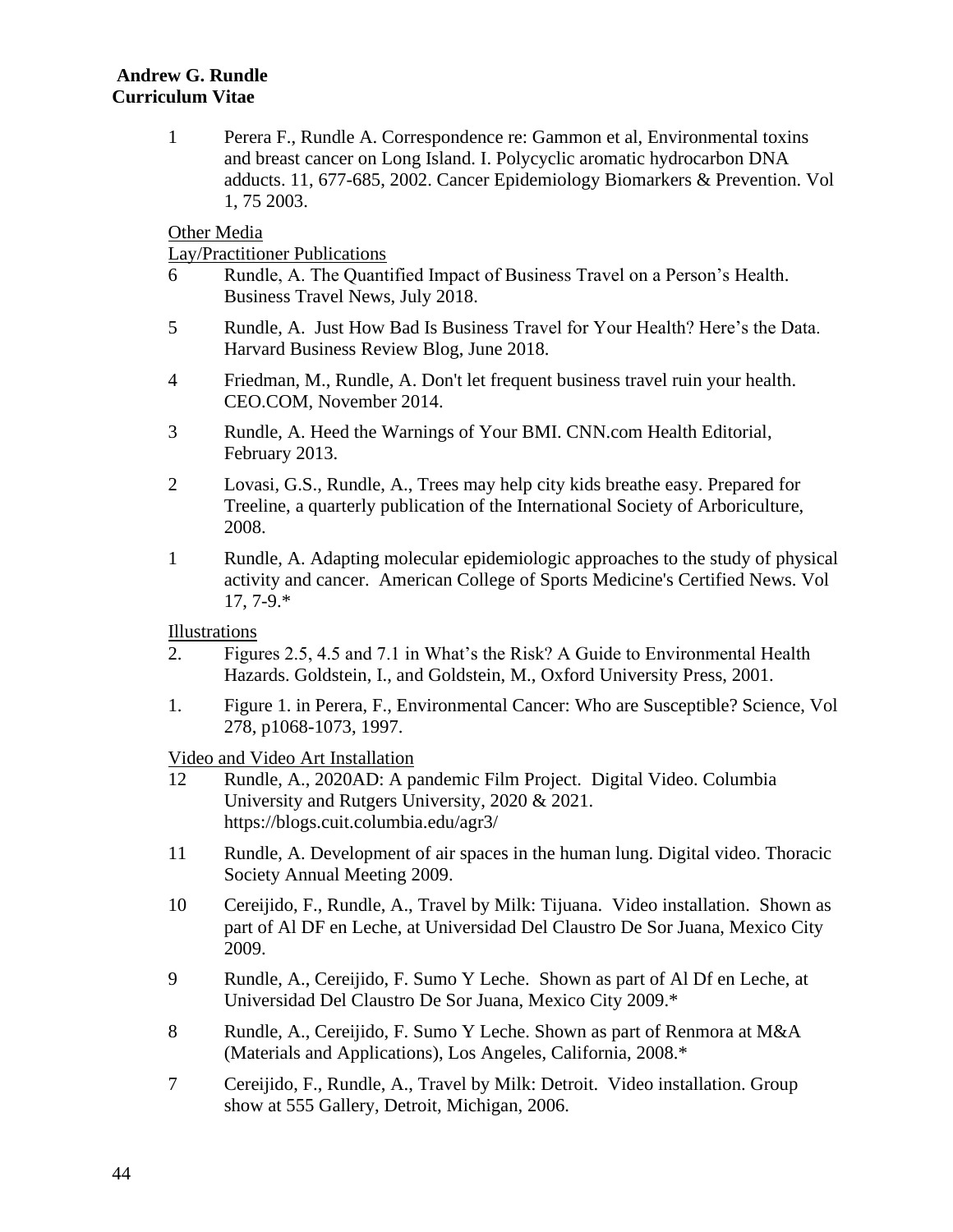- 6 Cereijido, F., Rundle, A., Travel by Milk: Tijuana. Video installation. Permanent collection of the La Jolla Museum of Contemporary Art, 2006.
- 5 Rundle, A., Cereijido, F. Vectors of Fate. Video shown on Public Television, Buenos Aires, 2005.
- 4 Cereijido, F., Rundle, A. Mahler Y Leche. Four Video Installations. Solo show at National University, School of Design and Architecture, Buenos Aires, 2004.
- 3 Cereijido, F., Rundle, A. Mahler Y Leche. Four Video Installations. Solo show at Centro Cultural Borges, Buenos Aires, 2003.
- 2 Rundle, A. Carcinogen and DNA Animation and Graphics for Bill Moyers Documentary, PBS, May 10th, 2002\*.
- 1 Rundle, A., Brandt-Rauf, P., P53 Wildtype-Mutant Protein Conformation Morph. A Sterio-scopic 3-Dimensional Film. Digital Video. Mailman School of Public Health, P8432 Environmental Epidemiology, 2001.

Public Release Data Sets

- 2. NYC Urban Tree Canopy Assessment Metrics 2010. New York City Open Data. https://nycopendata.socrata.com/Environment/NYC-Urban-Tree-Canopy-Assessment-Metrics-2010/hnxz-kkn5
- 1. New York City Neighborhood Walkability Scale 2010. New York City Department of Health and Mental Hygiene. Environment and Health Data Portal. <http://a816-dohbesp.nyc.gov/IndicatorPublic/PublicTracking.aspx>

Academic Blog/Web-sites

3. COVID-19 response web sites

<https://tinyurl.com/beh-columbia-maps>

<https://cuepi.shinyapps.io/COVID-19/>

<https://msph.shinyapps.io/timemachine/>

Interactive web-based mapping and data visualization tools for visualizing projected COVID-19 cases, new infections, health care system capacity and surge response and populations at high risk for severe COVID-19. The tools were used as part of COVID-19 response by the Army Core of Engineers, US Air Force, the CDC, White House COVID-19 Task Force, numerous state and county governments and corporations.

- 2. BEH.Columbia.edu The blog and web –site for the Built Environment and Health research team at Columbia University.
- 1. SocialEpidemiology.net The blog and web-site for the Social and Spatial Epidemiology Unit at the Department of Epidemiology, Mailman School of Public Health. The blog has associated Facebook, Twitter, LinkedIn and Spotify pages to disseminate and communicate the work of faculty associated with the Cluster.

# **Invited and/or Peer-Selected Presentations at International, National and Regional Levels**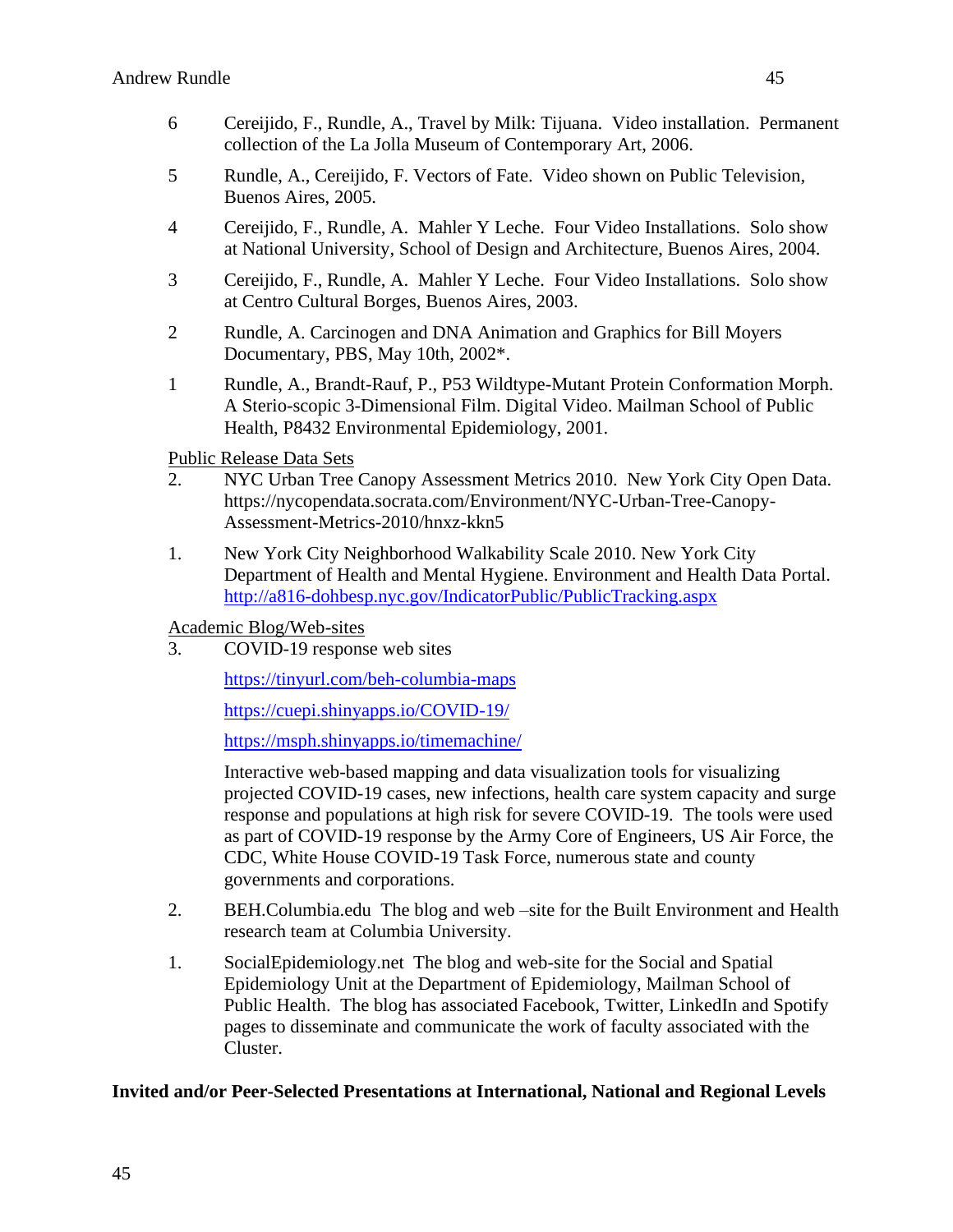International

- 18. Building and Thinking at Healthy Scales: Neighborhood Design. The Building the Future of Health Conference, Groningen, Holland, June 2016
- 17. Beating the Stress of the City: Urban Design to Support Physical Activity. German House for Research and Innovation, German Consulate, New York NY, Nov 2015
- 16. Urban Design and Neighborhood Effects on Health. Studio-X Rio, Rio De Janeiro, Brazil, March 2014.
- 15. Prenatal Exposures to Polycyclic Aromatic Hydrocarbons and Di-(2-ethylhexyl)- Phthalate and Body Size in Childhood. International Society of Environmental Epidemiology, Annual Meeting 2013. Basel, Switzerland, August 2013.
- 14. Using Biomarkers in Nested Case-Control and Case-Cohort Studies. Imperial College, London, England, October 2009.
- 13. Advanced Epidemiologic Study Design. Molecular Epidemiology Workshop, Shanghai Centers for Disease Control, Shanghai, China, December 2008.
- 12. Analyses of Case-Only Study Designs. Shanghai Medical School, Shanghai, China, December 2007.
- 11. Urban Design, Sprawl and Body Size Among Residents of New York City. International Forum on Public Health, Shanghai, China, December 2007.
- 10. Analyses of Physical Activity, Biomarkers and Lung Cancer Risk Among Nonand Ex-smokers in EPIC. Imperial College, London, England, April 2007
- 9. Design Options for Biomarker Studies within Large Cohort Studies. Imperial College of London. London, England, November 2004.
- 8. Molecular Epidemiology of Physical Activity and Cancer. Imperial College of London. London, England, November 2004.
- 7. Molecular Epidemiology: Theory and Examples from Breast Cancer. Hospital Italiano de Buenos Aires. Buenos Aires, Argentina. April 2004.
- 6. Advanced Statistical Analyses. International Graduate School of Genetic and Molecular Epidemiology. Karolinska Institute, Stockholm, Sweden. March 2004
- 5. Advanced Study Design. International Graduate School of Genetic and Molecular Epidemiology. Karolinska Institute, Stockholm, Sweden. March 2004
- 4. Physical Activity, Blood Glutathione and Lung Cancer. GEN-AIR VII Investigators Meeting, European Prospective Investigation of Cancer, International Agency for Research on Cancer. Torino, Italy, December 2003.
- 3. Misclassification and Sample Size. Sixth International Course of Molecular Epidemiology. Torino, Italy. December 2003.
- 2. Gene-Environment Interactions. Sixth International Course of Molecular Epidemiology. Torino, Italy. December 2003.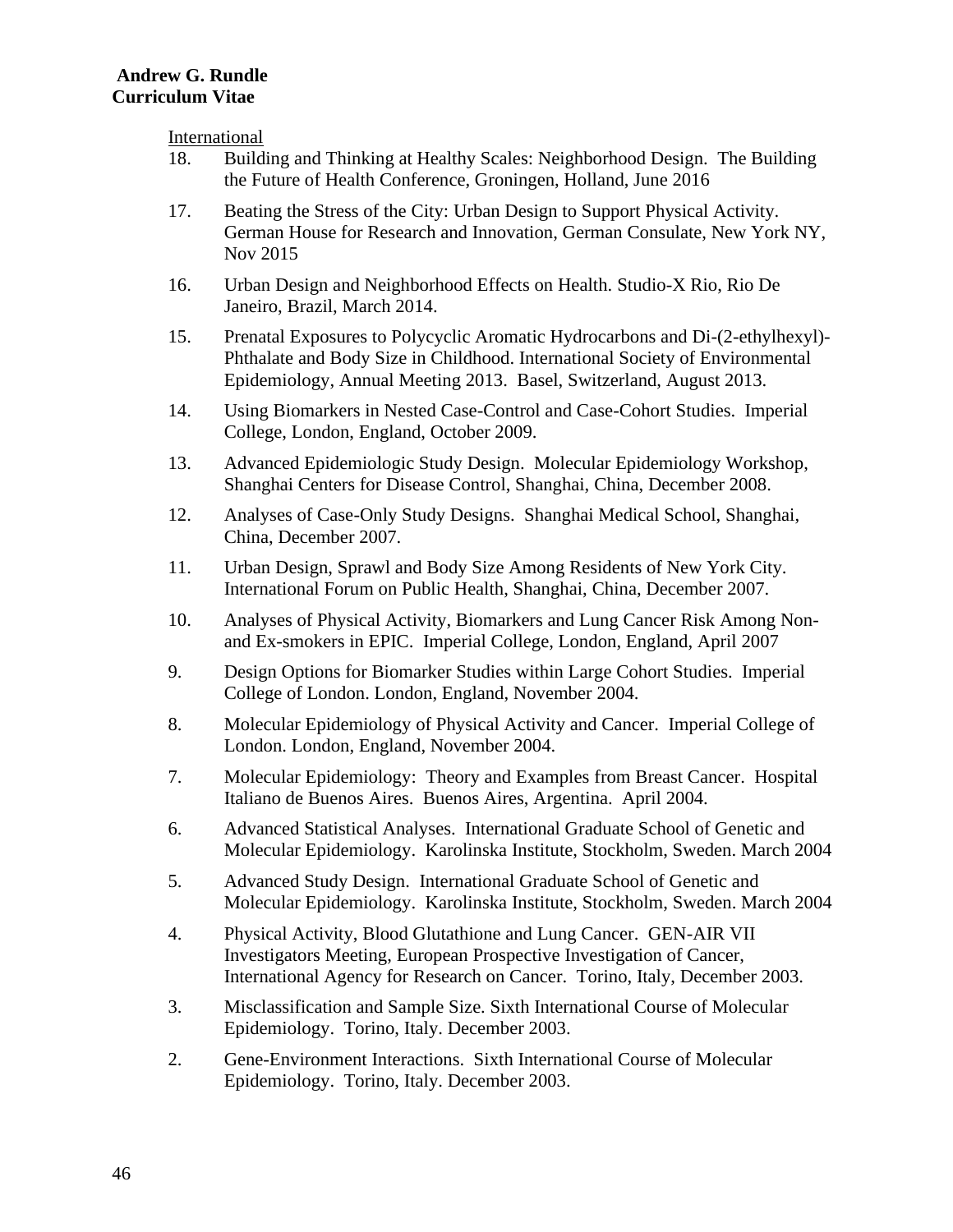1. Primer on Epidemiology for laboratory scientists. Sixth International Course of Molecular Epidemiology. Torino, Italy. December 2003.

National

- 37. Case Studies in Urban Health Informatics: The Urban Forest and Health. Epidemiology Doctoral Student Distinguished Lecture at Rutgers School of Public Health. Department of Epidemiology, Feb 2021.
- 36. Using Urban Health Informatics to Understand Links Between Neighborhood Built Environments and Health. UCLA, Department of Epidemiology, Department Seminar, Dec 2020.
- 35. Keeping Employees Healthy, Safe and Engaged, UIDP, national webinar, Oct 2020.
- 34. RETURN TO WORK: Planning a safe return to work in a COVID-19 World. International SOS, national webinar, July 2020.
- 33. Creating Longitudinal Measures of Neighborhood Change to Support Causal Inference for Neighborhood Health Effects Studies. Society for Prevention Research, 2020 Annual Meeting, July 2020.
- 32. Keeping You and your Family Safe in Turbulent Times: An Expert Panel on COVID-19. John Carroll University, Boler College of Business. National webinar, April 2020.
- 31. COVID-19 What's Next? Helping Americans Return to Work Safely. EHE Health, national webinar, April 2020
- 30. Research to Support Health Integration and Institutionalization in Transportation Agency Processes and Decisions. Plenary speaker, 2019 Conference on Health and Active Transportation, Transportation Research Board, National Academy of Sciences, Engineering and Medicine, Washington DC, Dec 2019
- 29. Business Travel and Mental and Behavioral Health, International Corporate Health Leadership Council, 2019 Annual Meeting, Anaheim, CA, April 2019.
- 28. Obesity, Physical Activity and Obesity Prevention. Cadwalader, Wickersham & Taft, New York, NY and streamed nationally, Nov 2018
- 27. Health and Health Behaviors Among Business Travelers. Annual meeting of the Society for Collegiate Travel & Expense Management. Austin TX, September 2018.
- 26. Urban Informatics: Studying How Urban Design Influences Obesity, Physical Activity and Cancer. Key Note Speech, 2017 Karmanos Cancer Institute, Population Studies and Disparities Research Program Annual Retreat, "Eliminating Disparities in Cancer Survivorship Through Cohort-Based Research", Detroit, MI, Oct 2017.
- 25. The Reciprocal Dynamics of Health within Married Couples. HEROForum Conference 2016. Atlanta, GA, Sept 2016.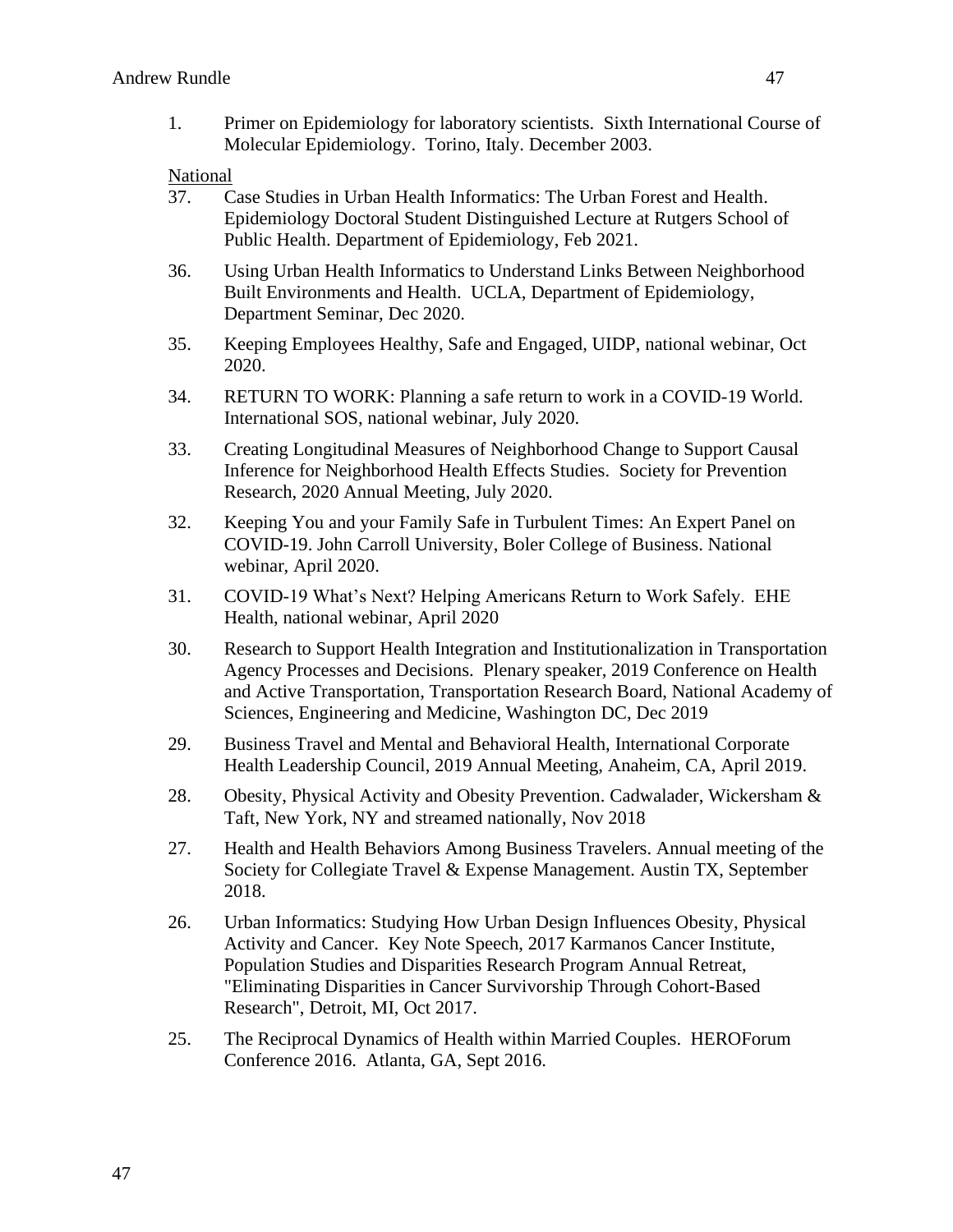- 24. Did you mean to give your patient's address to Hooli.com? Privacy concerns when using online spatial tools for research. Conference on Geospatial Approaches to Cancer Control and Population Sciences. National Cancer Institute. Bethesda MA, Sept 2016.
- 23. Design of our Daily Lives. Partnership for Healthier America, Building a Healthier Future Summit, Washington, DC, May 2016.
- 22. Exposures to Polycyclic Aromatic Hydrocarbons and Childhood Growth Trajectories and Body Composition: Linkages to Disrupted Self-Regulatory Processes. NIEHS/EPA Children's Centers Webinar, Jan 2016.
- 21. The Obesity Epidemic: A Focus on Prevention. World Economic Forum, Global Leadership Fellows Programme, Wharton School of Business, Philadelphia, PA, July 2015.
- 20. Neighborhood Influences on Health: New York City and Rio das Pedras. American Institute of Architects Design and Health Research Consortium Meeting, Robert Wood Johnson Foundation Headquarters, Princeton Junction, NJ, March 2015.
- 19. Prenatal Exposures to Polycyclic Aromatic Hydrocarbons (PAH) and Childhood BMI Trajectories. NIEHS/EPA Webinar Series, Feb 2015.
- 18. How Prenatal Exposure to Air Pollutants and Phthalates May Affect a Child's Body Size. EPA/NIEHS Children's Centers 2013 Webinar Series, December 2013.
- 17. The Role of Neighborhood Characteristics on Health-Related Outcomes in Older Adults: Findings from the Health and Retirement Survey and the UAB Study of Aging. Invited Discussant. The Gerontological Society of American Annual Meeting. New Orleans, November 2013.
- 16. Residential Neighborhood Walkability and Physical Activity in New York City: Using GPS to Understand Neighborhoods. University of Washington, School of Public Health, Seattle, WA, April 2013.
- 15. Neighborhood Park Access and Quality and Body Mass Index in New York City, Active Living Research Annual Conference, San Diego, CA, Feb 2013.
- 14. Childhood Obesity and Prenatal Exposures to Environmental Pollutants. Keystone Mini-symposium on Childhood Obesity and the Environment, NIEHS, Research Triangle Park, NC, Nov 2012.
- 13. Neighborhood walkability and physical activity and obesity: Translating research into action. National Organization of City Transportation Officials annual meeting, New York City, NY, Oct 2012.
- 12. Multi-level Approaches to the Study of Endocrine Disrupting Pollutants and Childhood Obesity. University of Massachusetts Amherst, Amherst, MA February 2012.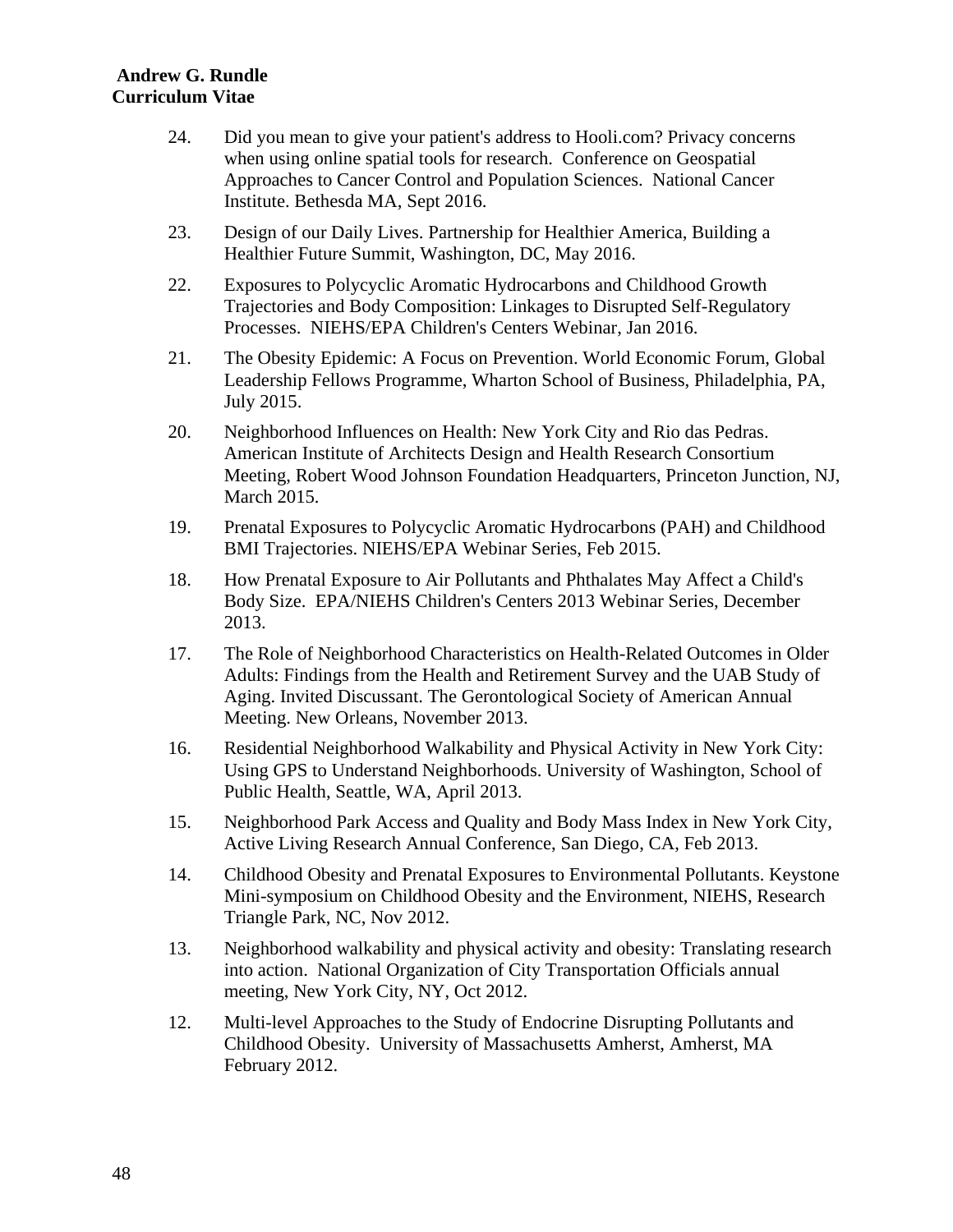- 11. Prenatal Exposure to Polycyclic Aromatic Hydrocarbons and Childhood Obesity. University of Illinois at Chicago School of Public Health, Chicago, IL October 2011.
- 10. Nested Case-Control and Case-Cohort Study Design and the use of Biomarkers. Henry Ford Health System, Detroit, MI. March 2011.
- 9. Neighborhood Built and Social Environments and Health: Moving beyond census variables to describe contexts. Henry Ford Health System, Detroit, MI. March 2011.
- 8. Aspirations for Healthy Food Among Hispanic Immigrants: The NYC Experience. Shopping for Health Conference, University of Washington, Seattle, WA, May 2010.
- 7. Using Google Street View to Implement Community Audit Tools: The Pedestrian Environment Data Scan. Active Living Research Conference, San Diego, February 2010.
- 6. Obesity and neighborhood built and social environments: Chinese boxes and ecoepidemiology. Moores Comprehensive Cancer Center, San Diego, March 2009.
- 5. Built and Social Characteristics of Neighborhoods and Body Size Among Residents of New York City. University of North Carolina, Chapel Hill, North Carolina, March 2007
- 4. The urban built environment and obesity in New York City: A multilevel analysis. Robert Wood Johnson Active Living Research Conference Plenary Session, San Diego, California, April 2006.
- 3. Physical Activity and Obesity Research: an Urban Perspective. Henry Ford Cancer Center, Detroit, Michigan, October 2005.
- 2. Physical Activity and Obesity Research: an Urban Perspective. Department of Epidemiology, University of Michigan, Michigan, October 2005.
- 1. The Urban Environment: Physical Activity & Obesity Just how much of a risk for cancer? American Cancer Society, National Minority Cancer Awareness Week, April 2005.

### Regional

- 48. Using Data Science to Fight the Pandemic (632 Days Since I Became a Corona Virus Epidemiologist), International House, Dec 2021
- 47. Academics as Consultants: managing the risks and rewards of a side hustle. Urban Health Collaborative, Drexel University, Oct 2021.
- 46. Update on the COVID-19 Epidemic and the Delta Variant. Justice Resource Institute. Lowell, MA, Aug 2021.
- 45. Mapping and Data Visualization to Combat COVID-19. Columbia University COVID-19 Virtual Symposium. New York, NY April 2020.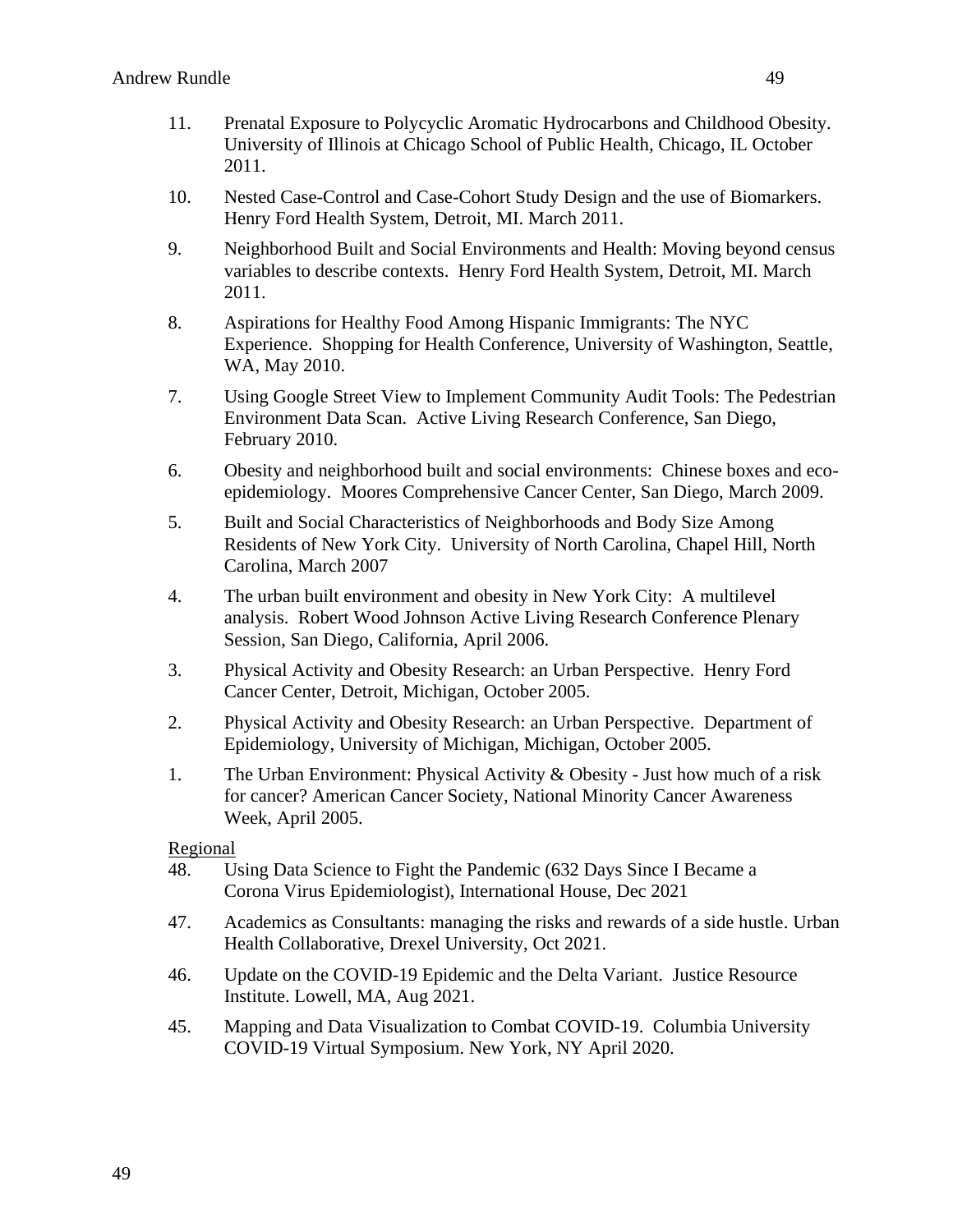- 44. Urban Health Informatics: Studying How Urban Design Influences Obesity, Physical Activity and Cancer. Rutgers Cancer Institute of New Jersey, Robert Wood Johnson Medical School, New Brunswick, NJ, Feb 2020.
- 43. Urban Health Informatics: Bringing Social and Spatial Data to Clinical Research and Practice. Department of Medicine Grand Rounds. Columbia University, Vagelos College of Physicians & Surgeons, Department of Medicine. New York, NY, Jan 2020
- 42. Childhood Obesity: An Epidemic of 1,000 Paper Cuts. Columbia University Alumni Association, Washington DC and Milken Institute School of Public Health, George Washington University. Washington DC, Dec 2019.
- 41. The Obesity Epidemic: Looking for Game Changers, Chronic Disease Seminars, Mailman School of Public Health, Columbia University, New York, NY Feb 2019.
- 40. Using Urban Health Informatics to Understand Links Between Neighborhood Built Environments and Health. Quantitative Methods in the Social Sciences, Institute for Social and Economic Research and Policy, Columbia University. New York NY, Nov 2018.
- 39. Exposures to Polycyclic Aromatic Hydrocarbons and Childhood Growth Trajectories. Irving Institute for Clinical and Translational Research, Integrating Special Populations (ISP) Seminar Series, Columbia University Medical Center, New York, NY, May 2018.
- 38. Using Urban Health Informatics to Understand Links Between Neighborhood Built Environments and Health. CUNY School of Medicine, The City College of New York, New York, NY, April 2018.
- 37. Using Urban Health Informatics to Understand Links Between Neighborhood Built Environments and Health. Yale School of Public Health, New Haven, CT. April 2018
- 36. Access to Healthy Food and Exercise: Is Your Neighborhood to Blame? New York University Langone Medical Center course "Dietary and Lifestyle Strategies for Cardiovascular Risk Reduction", New York University Langone Medical Center, New York, NY, May 2017.
- 35. Urban Informatics: Epidemiology and Public Health in a Data Intensive world. New York University, College of Global Public Health, New York NY, Fed 2017.
- 34. The Youth of Today: Prenatal and Childhood Origins of Adult Obesity. Mount Sinai School of Medicine, New York, NY, Dec 2016.
- 33. Urban Informatics: Studying How Urban Design Influences Health in New York City (and Beyond). New York University, Center for Urban Science+Progress, Brooklyn, NY, Dec 2016.
- 32. Measures of Neighborhood Physical Disorder from Google Street View. Fragile Families Summer Data Workshop 2016. Columbia Population Research Center. New York, NY, June 2016.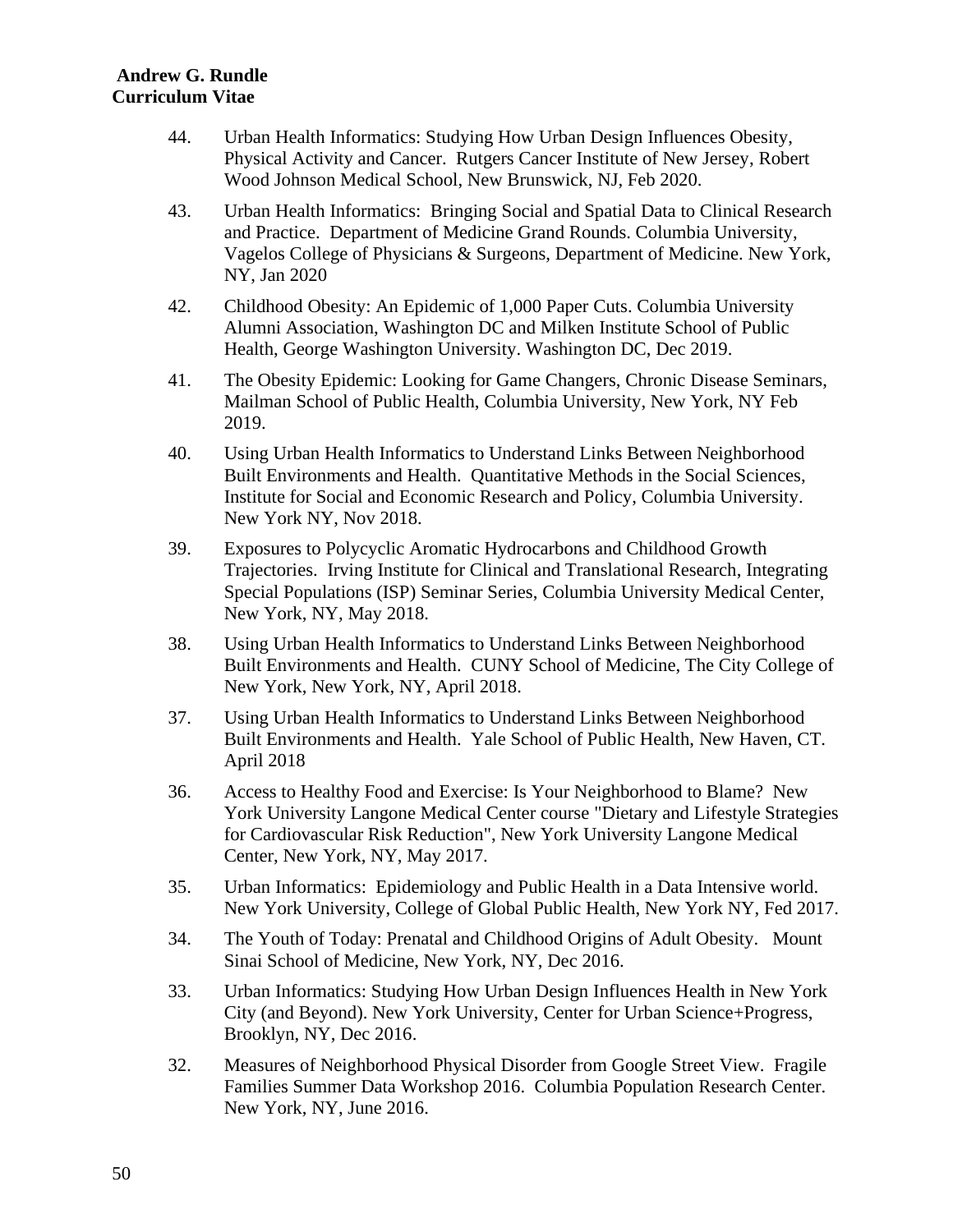- 31. Using Google Street View to Assess Environmental Contributions to Pedestrian Injury. NYC Roadway Trauma Symposium, Bellevue Hospital Center, New York City, NY, March 2016.
- 30. Exposures to Polycyclic Aromatic Hydrocarbons and Childhood Growth Trajectories and Body Composition: Linkages to Disrupted Self-Regulatory Processes. Mount Sinai Medical School, New York City, NY, Jan 2016
- 29. The Dynamics of Health within Married Couples. EHE International, Inc. Annual Medical Retreat, New York City, NY. Jan 2016.
- 28. Neighborhood built environments and obesity and physical activity in New York City. Institute for Human Nutrition, Obesity Course, New York, NY, April 2015.
- 27. Why Focus on Pregnancy and Early Childhood? Plenary Talk, A SMART START: A Symposium on Preventing Childhood Obesity. Mailman School of Public Health, New York, NY, April 2015.
- 26. Prenatal Exposures to Polycyclic Aromatic Hydrocarbons in Air Pollution and Childhood Obesity, NY Obesity Research Center, New York, NY, April 2015
- 25. Neighborhood Urban Form and Physical Activity: What are neighborhoods and how do we use them? Conversations Around Public Health, Architecture, and Cities conference at Studio-X New York, New York NY, April 2014.
- 24. Food Environments, Diet and Obesity in New York City. NY State Department of Agriculture and Markets' Council on Food Policy, Albany, NY January 2014.
- 23. Recent Work on Food Environments in New York City: The Built Environment and Health Research Group. Hunter College Food Policy Forum. Hunter College, New York City, Oct 2103.
- 22. Childhood Obesity and Prenatal Exposures to Chemical Pollutants: A "Cells to Society" Research Perspective. New York University School of Medicine, Department of Population Health, New York City, NY, April 2013.
- 21. Turning the Tide on Obesity: Beyond Eating Less and Exercising More. Mailman School of Public Health Grand Rounds, New York, NY, March 2013.
- 20. Designing Cities to Fight Obesity. New York University, New York City, NY, May 2012.
- 19. Obesity, Exercise & Cancer. American Express, Wellness Lunch, New York, NY Jul 2011.
- 18. Prenatal Exposures to Endocrine Disruptors (with Drs. Perera and Oberfield). Pediatric Grand Rounds, Columbia University Medical Center, New York, NY October 2010.
- 17. The Hunger/Obesity Paradox. NYC Emergency Food Program Advocacy Conference. New York, NY, October 2010.
- 16. Using Google Street View to Measure Neighborhood Conditions (with Dr. Teitler). Best Practices and New Directions in Neighborhood Research Conference, Columbia University, New York, NY, October 2010.